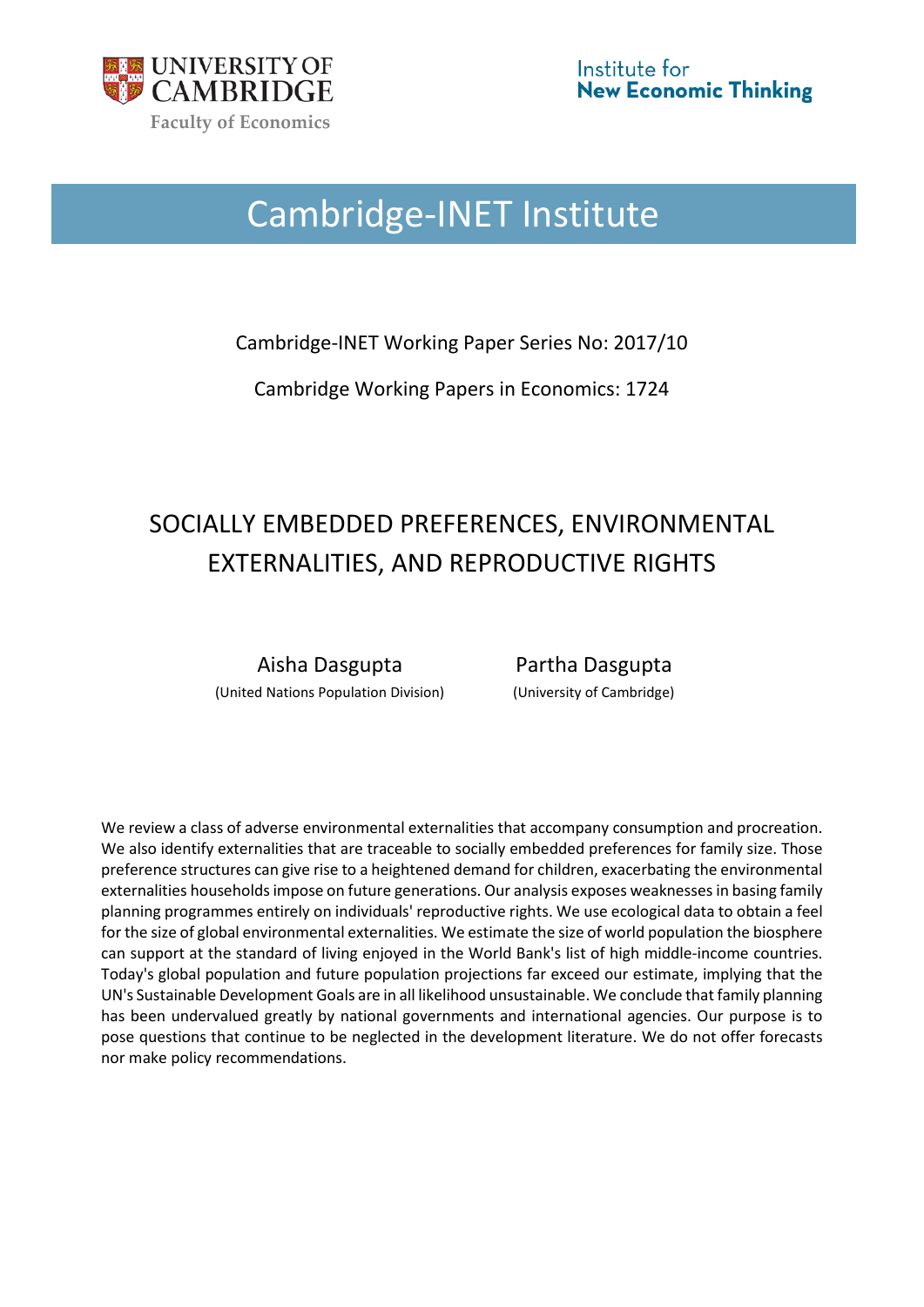Forthcoming, *Population and Development Review*

# **Socially Embedded Preferences, Environmental Externalities, and Reproductive Rights**

by

Aisha Dasgupta\* and Partha Dasgupta\*\*

May 2017

\* United Nations Population Division e-mail: <dasgupta@un.org>

\*\* Faculty of Economics, University of Cambridge; and New College of the Humanities, London  $e$ -mail:  $\epsilon$ partha.dasgupta@econ.cam.ac.uk>

The views expressed in this paper are entirely those of the authors and do not necessarily reflect the views of the United Nations. For their most helpful comments on a previous draft, we are grateful to John Cleland, Paul Ehrlich, Rachel Friedman, Robert Solow, and two anonymous referees.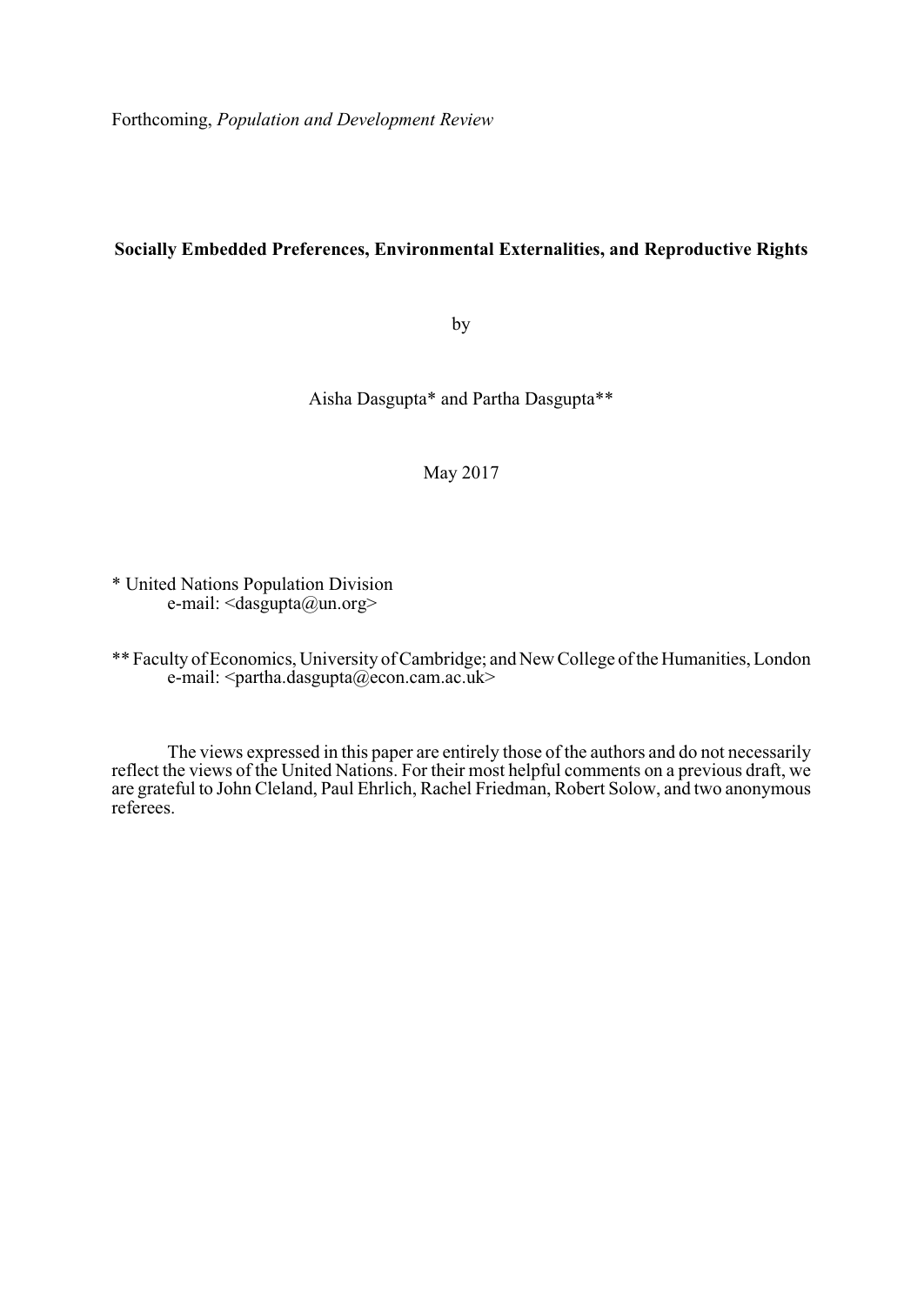# **Contents**

Motivation

Externalities

Plan of the Paper

# **Part I**

1 Positive and Negative Rights

2 Ours vs Theirs

3 The Demand for Children and African Exceptionalism

4 Socially Embedded Preference and Conformism

5 Unmet Need, Desired Family Size, and the UN's Sustainable Development Goals

# **Part II**

6 The Biosphere as an Open Access Resource

7 Ecosystem Losses in the Anthropocene

8 Net Demand on the Biosphere

9 How Many People Can Earth Support in Comfort?

10 Poverty and the Distribution of Global Income

11 Dilemmas

References

Figures 1-2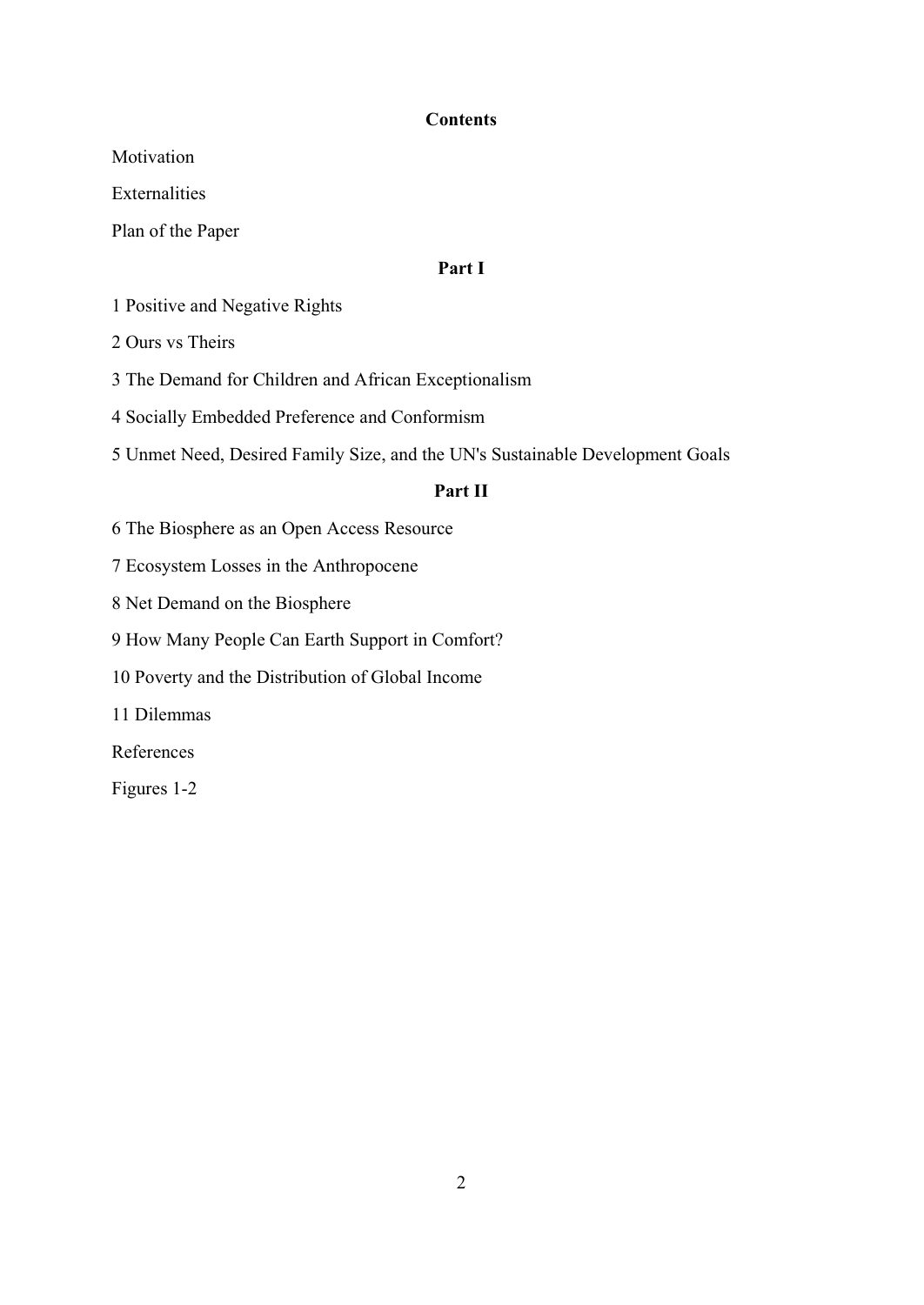#### **Abstract**

We review a class of adverse environmental externalities that accompany consumption and procreation. We also identify externalities that are traceable to socially embedded preferences for family size. Those preference structures can give rise to a heightened demand for children, exacerbating the environmental externalities households impose on future generations. Our analysis exposes weaknesses in basing family planning programmes entirely on individuals' reproductive rights. We use ecological data to obtain a feel for the size of global environmental externalities. We estimate the size of world population the biosphere can support at the standard of living enjoyed in the World Bank's list of high middle-income countries. Today's global population and future population projections far exceed our estimate, implying that the UN's Sustainable Development Goals are in all likelihood unsustainable. We conclude that family planning has been undervalued greatly by national governments and international agencies. Our purpose is to pose questions that continue to be neglected in the development literature. We do not offer forecasts nor make policy recommendations.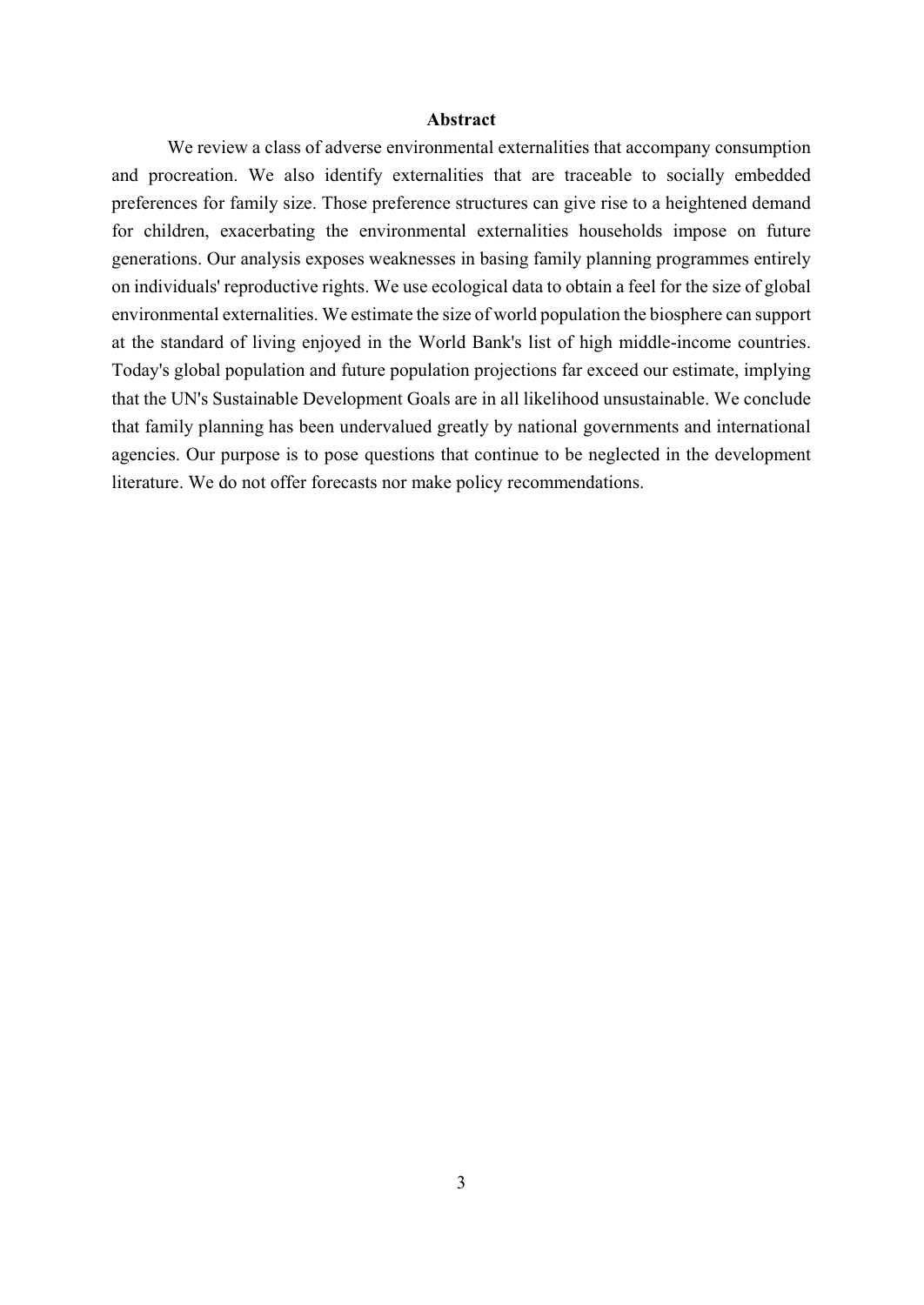## **Motivation**

Among economists and demographers, the dominant view of the impact of growing human numbers on the natural environment has alternated between concern and dismissal. If in the years immediately following the Second World War scholars were anxious that population growth would retard economic development in poor countries, they have not worried in recent decades. In a series of influential reviews of the modern growth experience, NRC (1986), Birdsall (1988), Kelley (1988), Temple (1999), and Helpman (2004) studied cross country data and saw a negligible link - possibly even a small positive link - between population growth and growth in per capita GDP. Their analysis was convincing, but the underlying assumption that economic betterment is best seen in terms of growth in GDP per capita should be questioned. The presence of the qualifier "gross" in gross domestic product (GDP) signals that the measure does not record the depreciation of natural capital that can accompany the production of goods and services.<sup>1</sup> Other things equal, depreciation of natural capital reduces a nation's productive capacity, the correct measure of which is an inclusive notion of wealth. And normative economics tells us that the index we should deploy for assessing the sustainability of human development is the wealth of nations (Arrow et al, 2012), not the GDP of nations, nor the Human Development Index of nations.<sup>2</sup>

A rich demographic literature has offered insights into fertility behaviour in the contemporary world. Those insights have been used by the United Nations to frame family planning programmes (UNFPA, 1995). More recently they have influenced the way family planning has been placed within the UN's Sustainable Development Goals. We apply those insights to argue that the basis on which women's desired family size are elicited mis-estimate their desire. More importantly, they under-estimate their needs.

Parental desires and needs constitute one set of factors in population ethics. Another set of factors is the effect on others of a household's reproductive behaviour. Ehrlich and Holdren (1971) coined the metaphor *I=PAT* so as to trace humanity's *i*mpact on the biosphere (more generally, the Earth system) to *p*opulation size, *a*ffluence (income per capita), and "*t*echnology" in-use (including knowledge, institutions, social capital). The authors observed that Nature responds to the demands we make of it, not to rates of change in those demands nor to rates of change in the rates of change in those demands. Their observation has not had much influence

 $<sup>1</sup>$  The term "natural capital" is now in routine use among ecologists and economists to remind</sup> us that Nature is a capital asset with both intrinsic and use value. In what follows we use the terms "Nature", "natural capital", and "the natural environment" synonymously. The influence of human numbers on the natural environment is beginning to be noted again in demographic writings. See, for example, Birdsall, Kelley, and Sinding (2001), Bryant et al. (2009), and Jiang and Hardee (2011).

 $2$  The latter index was proposed by UNDP (1990) and has been revised and updated by the organization ever since.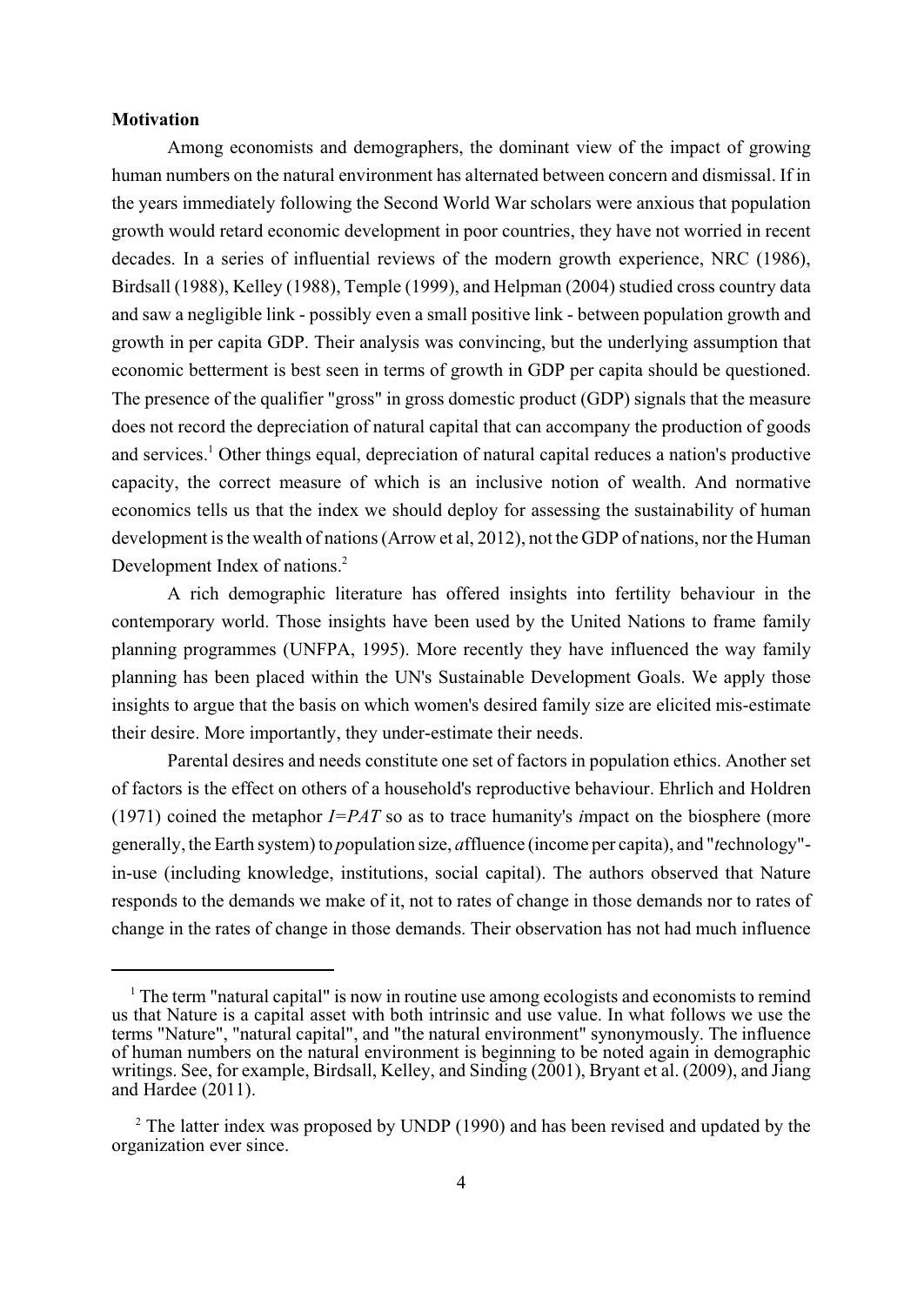on either economics or demography. That the growth rate of global population has been declining in recent years is seen among development experts as a hopeful sign of a transition to sustainable development (World Bank, 2016); in fact it does not say much about the prospect of realizing sustainable development. Under foreseeable technological developments, a long run population of 10-11 billion can be expected to make a far greater demand on the biosphere than one of, say, 3 billion. Recent books that have drawn attention to the remarkable gains in the standard of living that we have enjoyed during the past century have focussed on advances in scientific knowledge and the accumulation of manufactured and human capital; the state of the biosphere and its trends accompanying that progress have for the most part gone unnoted (Micklethwait and Wooldridge, 2000; Ridley, 2010; Deaton, 2013; Lomborg, 2014; Norberg, 2016). But humanity's future will be shaped by the portfolio of assets we choose to hold and the balance we strike between them and the size of our population. It should be a concern, or so we argue below, that the enormous economic success we have enjoyed in recent decades may be a down payment for future failure.

Among the visible products of the biosphere are food, fibres, fuel, and fresh water; but many of the services it provides are hidden from view. Ecosystems maintain a genetic library, preserve and regenerate soil, fix nitrogen and carbon, recycle nutrients, control floods, mitigate droughts, filter pollutants, assimilate waste, pollinate crops, operate the hydrological cycle, and maintain the gaseous composition of the atmosphere. As most of those services are not visible, it is all too easy to overlook them. Some environmental stresses are global, many are spatially localized; some occur slowly and may therefore miss detection until it is too late, while others are all too noticeable and a cause of persistent societal stresses. The wide divergence of environmental problems may explain why there are tensions among the senses of urgency people express about carbon emissions and loss of biodiversity that extend beyond nations, regions, and continents; about degradation of the oceans arising from the energy and materials we release into them; about the hardship communities face when grasslands transform into shrub-lands; and about declines in firewood, water sources, and soil productivity that are specific to the needs and concerns of the poor in small, village communities.<sup>3</sup> Environmental problems differ in regard to their location, and in their spatial and temporal scales. Which is why it is possible to be optimistic about humanity's collective ability to overcome environmental problems if one studies small-scale environmental successes (Balmford and Knowlton, 2017) but to be deeply worried if one looks at continued failure to stem, say, global biodiversity loss. As we will see presently, contemporary data at the global level tell us that environmental successes have to date been few and far between.

Environmental scientists have compiled data on the state of the biosphere and its

<sup>&</sup>lt;sup>3</sup> For extended discussions on the place of Nature in the lives of the world's poor, see Dasgupta (2003, 2007, 2010).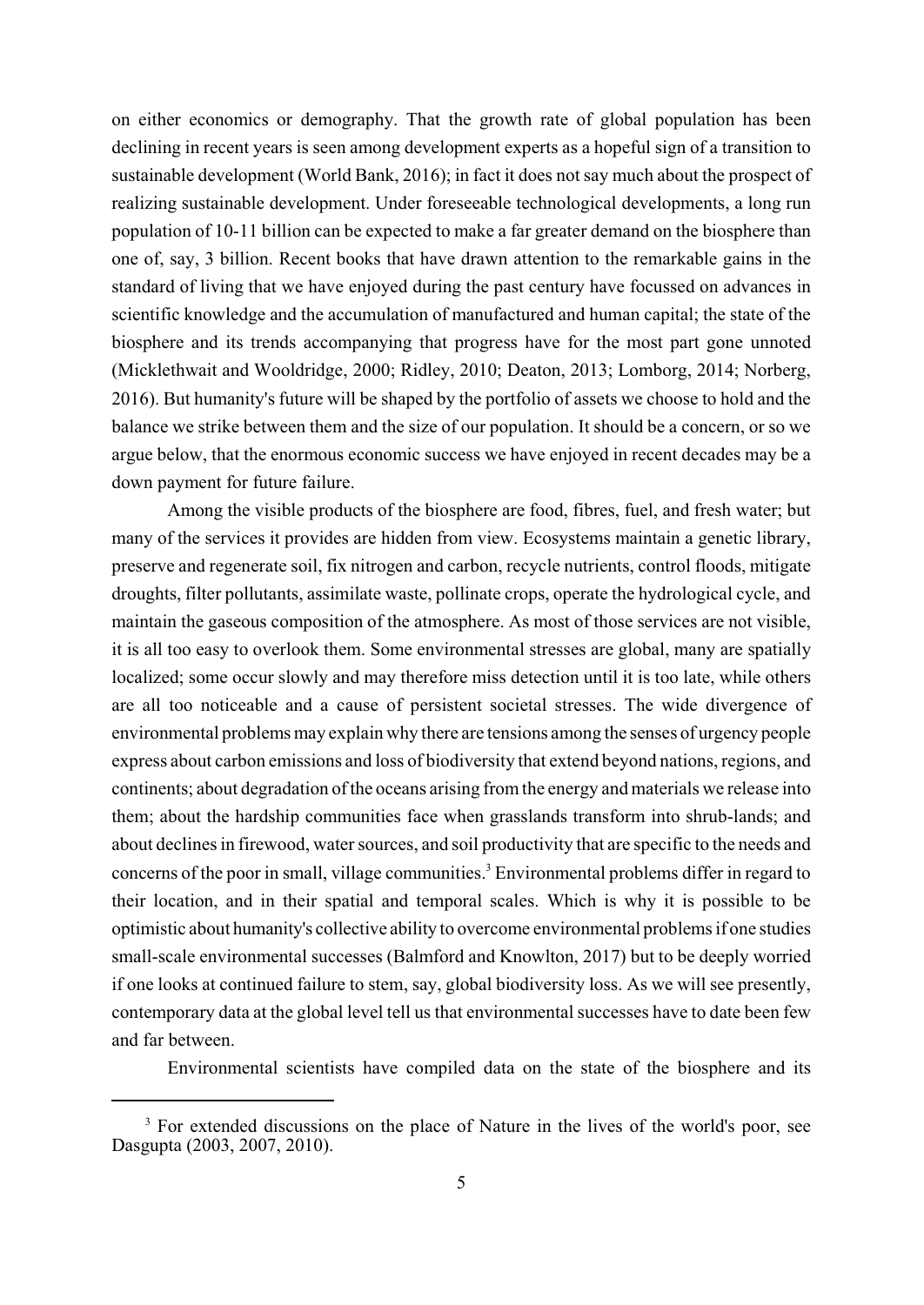changing character over past decades (MEA, 2005a-d). Corresponding data at local levels are scattered and range from the detailed to nothing. But global happenings are an aggregate of large numbers of local happenings. Below we develop an analytical framework for studying fertility behaviour and humanity's impact on the natural environment at local levels (Part I) and use aggregate data to obtain a quantitative feel for the impact at the global level (Part II). We find that the difference between our demand of Nature's goods and services in the aggregate exceeds Nature's ability to supply them by a considerable margin. Our hope is that the framework we construct will point, at least partially, to the way the balance between population size and the portfolio of our assets could be struck.

# **Externalities**

Processes driving the balance between population size and the portfolio of assets we hold harbour externalities, which are the unaccounted for consequences for others of actions taken by one or more persons. The qualifier "unaccounted for" means that the consequences in question follow without prior engagement with those who are affected.

The way we have formulated the notion of externalities could appear ineffective, on grounds that our actions inevitably have consequences for future generations, who by the nature of things cannot engage with us. In fact future people engage with us constantly, albeit indirectly. Parents care about their children and know that they in turn will care about their children. By recursion, thoughtful parents take the well-being of their descendants into account when choosing the rates at which they save for their children and invest in them. Intergenerational engagement would be imperfect if parents choose without adequate concern for their children (e.g. if they discount the future well-being of their children at overly high rates). Externalities across the generations would be rampant in that case. We ignore that line of analysis here. Our aim is to study systematic reasons why choices made even by thoughtful parents do not reflect adequate engagement with *others*' descendants. As they are symptoms of institutional failure, externalities cannot be eliminated without considered collective action. That is why reasoned reproductive decisions at the individual level can nevertheless result in collective failure.

Two broad categories of externalities are studied here. One consists of the consequences of household consumption and reproduction that work through open access resources ("the commons"). That's the familiar variety of externalities, much noted and studied by environmental economists (e.g. Baumol and Oates, 1975). Institutional failures in this class of externalities arise from an absence of appropriate property rights to Nature's goods and services. By property rights we mean not only private rights, but communitarian and public rights too. One reason rights over natural capital are difficult to define, let alone enforce, is that Nature is constantly on the move (the wind blows, particulates diffuse, rivers flow, fish swim, birds and insects fly, and even earthworms are known to travel undetected). No one can contain the atmosphere they befoul. That means the price paid by someone for environmental services (that's the private cost) is less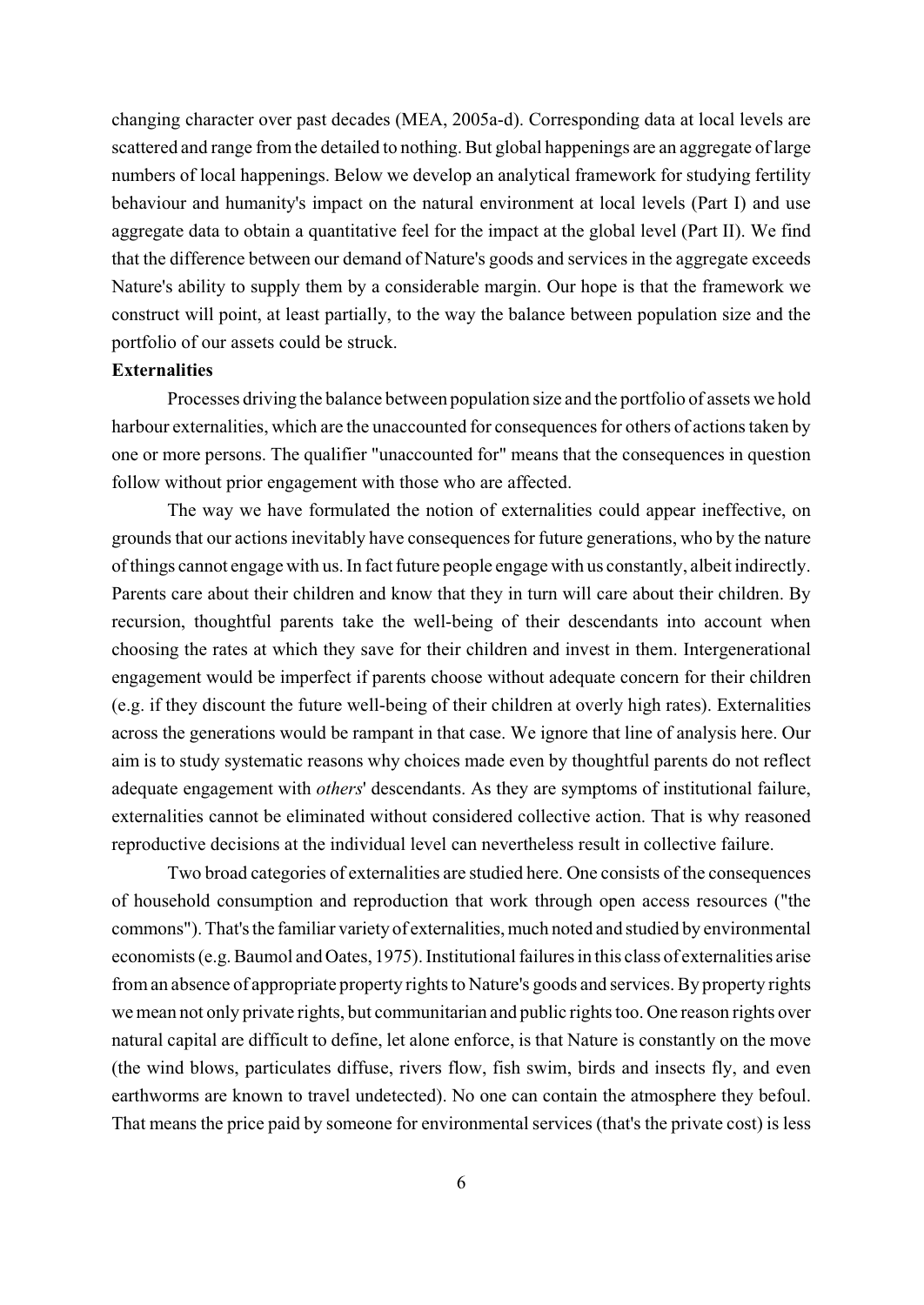than the cost borne by all (that's the social cost). In cases involving the global environment, such as the atmosphere as a sink for our carbon emissions, the damage an individual suffers from her own emissions is negligible even though the damage to all from the climate change that arises from everyone's emissions is large and positive. From the collective point of view there is excessive use of the atmosphere as a carbon sink. The environmental externalities our use of open access resources gives rise to are adverse.

The other category of externalities we uncover here has been less studied in the literature. It arises because our desire for having children is in part influenced by the number of children others have. No doubt a single household cannot much influence others, but the aggregate effect of all households on one another is not negligible. We show that the social embeddedness of household preferences - we call the resulting behaviour "conformist" - can lead to high fertility even when those same preference structures can sustain low fertility that households would prefer. Either situation - high fertility (allied to low educational attainment of children) or low fertility (allied to high educational attainment of children) - can sustain itself by its own bootstrap. Fertility transitions can be interpreted as moves from one equilibrium to the other.

The two classes of externalities have very different internal structures. The problem of choice in the use of open access resources resembles the well-known Prisoners' Dilemma. In contrast, socially embedded preferences give rise to Coordination Games. The latter class of externalities can be, and has been, turned by communities to their advantage by coordinating behaviour (e.g. through an appeal to social norms); whereas the former requires, at least over the global commons, more traditional policy measures such as environmental regulations.

#### **Plan of the Paper**

When they are adverse, the moral directives that externalities point to can be at odds with the exercise of rights to protected spheres of action. In Part I (Sections 1-5) we study the clash of rights among contemporaries and between present and future people. We then study the implications of those clashes for the design of family planning programmes. In attributing "rights" to future people we mean just that. We are appealing to a widely shared view, that no matter who and how many our descendants happen to be, they will have a justifiable claim to a reasonably abundant resource base. Future people's personal identities don't matter in this context.

The question arises whether the environmental externalities we identify here are quantitatively significant. To explore that we adopt an approach that makes use of global estimates of humanity's demand for the biosphere's products and services relative to their supply. That exercise is conducted in Part II (Sections 6-10).

In Section 1 we review the legal philosopher Charles Fried's proposed distinction between positive and negative rights. We apply the distinction to study the clash between the moral directives flowing from adverse environmental externalities and the exercise of personal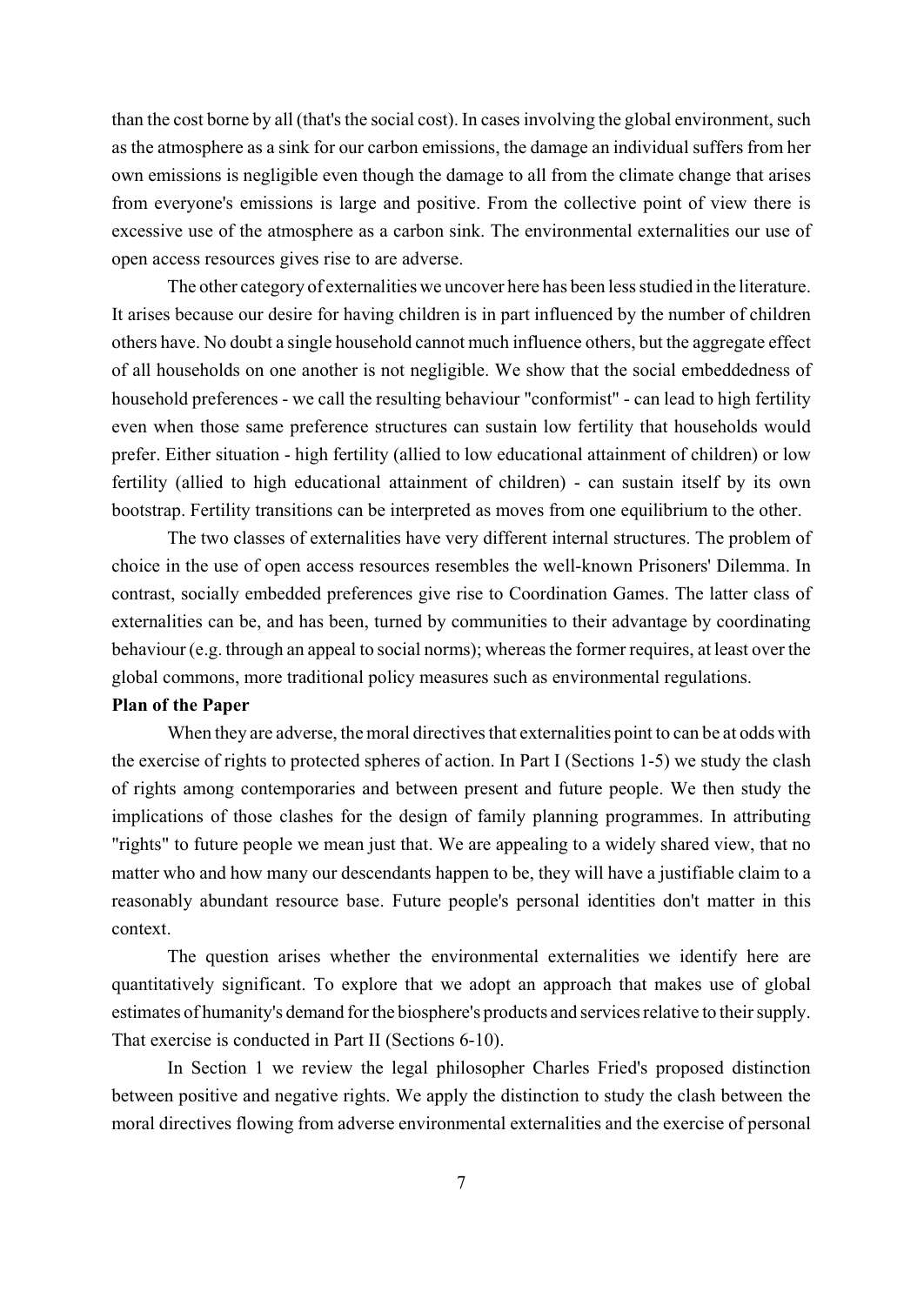rights. That acts as a backdrop for Section 2, where it is recalled that prominent social scientists have been known to insist that there are no environmental externalities arising from procreation.

In Section 3 we explore the interplay of parental motivations and socio-ecological constraints that help to explain differences in reproductive behaviour across regions and across socio-economic groups within regions. We look briefly also at what has been called "African exceptionalism" in reproductive behaviour and identify a class of inter-household externalities that may have contributed to high fertility rates in that region. Socially embedded preferences are identified in Section 4 as a source of inter-household externalities, sustaining high fertility rates. We note possible mechanisms by which behaviour stemming from such preferences can be redirected toward lower fertility rates. None of the mechanisms involves taxation or coercion.

A central plank of family planning programmes is the idea of reducing "unmet need". The way unmet need is measured, however, is hugely circumscribed, inasmuch as it is derived from the respondent's expressed wants, or desire, for biological children. There are two problems here. First, the methods that are currently deployed for measuring want underestimate it. Secondly, in matters of life and death human needs operate on a wider space than wants or desires. This is anothere reason the methods that are currently deployed for measuring unmet need underestimate it. But even if unmet need is to be inferred from expressed desires, the methods deployed underestimate it. In Section 5 we meet the first problem by suggesting ways to reframe questionnaires so as to enable family planning agencies to discover people's considered preferences for children. We show also that the UN's Sustainable Development Goals include a measure for judging the success of family planning programmes that potentially creates wrong incentives to officials overseeing the programmes. Our analysis reveals that family planning programmes are undervalued by national governments and international agencies.

By how much? To determine that, we have to go beyond measuring unmet need and try to quantify environmental externalities. Unfortunately estimates of the environmental externalities traceable to procreation are sparse. Customary methods for measuring externalities infer people's willingness to pay for Nature's products and services from their behaviour or from their expressed preferences. Those methods are unavailable for reaching global estimates; nor are they appropriate for the purpose in hand. We circumvent those problems by studying global statistics on natural capital and identify key processes that drive the biosphere (Sects. 6-7). Such information isn't sufficient for quantifying the benefits of family planning programmes, but it offers a way for estimating the annual global demand we make of the biosphere and compare it to the annual global supply. That is done in Section 8, where we report that demand has for some time exceeded supply. The finding says we are drawing down natural capital and therefore that environmental externalities are substantial. In Section 9 we provide crude estimates of the global population that the biosphere can support at a comfortable standard of living. The gap between the figure we reach and the current size of the world's population is substantial. Our estimate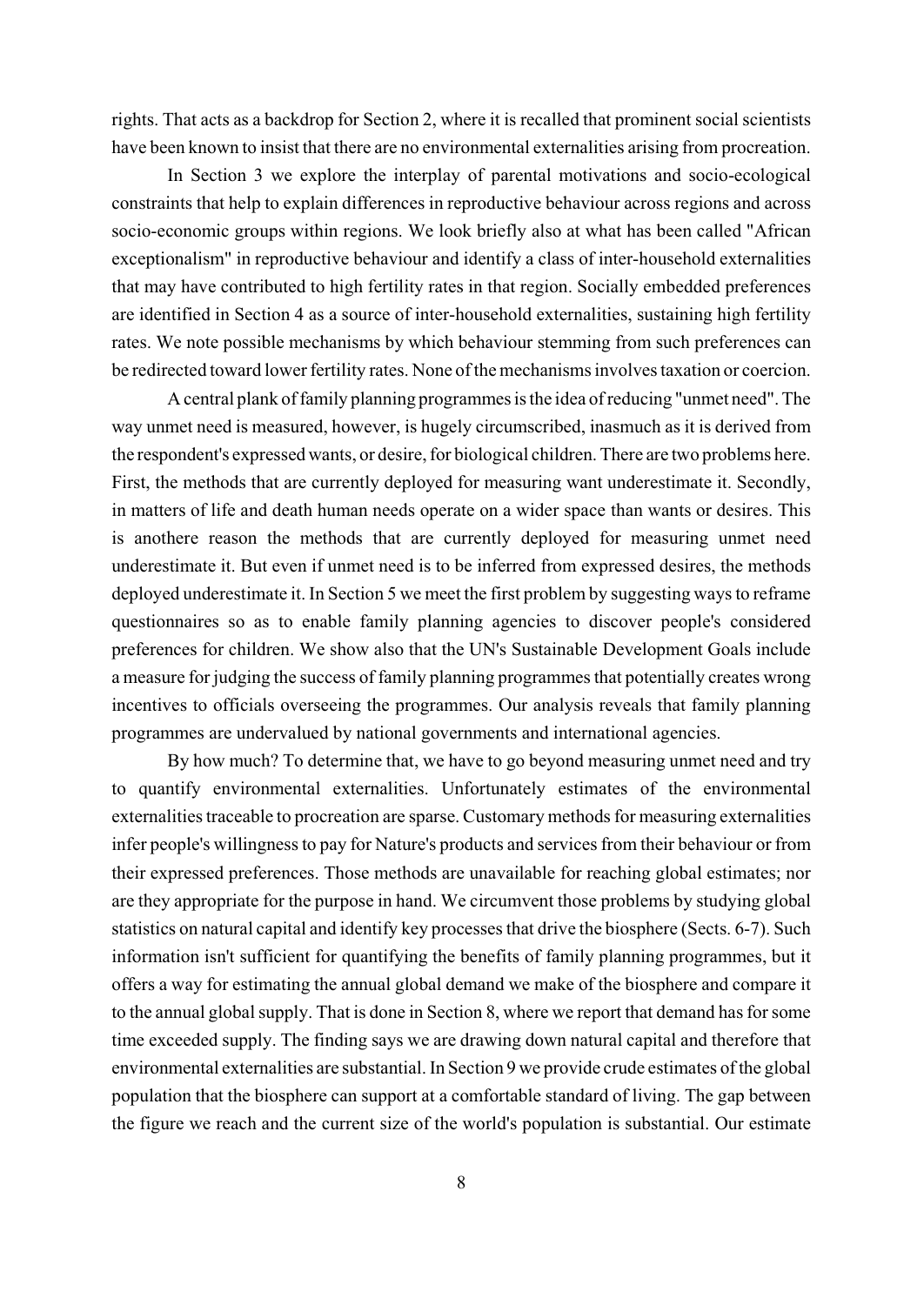could be viewed as an overestimate of what lies in the future, inasmuch as sustainable population at a comfortable living standard would be higher if future technological advances economize on the use of natural capital. On the other hand, our estimate could be viewed as an underestimate of what lies in the future, inasmuch as global population has been projected to rise to 11.2 billion by the end of the century and the United Nations via their Sustainable Development Goals have simultaneously encuraged us to expect significant increases in per capita incomes. Whether resource saving technological advances are likely to blunt humanity's demands for Nature's products and services even as economic activities increase is, of course, a matter of speculation; so we identify reasons why technological changes in the past have been rapacious in the use of natural capital and suggest policies that would create incentives to innovate in technologies that have a lighter touch on Nature's products and services.

The analysis in Sections 8-9 is based on figures based on global averages. Central to the UN's Sustainable Development Goals, however, is poverty alleviation. In Section 10 we study the impact of poverty alleviation measures on the global demand for Nature's goods and services. Our analysis uncovers yet another clash of rights among contemporaries and between present and future people.

Although the externalities we classify here arise in all contemporary societies, a salient contrast obtains between rich (high consuming) societies with low desired family-size, and poor (low consuming) societies with high desired family-size. Environmental externalities arising from the activities of people in rich countries are included in our analysis (they are due to the high consumption enjoyed by new births over their lifetime). Simple calculations show too that contemporary global environmental problems cannot be traced to high fertility in the poor regions of the world. Nevertheless, we focus our study on reproductive behaviour in the world's poorest region, sub-Saharan Africa, because desired family size there is strikingly large in comparison to standards elsewhere today and because the costs of the correspondingly high population growth rate can be expected to be borne in great measure by future Africans themselves. The benefits of family planning programmes have been routinely under-estimated by the international community, but perhaps most conspicuously, at least until recently, that too only in a few countries, by governments in sub-Saharan Africa (Section 11).4

<sup>&</sup>lt;sup>4</sup> By providing access to subsidized contraceptive commodities and services, family planning programmes were successful in accelerating fertility declines in Asia and Latin America in the 1960s-1980s. The rationale for vigorously expanding the content and reach of such programmes today lies in the 189 million married/in-union women of reproductive age in the developing world (41 million in sub-Saharan Africa) who have an unmet need for modern methods of contraception; that is, they report they do not want to get pregnant but are not using any modern method (UNPD, 2016). In addition to reducing unintended births, contraceptive use among women enhances their own health and that of their children by spacing births. And yet family planning remains a neglected feature of public policy. Currently less than 1 per cent of overseas development assistance is awarded to it. Moreover, developing countries relegate family planning expenditures to minor government departments. Despite evidence that family planning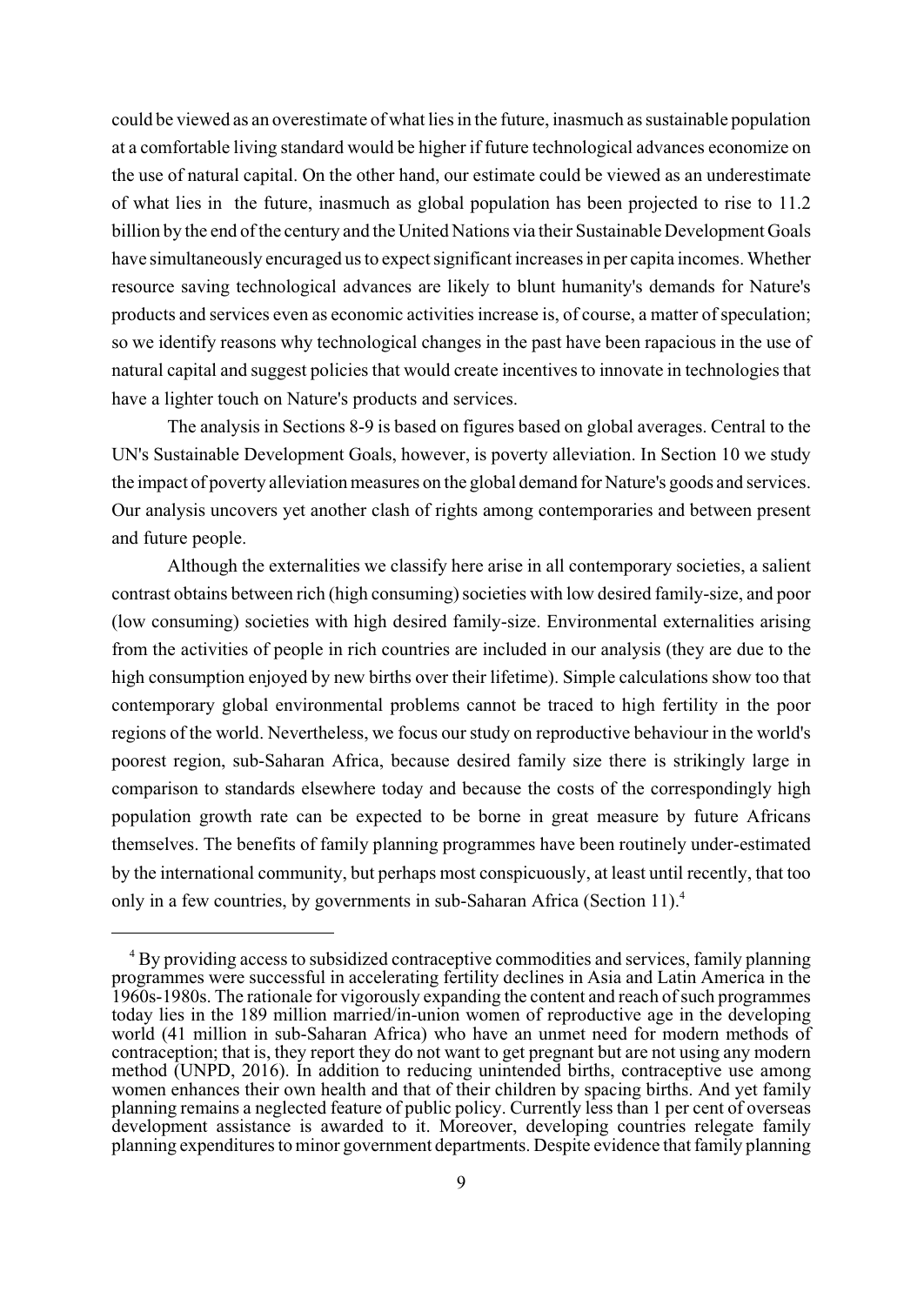### **Part I**

# **1 Rights**

The legal philosopher Charles Fried distinguished "positive" from "negative" rights (Fried, 1978). We are to think of positive rights as a claim *to* something, a share of material goods or some particular commodity such as education when young and medical attention when in need. A negative right is a right that something *not* be done to one, that some particular imposition be withheld. Fried observed that positive rights are asserted to scarce goods and that scarcity implies a limit to their claim. He also suggested that negative rights, for example the right not to be interfered with in forbidden ways, do not appear to have such natural limitations. ("If I am let alone, the commodity I obtain does not appear of its nature to be a scarce or limited one. How can we run out of people not harming each other, not lying to each other, leaving each other alone?" (Fried, 1978: p. 110)).<sup>5</sup>

Fried's dichotomy is useful for studying the place of rights in family planning programmes. But his suggestion that the exercise of negative rights doesn't involve costs is questionable. The claim that one's proximity should not be contaminated by cigarette smoke is a negative right, which is violated when someone smokes in that proximity. To protect that right, governments in many countries prohibit people from choosing at will where they smoke. That's a cost to smokers. In contrast, a right to exercise one's agency would appear to be a positive right (e.g. freedom of speech), but it doesn't inevitably demand resources from others. It isn't so much that negative rights don't suffer from resource limitations whereas positive rights do, it is more that the two sets of rights have separate frames of reference. The contrasting phrases, "right to self-determination" and "right to have an imposition withheld", point in different directions.

The 1994 International Conference on Population and Development reaffirmed the language of rights in the sphere of family planning and reproductive health. The widely noted publication that reported the Conference's conclusions stated:

"Reproductive rights ... rest on the recognition of the basic right of all couples and individuals to decide freely and responsibly the number, spacing, and timing of their children, and to have information and means to do so, and the right to attain the highest standards of sexual and reproductive health." (UNFPA, 1995: Ch. 7, Sect.3).

The qualifier, "responsibly", could be read as requiring couples to take into account the adverse environmental externalities their reproductive decisions may give rise to; but that probably would be a stretch. Certainly, writings affirming the UN declaration have interpreted the passage and its intent more narrowly. For example, the fundamental right of individuals "to

reduces poverty, the World Bank does not have family planning at its core.

<sup>&</sup>lt;sup>5</sup> The binary classification of rights corresponds to Isaiah Berlin's classification of freedom into positive and negative categories (Berlin, 1959).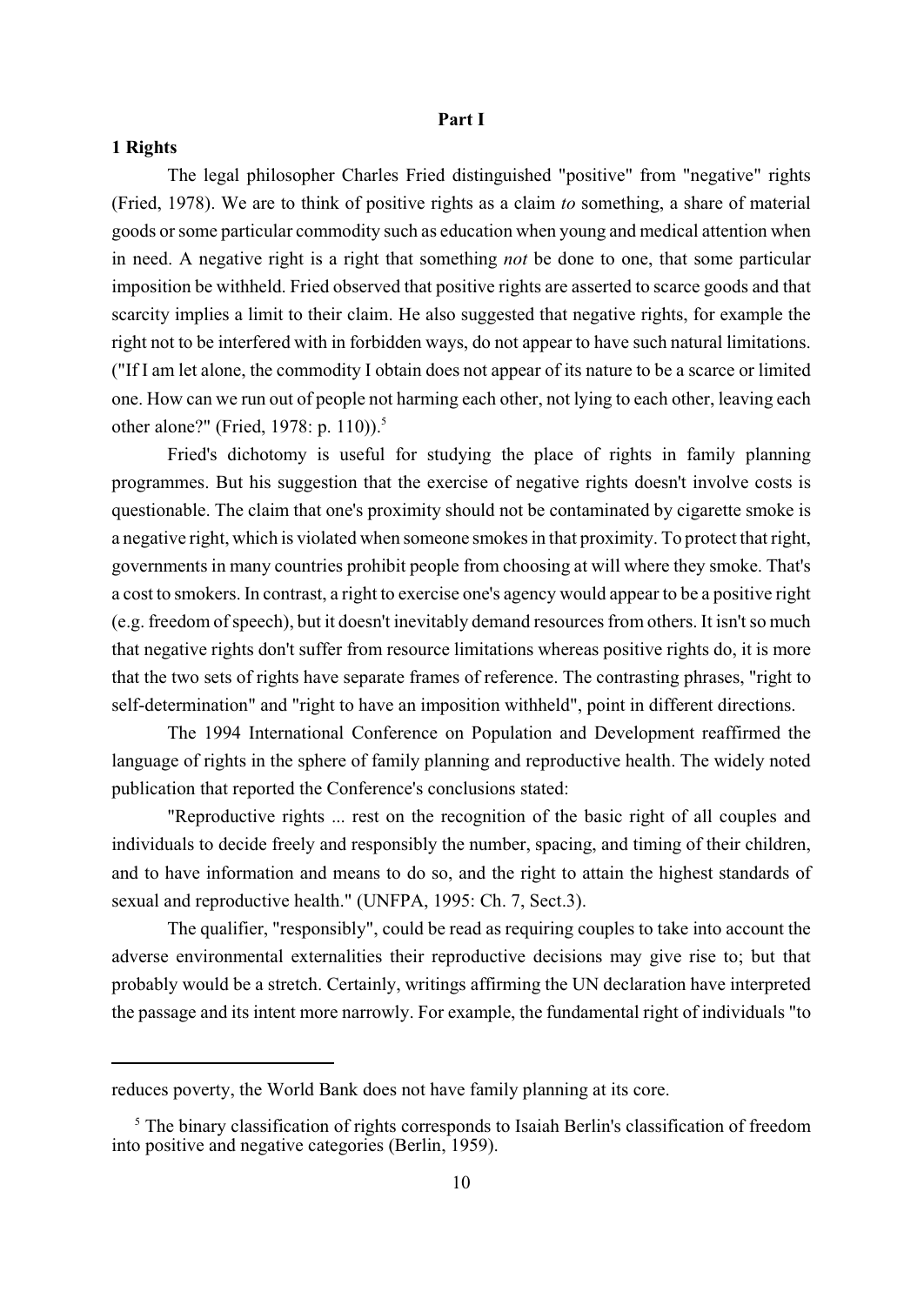decide freely and for themselves, whether, when, and how many children to have" is central to the vision and goals of *Family Planning 2020* (FP2020). It is also pivotal in the reproductive health indicators of the United Nations' Sustainable Development Goals. Both positive and negative rights are in play here. Rights to information and other services pertaining to family planning and reproductive health are positive rights. The right to choose one's family size on the other hand would appear to be a negative right.<sup>6</sup>

Even though Fried's classification is not without problems, it is useful for studying the relationship between "externalities" and "rights". First, to insist that the rights of individuals and couples to decide freely the number of children they produce trump all competing interests is to play down the rights of all those (most especially, perhaps, future people) who suffer from the environmental externalities that accompany additions to the population. Secondly, UNFPA's statement ignores the latent need among those who do not want family planning now but would want it if others among their peer group were using modern contraceptives. We study the two in turn.<sup>7</sup>

# **2 Ours vs Theirs**

That reproductive decisions may involve a clash of rights isn't self-evident. In a powerful essay that dismissed concerns on over-population, Bauer (1981: 61-64) wrote: "The comparatively high fertility and large families in many ldcs (less developed countries) should not be regarded as irrational, abnormal, incomprehensible or unexpected. They accord with the tradition of most cultures and with the precepts of religious and political leaders... Allegations or apprehensions of adverse or even disastrous results of population growth are unfounded. They rest on seriously defective analysis of the determinants of economic performance; they misconceive the conduct of the peoples of ldcs; and they employ criteria of welfare so inappropriate that they register as deterioration changes which are in fact improvements in the conditions of people."

 $6$  Kumar and Hardee (2015) offer a useful manual for family planning programmes based on the protection and promotion of reproductive rights.

Rights had been deployed as an ethical category in discussions on family planning and reproductive health previous to the 1994 International Conference on Population and Development. Hardee et al. (2014) provide an excellent account of the history. The authors also provide a framework for achieving the goals of FP2020. Cottingham et al. (2012) offer an account of the power of the language of rights in encouraging governments and international agencies to provide the resources needed to meet women's "unmet need" for family planning and reproductive health facilities (see Section 5).

 $\frac{1}{2}$  Brock (2010) contains an interesting discussion of possible clashes between parental rights and societal interests and how societies variously resolve them. But he was not concerned with the clash that is embodied in environmental externalities. The tension between reproductive rights and sustainable development has been commented upon rece ntly (e.g. Hardee, 2014; Newman et al, 2014), but it would appear not to have influenced development thinking within the Unitd Nations, at least not so far.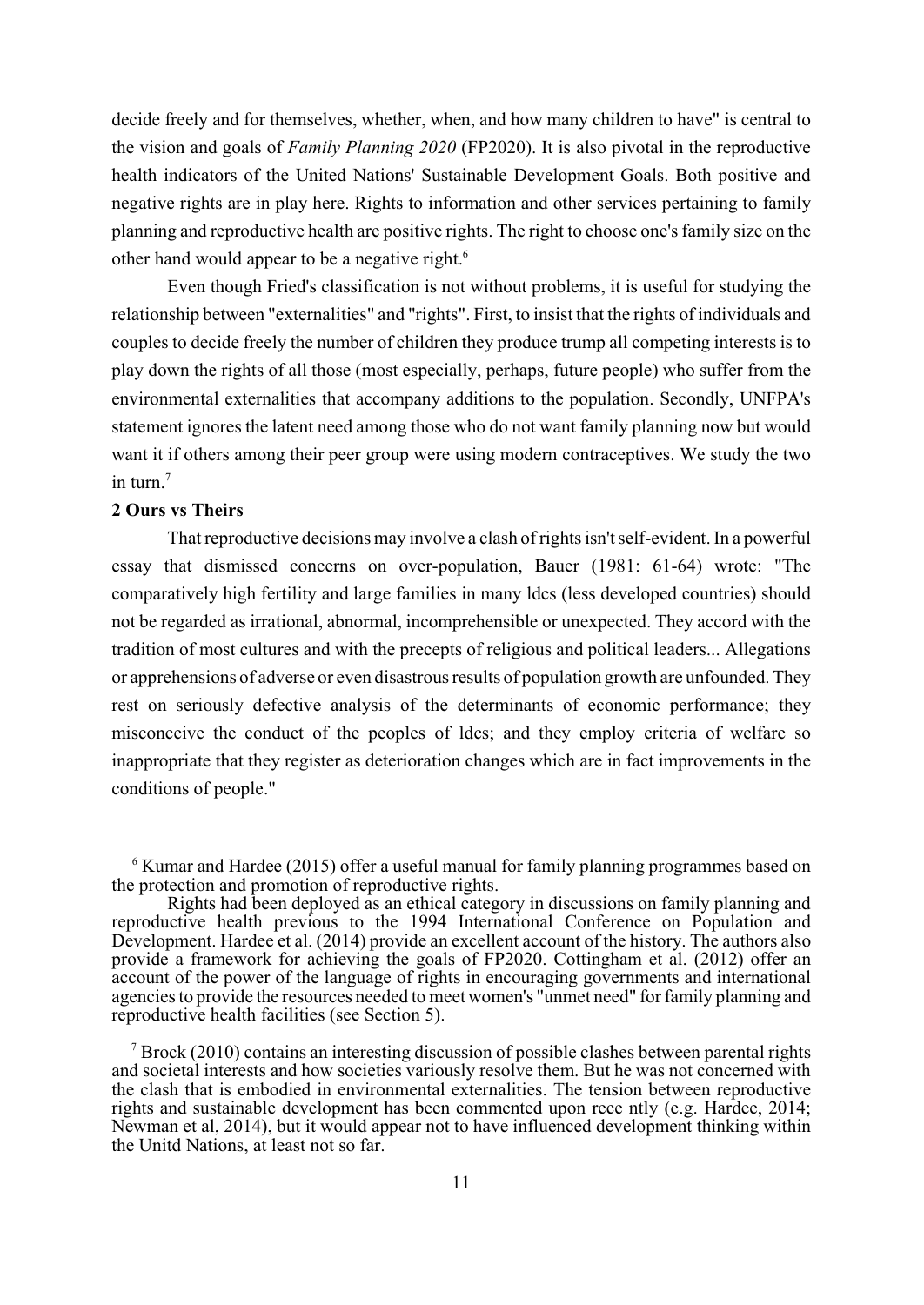One problem with Bauer's critique is that it gives the impression that societies in past eras were characterized by large families. But if fertility rates were high then, so were mortality rates high; and high fertility rates are a rational response to high mortality rates. The contemporary demographic problem in the world's poorest regions is that fertility rates remain high even though mortality rates have fallen considerably (Sect. 3). The main problem with Bauer's critique, however, is that even when men and women at the household level prefer large numbers of children to small numbers, it doesn't follow there isn't a resource allocation failure they themselves would acknowledge if only they were asked. As in every other field of personal choice, we should ask whether a collection of reasoned decisions at the individual level may harbour collective failure. This is the central question raised by externalities, and it has particular potency in the case of adverse externalities and socially embedded preferences.

That family planning services bring in their wake many benefits (health, education, income, women's empowerment) to those who make use of them has been documented repeatedly in recent years (Koenig et al., 1992); Debpuur et al., 2002; Cleland et al., 2006, 2012; Tsui et al., 2010; Canning and Schultz, 2012; Sonfield et al., 2013; Bongaarts, 2016; Miller and Babiarz, 2016). Our focus on externalities points to the fact that they bring benefits to others as well. Those additional benefits should be included in the design of social policies. We will find that indicators currently in use by governments and NGOs of the value of family planning services underestimate it.

Policies for curbing adverse reproductive externalities can in principle take several forms. Education, especially female education, is one route; many argue it is the most effective route (Lutz et al., 2014). But that can take time, and female education is not the only factor driving fertility.<sup>8</sup> Another tool involves demonstrative persuasion, which can be attempted through community discussions on the need for behavioural change. The agency of persuasion could be the community, NGOs, or the state.<sup>9</sup> A further tool is taxation, which permits people to choose as they wish, but at a price. Although taxation as a device for curbing environmental externalities is familiar in wealthy countries, it is not an available tool for reducing the demand for children in poor countries, where the poorest households are most often the ones that have the highest demand. A further policy tool is quota, such as China's previous directive of one-child family, or the government's recently revised two-children-per-couple directive.

Quotas are an extreme form of non-linear tax schedule: zero tax up to the quota,

<sup>&</sup>lt;sup>8</sup> World Bank (2012) reported that in 2010 the proportion of people who completed primary education was, in India 96%, in Pakistan 67%, and in Bangladesh, 65%. Total fertility rates (TFRs) in those countries were 2.6, 3.4, and 2.2, respectively. It should also be noted that in Bangladesh non-governmental organizations at work on social matters have a far more extensive reach than in India and Pakistan. Reproductive behaviour is not mono-causal.

<sup>&</sup>lt;sup>9</sup> Nudge theory advocates a weak version of that idea. See Thaler and Sunstein (2008).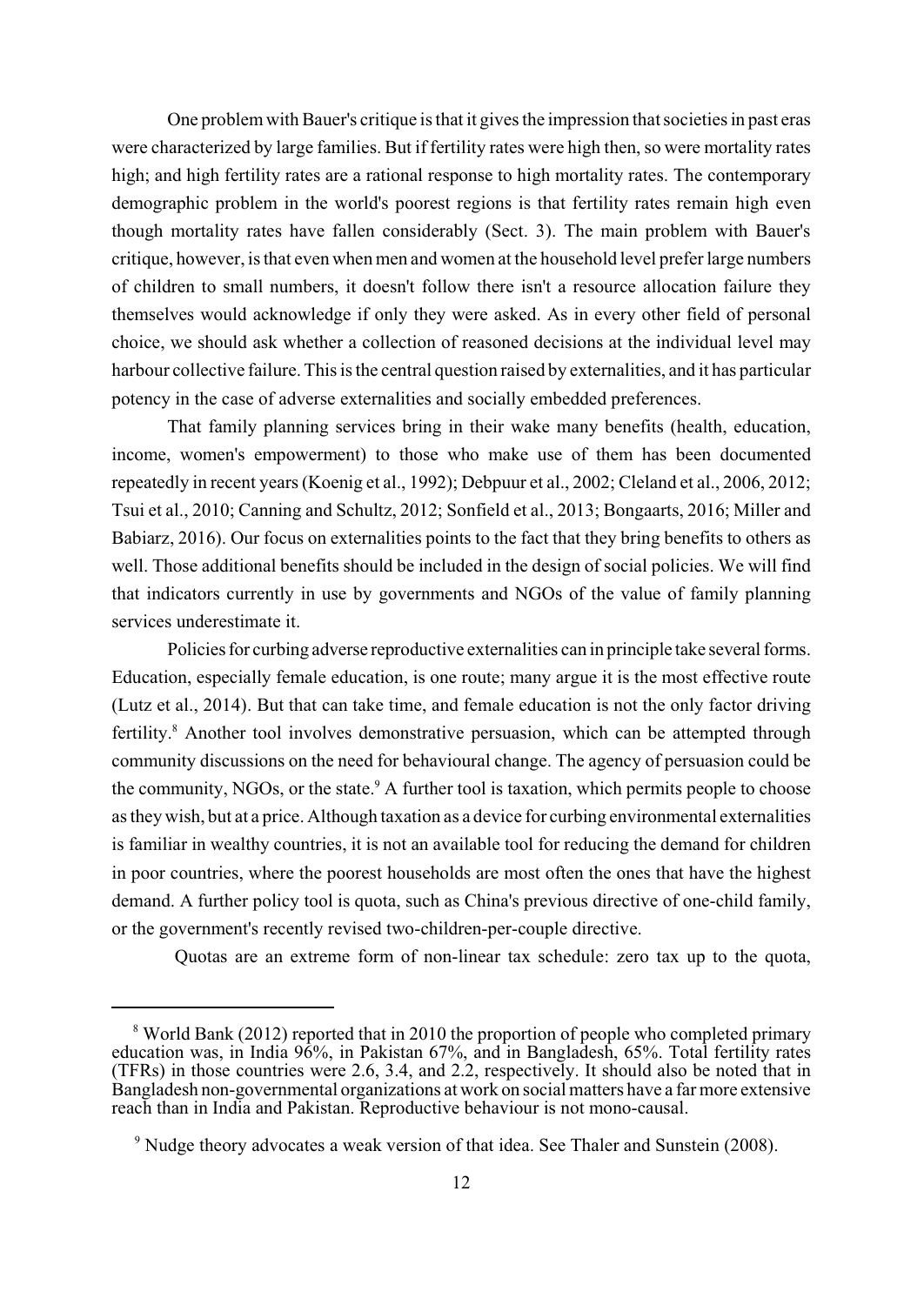followed by a severe tax beyond it. (The "tax" need not be monetary, it could be strong collective disapproval.) An alternative to taxing people if they exceed their quota is to reward people if they stay within their quota. We are thinking of "quota" here in the same way as people think of quotas when they are imposed as food rations in periods of extreme shortage, compulsory vaccination against communicable diseases, and prohibition on smoking in public spaces. The former policy ensures equality in the distribution of a positive right; the latter pair protect and promote negative rights. Forced sterilization is a distorted and repugnant application of quotas. Coercion should remain unacceptable.

The classification of externalities we uncover here suggests a variety of policy tools for reducing fertility rates. The tools differ in terms of the extent to which the right to selfdetermination is compromised. None are likely to prove uncontroversial. The issues remain unsettled.<sup>10</sup>

# **3 The Demand for Children and African Exceptionalism**

People have children for many reasons. The mix of motivations depends on the customs and institutions we inherit, as well as on our character and circumstances. That children are valuable in themselves is emotionally so compelling that it may seem too obvious to require acknowledgement, but social anthropologists have shown that children are valuable to us not only because of our innate desire to bear and rear them, but also because they represent the fulfilment of tradition and religious dictates and because they are the clearest avenue open to self-transcendence. One such injunction emanates from the cult of the ancestor, which, taking religion to be the act of reproducing the lineage, requires women to bear many children.<sup>11</sup> This latter motivation was used by Caldwell and Caldwell (1990) to explain why sub-Saharan Africa has for the most part proved so resistant to fertility decline.

A weakness of the argument is that, although it explains why fertility rates in sub-Saharan Africa are high (total fertility rate there is 5.1 today; in contrast to 2.5 in India, 1.6 in China, and the global TFR of 2.5), it does not explain why the rates have not responded as much to declines in infant mortality as one could have thought on the basis of evidence elsewhere.<sup>12</sup> Even in sub-

 $10$  Sen (1982) likens the emission of persistent pollutants to torturing future people. The clash between reproductive rights and adverse environmental externalities allied to new births is at its most striking under his reading.

<sup>&</sup>lt;sup>11</sup> Writing about West Africa, Fortes (1978: 125-6) said "... a person does not feel he has fulfilled his destiny until he or she not only becomes a parent but has grandchildren... (Parenthood) is also a fulfilment of fundamental kinship, religious and political obligations, and represents a commitment by parents to transmit the cultural heritage of the community ... Ancestry, as juridically rather than biologically defined, is the primary criterion ... for the allocation of economic, political, and religious status."

 $12$  Between 1965 and 2015 the infant mortality rate in sub-Saharan Africa declined from about 150 per 1,000 live births to something like 60 per 1,000 live births.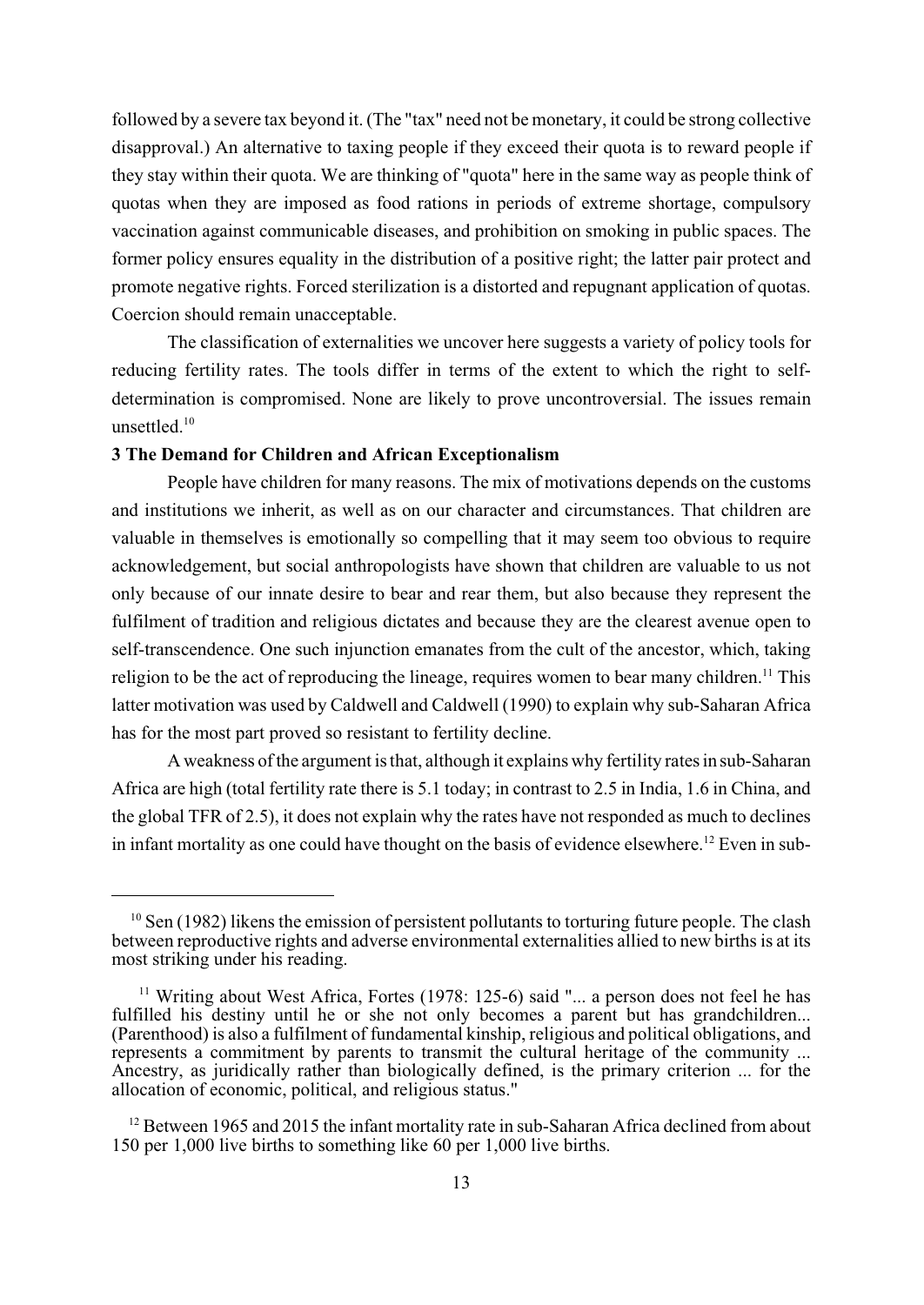Saharan Africa fertility rates have been below the maximum possible rate. Below we study possible reasons why the response has been slower than was expected. We should expect the force of the reasons to vary across regions within the sub-continent. Under increased urbanization some will have also weakened over time (e.g. the cult of the ancestor). But because quanttative evidence of their relative significance aross regions is patchy, we merely list them here.

In places where formal institutions are underdeveloped, children also substitute for other assets, and are thus also valuable for the many benefits they bring to their parents. This is most apparent in the poorest regions of the world. Children serve as security in old-age in places that have neither pension schemes nor adequate land markets. They are also a source of labour in households possessing few labour saving devices. Children mind their siblings, tend to domestic animals, pick berries and herbs, collect firewood, draw water, and help with cooking. The need for additional hands is especially strong among rural communities in dry and semi-arid regions of the world. Children in poor countries are valued by their parents also as capital and producer goods. (In South Asia children have been observed to be at work from as early an age as six.)

Caldwell (1981, 1982) put forward the hypothesis that the inter-generational transfer of resources is from children to parents in poor societies, but from parents to children in rich societies. The suggestion has been easier to confirm in rich countries, where the rate of investment in children's education has been found to be as high as 6-7 per cent of GDP (Haveman and Wolfe, 1995). Confirming the reverse flow in poor countries has been a lot harder, in part because data are sparse but in part also because even within poor regions there are significant differences in attitudes toward reproduction. Those differences are traceable to kinship structures, marriage practices, and rules of inheritance. The implied line of thinking says that over the long run it is differences in institutions and social norms - originating perhaps in some measure in geography - that are the reasons behind differences in reproductive behaviour among groups. This form of analysis says that high child mortality rates spur fertility because of parental need to increase the probability of not being childless in old age. Theoretical models have been built on the premise that institutional failure, broadly defined, is the deep cause of pronatalism. Causality isn't traced to differences in income or wealth. It is not that fertility and mortality rates are high and health status and education attainments are low in poor regions because people there are poor, it's that very low incomes go hand in hand with those features of life. Each variable influencs the others over time; in the long run they are mutually determined.<sup>13</sup>

A potential source of reproductive externality is the wedge between the private and social

 $^{13}$  For theoretical models that speak to the mutual determination, see Dasgupta (1993, 2000), Brander and Taylor (1998), Harford (1998), Dasgupta and Ehrlich (2013), and Bohn and Stuart (2015). The mutual determination doesn't entail a demographic trap, but it may. See in particular Dasgupta (2000: Appendix).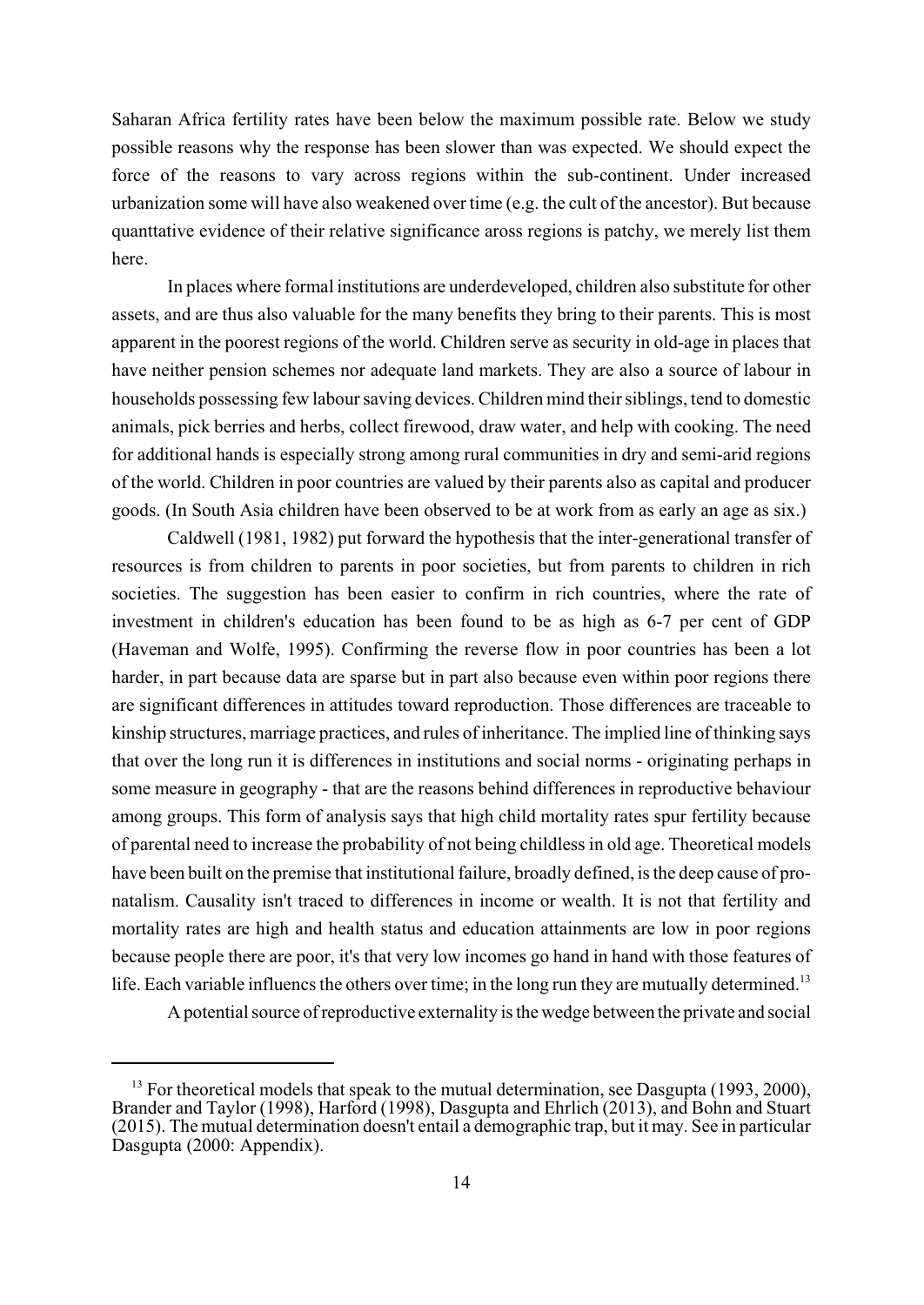costs of child rearing. The costs borne by parents are lower when child rearing is shared among the kinship than when households are nuclear. In sub-Saharan Africa fosterage within the kinship is a commonplace. Children are not raised solely by their parents, the responsibility is more diffuse within the kinship group (Caldwell, 1991; Bledsoe, 1990, 1994). Fosterage in the African context is not adoption. It is not intended to, nor does it in fact, break ties between parents and children. The institution affords a form of mutual insurance protection in semi-arid regions. As savings opportunities are few in the low-productivity agricultural regions of sub-Saharan Africa, fosterage also enables households to smooth their consumption across time. In parts of West Africa up to half the children have been found to be living with their kin at any given time. Nephews and nieces have the same rights of accommodation and support as do biological offspring. There is a sense in which children are seen as a common responsibility; which makes it important that in surveys that seek to identify desired numbers of children (Sect. 5) it is made clear that what the questionnaires mean is biological children. However, the arrangement creates a free-rider problem if the parents' share of the benefits from having children exceeds their share of the costs. The corresponding externalities are confined to the kinship. Other things equal, reduction in those externalities would be accompanied by a fall in the demand for children and all households would benefit.<sup>14</sup>

Related to this is a phenomenon that has been observed by Guyer (1994) in a Yoruba area of Nigeria. In the face of deteriorating economic circumstances, some women bear children by different men so as to create immediate lateral links with them. Polyandrous motherhood enables women to have access to more than one resource network. Children are a further form of wealth for their mothers. Desired fertility is consequently higher.

The idea of wealth-in-people has been developed by anthropologists to reflect the additional status and other social advantages that are conferred on women in some African societies by having children (Guyer and Eno Belinga, 1995). There is a formal resemblance here to Veblen's account of status in an entirely different context, namely, conspicuous consumption in the Gilded Age in America. In the present context, desired fertility is higher because of the

<sup>&</sup>lt;sup>14</sup> To see that there are no externalities if the shares were the same, suppose  $c$  is the cost of rearing a child and *N* the number of couples within a kinship. Assume that each child makes available *y* units of output (this is the norm) to the entire kinship, which is then shared equally among all couples, say in their old age. Suppose also that the cost of rearing each child is shared equally by all couples. Let  $n^*$  be the number of children each couple other than the one under study chooses to have. If *n* were to be the number of children this couple produces, it would incur the resource cost *C* = [*nc*+(*N*-1)*n\*c*]/*N*, and eventually the couple would receive an income from the next generation equalling  $Y = [ny+(N-1)n*y]/N$ . Denote the couple's aggregate utility function by the form *U*(*Y*)-*K*(*C*), where both *U*(.) and *K*(.) are increasing and strictly concave functions. Letting *n* be a continuous variable for simplicity, it is easy to confirm that the couple in question will choose the value of *n* at which *y*d*U*(*Y*)/d*Y* = *c*d*K*(*C*)/d*C*. The choice sustains a social equilibrium when  $n = n^*$ . It is easy to check that this is also the condition which is met in a society where there is no reproductive free-riding. It follows that there is free-riding if the parents' share of the benefits from having children exceeds their share of the costs.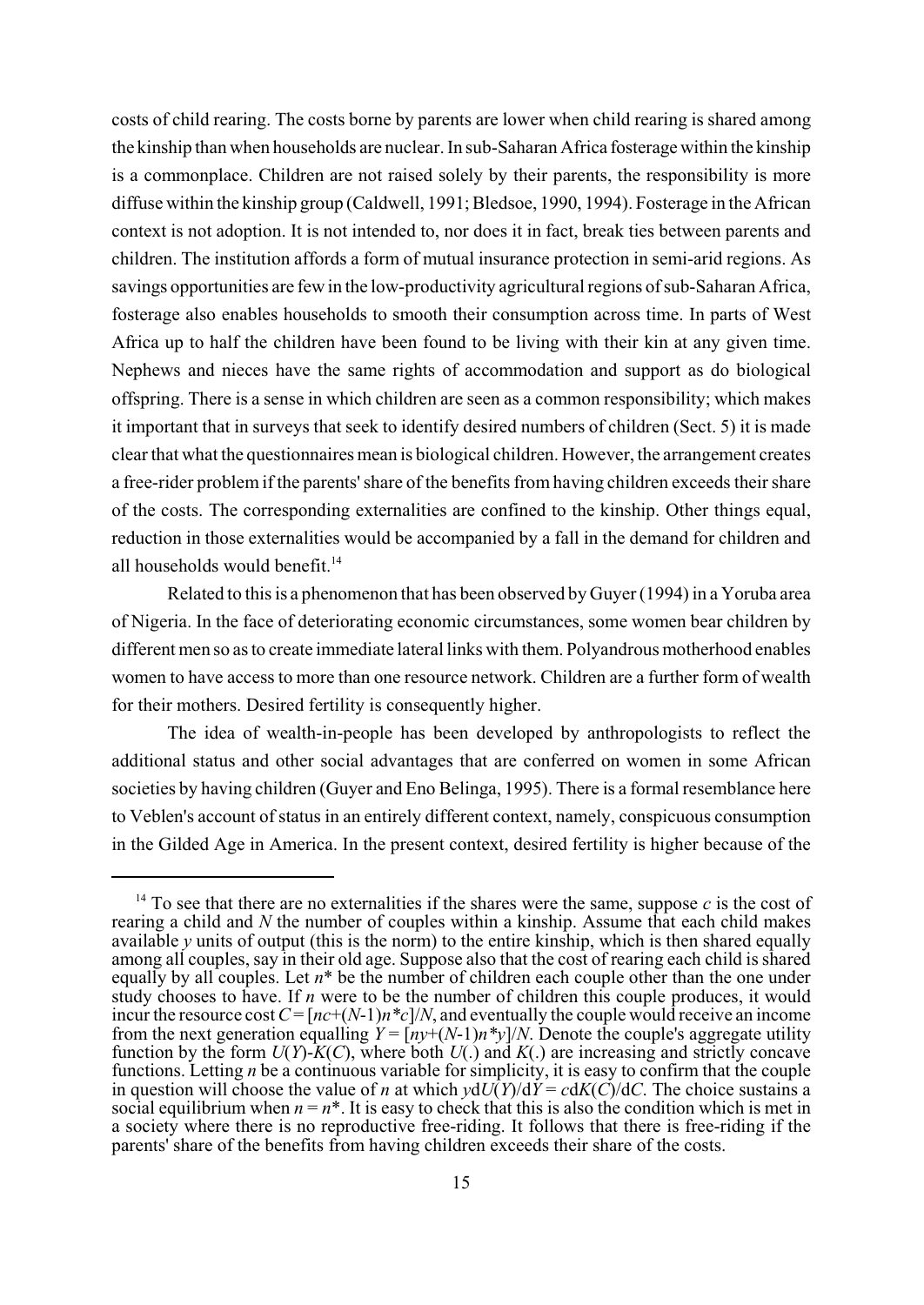competition fueled by the desire for status. It leads to a collective loss in well-being.

Communal land tenure of the lineage social structure in sub-Saharan Africa has offered yet another inducement for men to procreate: a greater amount of land can be claimed by a larger family. In addition, conjugal bonds are frequently weak, so fathers often do not bear their fair share of costs of siring a child. Anthropologists have observed that the unit of African society is a woman and her children, rather than parents and their children. Frequently, there is no common budget for the man and woman. Descent in sub-Saharan Africa is, for the most part, patrilineal and residence is patrilocal (exceptions are the Akan of Ghana and the Chewa of Malawi). That depresses women's voice; and because women bear a disproportionate amount of the costs of reproduction, it raises the fertility rate. Patrilineality, weak conjugal bonds, communal land tenure, and a strong kinship support system of children, taken together, have been a broad characteristic of the region. In principle they provide a powerful stimulus to fertility. Admittedly, patrilineality and patrilocality are features of the northern parts of the Indian sub-continent also. But conjugal bonds are substantially greater there. Moreover, as agricultural land is not communally held, large family sizes lead to fragmentation of landholdings. In contrast, large families in sub-Saharan Africa are (or, at least were, until recently) rewarded by a greater share of land belonging to the lineage or clan.<sup>15</sup>

# **4 Socially Embedded Preference Structures and Conformism**

That children are a parental end (and not just a means toward other parental goals) provides a potentially powerful mechanism by which reasoned fertility decisions at the level of every household could lead to an unsatisfactory outcome from the perspectives of all households. It arises from the possibility that traditional practice is perpetuated by conformity. Reproductive decisions are not only a private matter; they are subject to social mores, which in turn are influenced by both family experiences and the cultural milieu. But social mores are shaped by the behaviour of all. There is circularity in this, which we can unravel by supposing that household preference structures are socially embedded. Behaviour is conformist when the family size each household desires is positively related to the average family size in the community

 $15$  In an early review of fertility intentions Cochrane and Farid (1989) noted that both the urban and rural, the educated and uneducated in sub-Saharan Africa have more, and want more, children than their counterparts in other less-developed regions. Even young women there expressed a desire for an average of 2.6 more children than women in the Middle East, 2.8 more than women in North Africa, and 3.6 to 3.7 more than women in Latin America and Asia. Updated versions of these figures are available, but we are presenting data from the mid-1980s because the income gap between Africa and the rest of the developing world was smaller at that time than it is now.

African society's exceptionalism has been much written about. See in addition Goody (1976), Bledsoe and Pison (1994), Bongaaarts (2011), and Bongaarts and Casterline (2013). But changes have been observed, at least in East Africa. Fostering is declining, land registration is increasing, and urbanization is eroding pronatal institutions. Whether those changes will markedly influence fertility rates in the near future isn't clear. And delay matters to Africa's future prospects (Sect. 11). We are grateful to John Cleland for helpful discussions on this.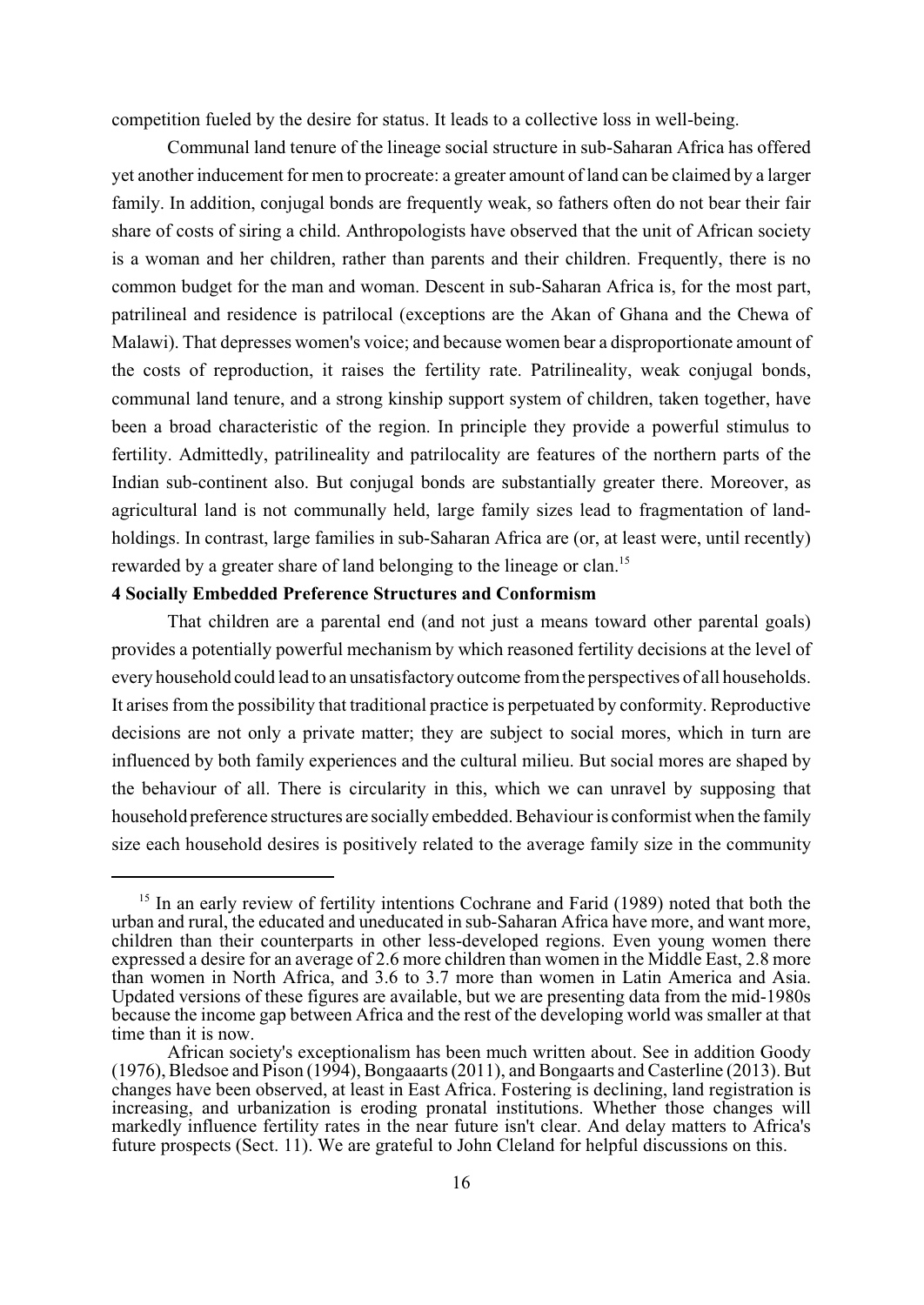## (Dasgupta, 1993: Ch. 12).

Douglas and Ney (1998) urged us to regard consumption as an expression of social engagement. Taken literally, that would appear odd, but what authors were pointing to is that a meal taken alone is a different activity from a meal taken communally. Fads and fashion may be short-run expressions of social engagement, what Douglas and Ney showed us is that our need to belong is deep and enduring and expresses itself in a wide variety of ways. We rely on one another for safety, consolation, information, companionship, and governance. Much of our actions are undertaken in a social setting, and all our actions are influenced in part by attention to others.

Whatever the basis of conformism (we discuss that below), there would be practices encouraging high fertility that no household would unilaterally desire to break. Such practice could have had a rationale in the past, when mortality rates were high, population densities were low, natural resources were aplenty, the threat of extermination from outside attack was large, and mobility was restricted. But practices can survive even when their original purposes have disappeared. One reason they can survive is that if all others continue to follow the practice and aim at large family sizes, no conformist household would on its own wish to deviate from the practice; however, if all other households were to restrict their fertility rates, every household would wish to restrict its fertility rate as well. Conformism can thus be a reason for the existence of multiple social equilibria. A society could get embedded in a self-sustaining mode of behaviour characterized by high fertility and low educational attainment, even when there is another potentially self-sustaining mode of behaviour characterized by low fertility and high educational attainment and which is preferred by all.

Socially embedded preferences for children are drawn in Figure 1. The curve ABCDE is the representative household's desired number of children, plotted against the average number of children per household (the horizontal axis). The curve is upward sloping and intersects the 45<sup>°</sup> line OF at three points: B, C, D. Each is a social equilibrium, at TFRs  $n_1$ ,  $n_2$ , and  $n_3$ respectively. To interpret ABCDE with concrete numbers, imagine that each household regards 5 to be the ideal number of children if all other households have 5 children  $(n_3$  on the horizontal axis)); 4 to be the ideal number if all others have  $4(n_2)$ ; and 2 to be the ideal number if all others have  $2(n_1)$ . Imagine now that each household prefers the outcome where all households have  $2$ children. It can nevertheless be that their society is stuck in a situation where each household has 5 children. It can get stuck because no household would have a reason to deviate from 5 if all other households have 5; which is another way of saying that 5 is a self-enforcing choice. It is easy to confirm that both 2 and 5 are stable equilibria, in that a small deviation from 2 (respectively, 5) would in time return to a situation where each household chooses 2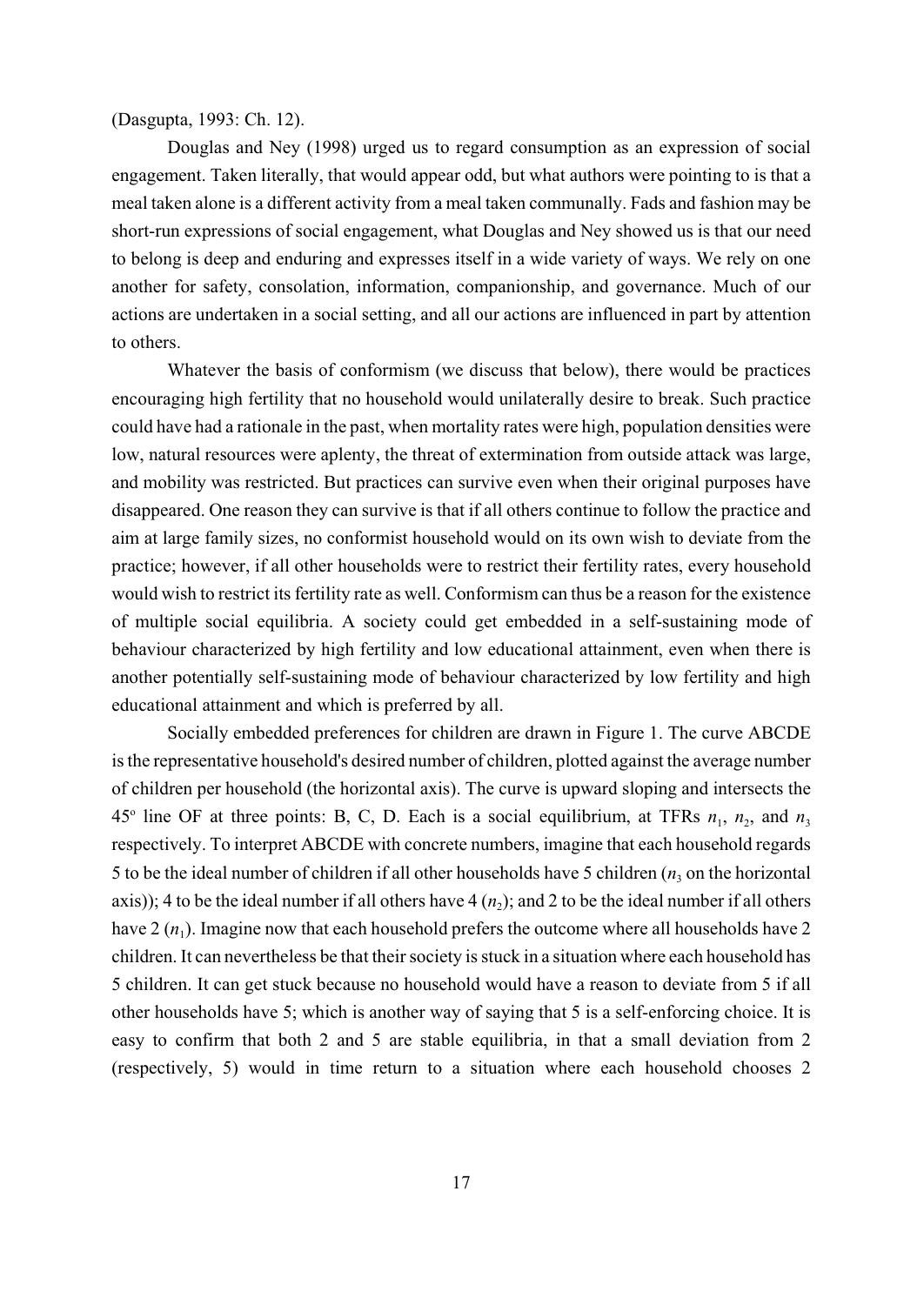(respectively, 5). It follows that 5 would be just as tenacious a TFR as 2.<sup>16</sup>

That does not mean society would be stuck at 5 forever. As always, people differ in the extent of their absorption of traditional practice. There would inevitably be those who, for one reason or another, experiment, take risks, and refrain from joining the crowd. They are the tradition breakers, and they often lead the way. Educated women are among the first to make the move toward smaller families.<sup>17</sup> A possibly even stronger pathway is the influence that newspapers, radio, television, and now the internet play in transmitting information about other life-styles (Freedman, 1995, was one of the first to detect that pathway). The idea here is that the media could be a vehicle by which conformism increasingly becomes based on the behaviour of a wider population than the local community (the peer group widens). And that disrupts behaviour.<sup>18</sup>

There have been a number of studies on fertility that point to choices that are guided in part by attention to others. In her highly original work on demographic change in Western Europe over the period 1870-1960, Watkins (1990) showed that differences in fertility and nuptiality within each country declined. She also found that in 1870, before the large-scale declines in marital fertility had begun in most areas of Western Europe, demographic behaviour differed considerably within countries. Differences among provinces within a country were high even while differences within provinces was low. Spatial behavioural clumps suggest the importance of the influence of local communities on behaviour. In 1960 differences within each country were considerably less than in 1870. Watkins explained this in terms of increases in the geographical reach national governments enjoyed over the 90 years in question. The growth of national languages could have been the mediumthrough which reproductive behaviour was able to spread.

Watkins' was a historical study, as were the studies Montgomery and Casterline (1998) made use of to distinguish various pathways by which reproductive practices diffuse within a society. In a commentary on West Bengal (India) where fertility rates declined in the early 1970s ahead of the northern states of India and neighbouring Bangladesh, Basu and Amin (2000) attributed the West Bengal experience to historical and cultural facts there that combined to promote interaction between the elite and the general public. Jensen and Oster (2009) in contrast

<sup>&</sup>lt;sup>16</sup> Formally, we are studying Nash equilibria in a coordination game (Dasgupta, 1993; Kohler, 2000). It can be shown that the social equilibrium in which each household has 4 children  $(n_2)$ is unstable. It would take us far afield to explain why, but see Dasgupta (2002) for the reason.

 $17$  Farooq et al. (1987) is an early study that spoke to the phenomenon in West Africa. Lutz et al. (2014) is a collection of essays on the effect of education on fertility behaviour. Interactions among the elite and the general public can be a vehicle by which fertility behaviour among the poor changes.

 $18$  The media are increasingly used to such end. For example, the Development Media International runs media campaigns aimed at changing behaviour.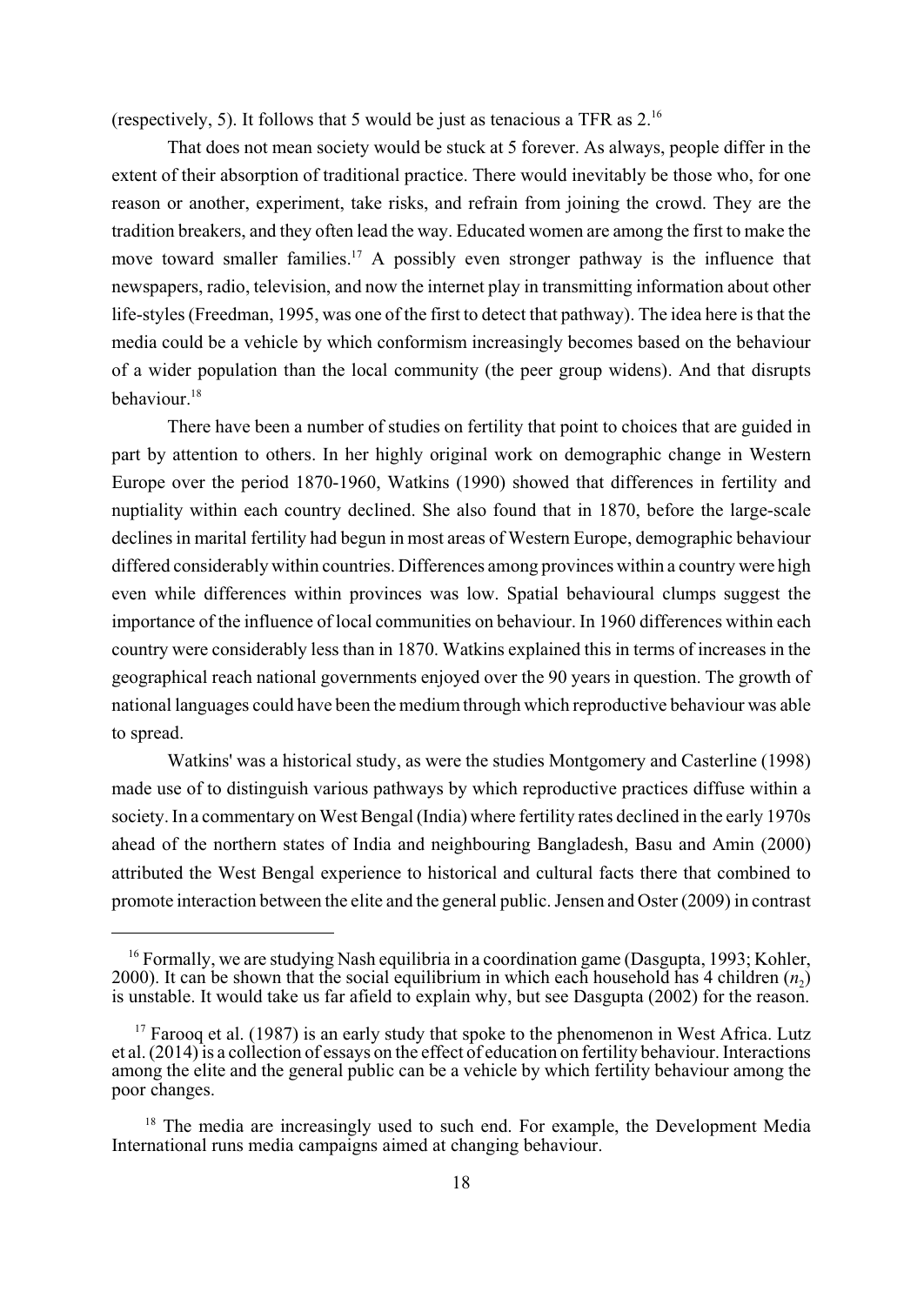have studied a natural experiment. They found that state level fertility rates declined in step following staggered introductions of cable TV in Indian states.<sup>19</sup>

It is a feature of historical studies of the diffusion of behaviour across space and time that they don't necessarily identify the fundamentals on which the diffusion process is built. They also differ from one another in terms of the transmission mechanism. The behavioural fundamentals (or "drivers", as some would call them) could be knowledge acquisition, they could be pure mimicry, they could be what Cleland and Wilson (1987) called "ideation", they could be the advent of modernity, they could be the desire to belong to one's (possibly expanding) group, they could be the force of celebrity culture, and so on. These fundamentals are not unrelated of course, but they are not the same. Regarding transmission mechanisms, it could be that people observe successful behaviour and copy it, it could be that the language in which newspapers are read spreads, it could be that people discuss and debate among themselves, and so forth  $20$ 

The model in Figure 1 is built on the common structure of all such diffusion processes. Leaving aside the virtue of parsimony, studying the common structure offers the advantage that we are able to analyse the resting (i.e. equilibrium) points of a wide variety of diffusion processes without having to identify the processes themselves. Our model is analytical, not a historical narrative. It assumes that fertility preferences are socially embedded, but it doesn't specify the reasons households are influenced by the behaviour of others. Being analytical, the model is able to entertain counterfactuals. It allows us to ask how a household's behaviour would differ if the social parameters underlying the curve ABCDE were to be otherwise. That's a necessary exercise in policy analysis, because policies can be used to shift the curve ABCDE (therefore the equilibrium points  $n_1$ ,  $n_2$ , and  $n_3$ ) as well as influence the beliefs on the basis of which households act. The common structure also tells us that fertility transitions can be interpreted as disequilibrium phenomena (Dasgupta, 2002), where practices change slowly in response to gradual changes in the social environment, until a tipping point is reached from which society transits rapidly to a new stable equilibrium, say from high fertility to low fertility.

Socially embedded preference structures don't entail multiplicity of equilibria. We could have so drawn the curve ABCDE in Figure 1 that it intersects the  $45^{\circ}$  line OF at a single point. We are interested in multiple equilibria because there is empirical evidence that societies support

 $19$  For a wide ranging discussion of the role of societal norms on fertility behaviour, see Bongaarts and Watkins (1996).

<sup>&</sup>lt;sup>20</sup> Diffusion processes had been studied long before, in connection with technology adoption. In a classic paper, Griliches (1957) conducted an empirical study of the spread of hybrid corn in the US. In his model farmers observed the successful adoption of new varieties before adopting them themselves. The process gave rise to the now-familiar logistic pattern of adoption. On the effect of the diffusion of ideas brought about by family planning programmes on reproductive behaviour, see Babalola, Folda, and Babayora (2008) and Krenn et al. (2014).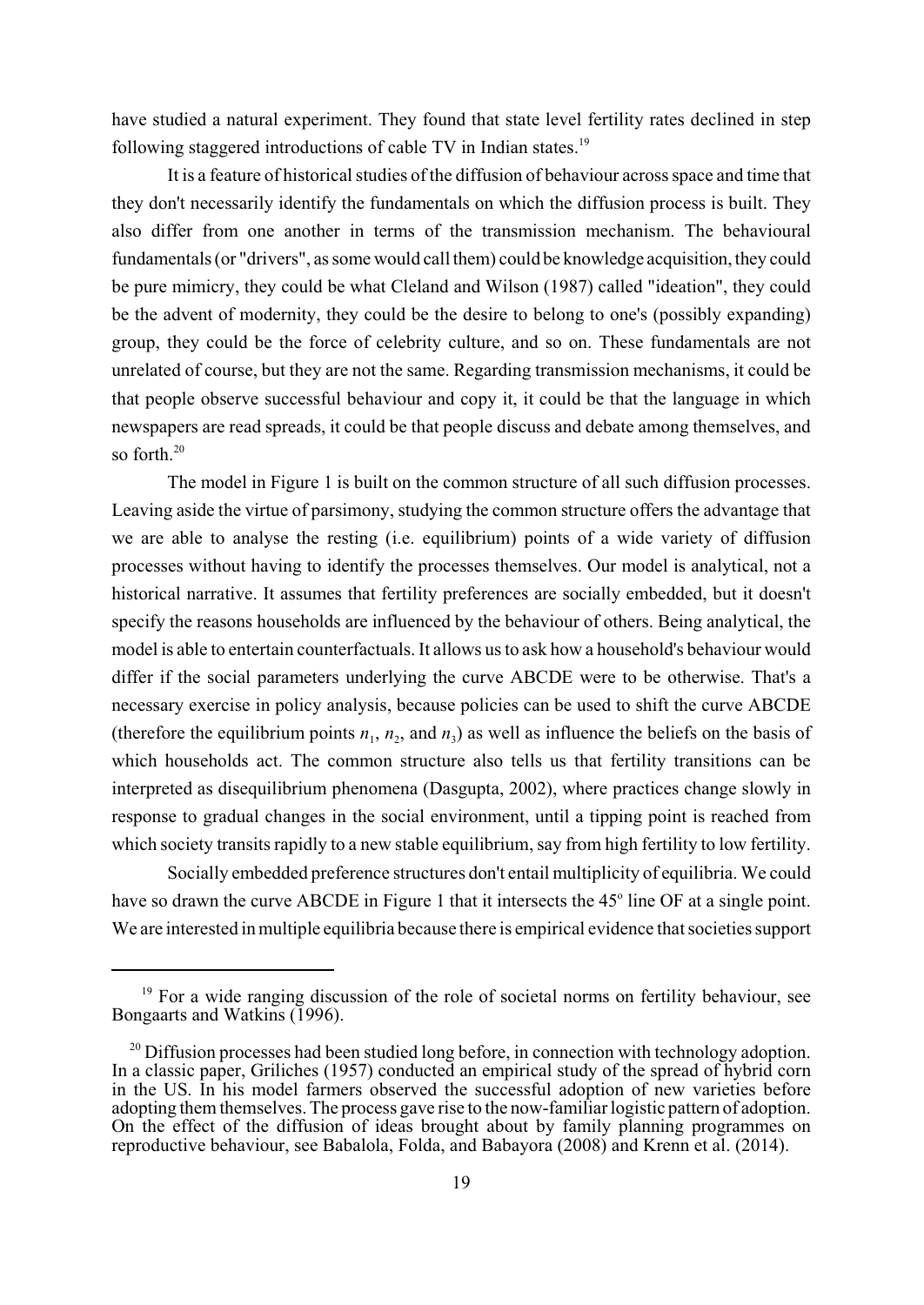a multiplicity of stable fertility choices (e.g.  $n_1$  and  $n_2$ ). Historical studies of the diffusion of fertility behaviour point to that (Watkins, 1990). Fertility transitions are an expression of the phenomenon.

The common structure of diffusion processes that we are studying proves useful also for interpreting statistical regularities between wanted fertility (Sect. 5) and actual fertility. Pritchett (1994) for example regressed actual fertility on wanted fertility in a sample of 43 countries in Asia, Africa, and Latin America. He found that about 90 percent of cross-country differences in actual fertility (TFR) are associated with differences in wanted fertility (WTFR). He also found excess fertility not to be systematically related to actual fertility, nor to be an important determinant of it.

Pritchett concluded from his study that high fertility is due entirely to the strong desire for children. Our model draws a different conclusion. That fertility preferences are socially embedded tells us that we should expect the correlation Pritchett obtained, but it also warns us not to attribute causality to the relationship. It would be as true to say fertility rates in those countries in Pritchett's sample where they are high are high because people have a strong desire for children as it would be to say that people there have a strong desire to have children because fertility rates are high.

#### **5 Unmet Need, Desired Family Size, and the UN's Sustainable Development Goals**

UNFPA (1995) took it that family planning and reproductive health policies should address "unmet need", meaning that they should be made to serve women aged 15-49 who are seeking to stop or delay child-bearing but are not using modern forms of contraception (Bradley et al., 2012; Alkema et al., 2013). Although the idea of "unmet need" could appear straightforward, it has in practice proved to be complex and has been interpreted in different ways over the years. It is currently measured using more than 15 survey questions, including questions on contraceptive use, fertility intentions, pregnancies, postpartum amenorreah, sexual activity, birth history, and menstruation. Women's reported fertility intentions are inferred from such questions as: "Now, I have some questions about the future. Would you like to have a(nother) child or would you prefer not to have (any more) children?" That is followed by a question on how long the women wants to wait should she have responded to the previous question that she does not want a(nother) child. $21$ 

There are deep problems here. Unmet need as calculated from responses to survey questions is based on the respondent's expresed wants for biological children. The need for family planning is then inferred from the unmet need. But in matters of life and death resource needs assume an independent status, they even serve as the basis on which commodity rights are founded. The philosopher David Wiggins has argued that a statment of the form "person A needs

 $21$  Casterline and Sinding (2000) discuss ways in which the measure of unmet need can be used to inform family planning policies.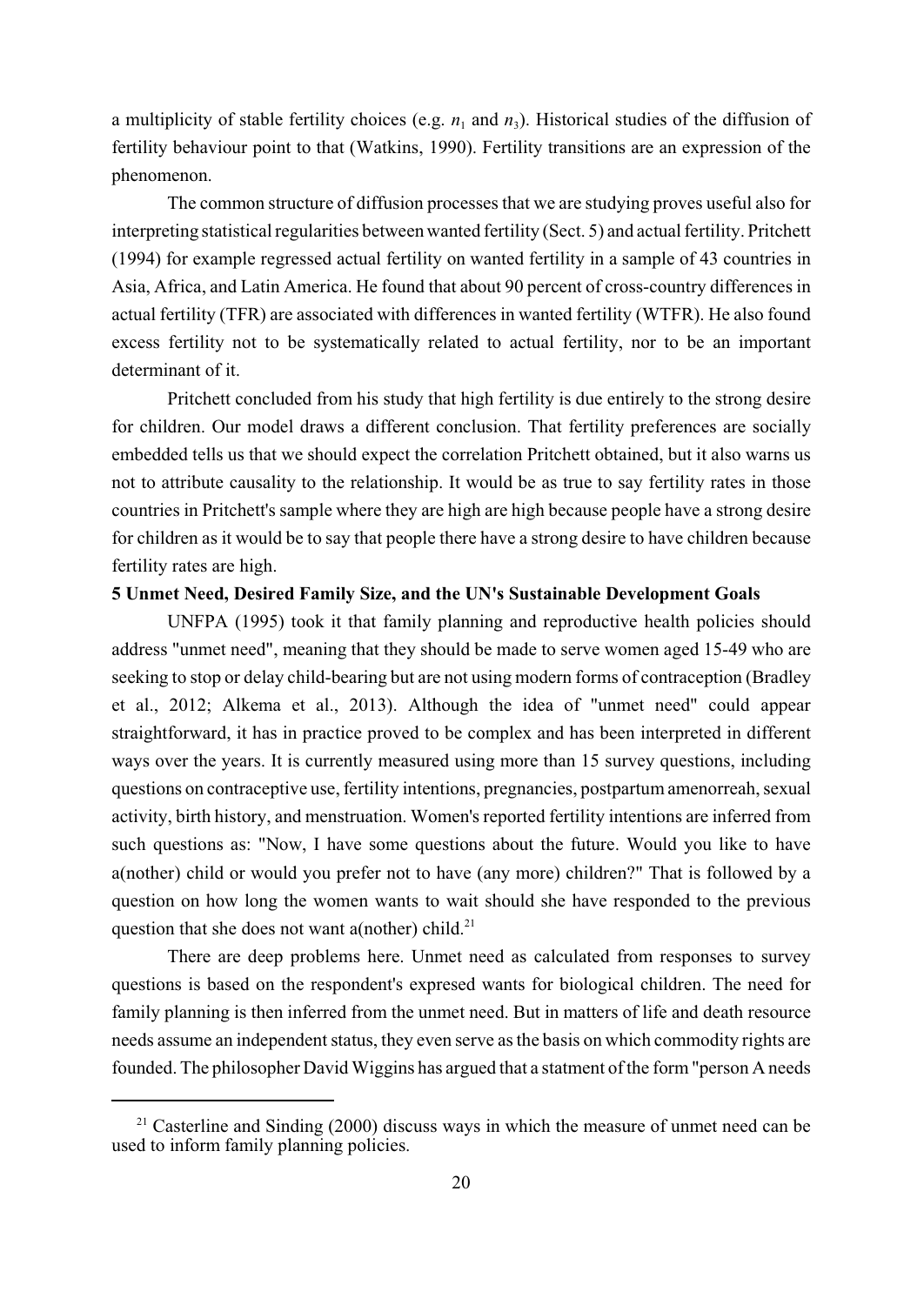commodity X" is tantamount to a challenge to imagine an alternative future in which A escapes harm without X (Wiggins, 1987: 22). Expressed wants or desires for children - used for calculating unmet need for family planning - may not adequately convey her true need for family planning, that is, for her own best interests. A poor woman, suffering from iron deficiency and living in a setting where she is more or less compelled to have sex, has a need for contraception for her own benefit that could remain undetected in her responses to questions on the expressed wants for biological children. To infer needs solely from wants is therefore to undervalue the significance of family planning. Moreover, none of the survey questions is conditioned on the behaviour of others. As we see below, that too is limiting. The line joining need to expressed wants is toruous.

Closely related is the notion of "desired family size", which is obtained from answers to the following question:

"If you could go back to the time when you did not have any children and could choose exactly the number of children to have in your whole life, how many would that be?"

The "wanted total fertility rate", or WTFR, is calculated by first dividing the number of observed births into those that occurred before and after the desired family size is reached (the former are considered as wanted, the latter unwanted). WTFR is then obtained with the same procedure as the one used in calculating TFR (that is, from age-specific fertility rates), but only wanted births are included in the numerator of these rates.

There are dangers of biases in responses to the question at the basis of desired family size, but the need for family planning programmes to have quantitative estimates of it is clear enough. Notice though that the questionnaire does not ask of someone what her desire would be if the prevailing fertility practices of others were different. In fact there is no mention of the prevailing fertility rate. As respondents are not invited to disclose their conditional desires, it is most likely they disclose their desired family size on the assumption that fertility will remain at its prevailing rate. A direct way to discover socially embedded preferences would be to reconstruct the questionnaires by asking a series of conditional questions, which we collapse here for convenience into one:

"If you could go back to the time when you did not have any children and could choose exactly the number of children to have in your whole life, how many would that be, assuming everyone else in your community had *n* children over their whole life?"

The survey could pose the conditional question in an ascending order of *n*, say from 0 to 10 (thus 11 conditional questions in total). The example in Figure 1 imagines that the answers to  $n = 2, 4$ , and 5 are, respectively, 2, 4, and 5. It also imagines that answers to the questions in which  $n = 0, 1, 3, 6-10$ , respectively, differ from 0, 1, 3, 6-10; which is why the latter numbers are not social equilibria. No doubt responding to a string of conditional questions would tax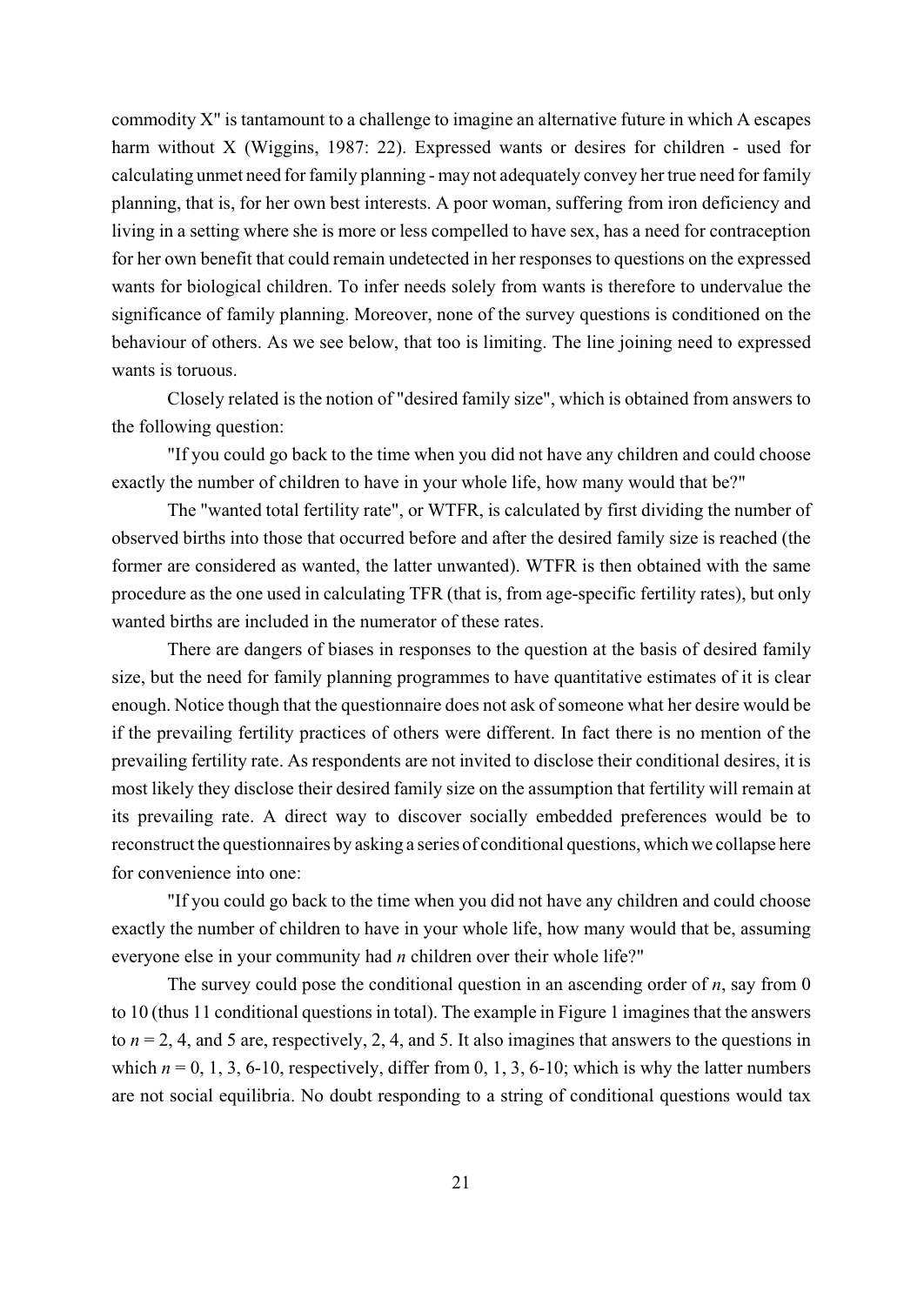respondents, but to not ask them is to misread fertility desires.<sup>22</sup>

Fabic et al. (2015) defined "total demand" for modern contraception to be the number of women who want to delay or limit child-bearing (i.e. the sum of contraceptive users and women with unmet need). The role of family planning, the authors argued, is to supply that demand. The suggestion is that the success of family planning should be measured by the ratio of family planning users to the total demand. The United Nations have adopted this measure in their Sustainable Development Goal 3.7.1. It is known as "demand for family planning met with modern contraceptive methods", or "demand satisfied" for short. Formally, if *X* is the number of women between 15-49 who are users of modern contraceptives, *Y* is the number of women with unmet need, and *Z* is total demand for modern contraception, then  $Z = X + Y$  and the UN's "demand satisfied" is  $X/Z = X/(X+Y)$ .

Reproductive rights are at the heart of *X*/*Z*, which is its attraction. The indicator reflects voluntarism, rights and equity, informed choice, and the imperative of satisfying individuals' and couples' own choices with regard to the timing and number of children. But there are problems. The use of *X*/*Z* as the measure of success could create perverse incentives among programmes managers. A programme's performance would improve if more women were to declare that they want to get pregnant. So long as women want many children, *Y* (unmet need) remains small, and therefore *Z* (total demand) is only marginally greater than *X* (the number of modern contraceptive users). The country scores well in the indicator "demand satisfied" and appears not to need further family planning programming. The success could mask a situation where contraceptive use is low and stagnant and high fertility rates persist. Moreover, as we saw in Section 4, fertility preferences, which contribute to the measurement of *Y*, are themselves influenced by the behaviour of others. *Y* could therefore be small in a society that harbours another equilibrium in which *Y* is large.

The concept of reproductive rights, as currently framed, undervalues family planning. There are collective benefits to be enjoyed if members of a community are enabled to alter their fertility desires in a coordinated manner. Family planning can help to bring about changes in such social norms. Our analysis doesn't run against rights as a plank for family planning; it expands the sphere in which rights are acknowledged, protected, and promoted.<sup>23</sup>

# **Part II**

<sup>&</sup>lt;sup>22</sup> Because people's preferences differ, we should expect the responses to differ but discover that each individual's preferred number of children is an increasing function of *n*. That would reveal socially embedded preferences.

<sup>&</sup>lt;sup>23</sup> Moral philosophers would argue that the evaluation of family planning programmes should include the quality of lives that will not be lived on account of the programmes. We avoid those further considerations by assuming that thoughtful parents reach their fertility desires by taking into account the potential well-being of their offspring and, by recursion, the well-being of their dynasty.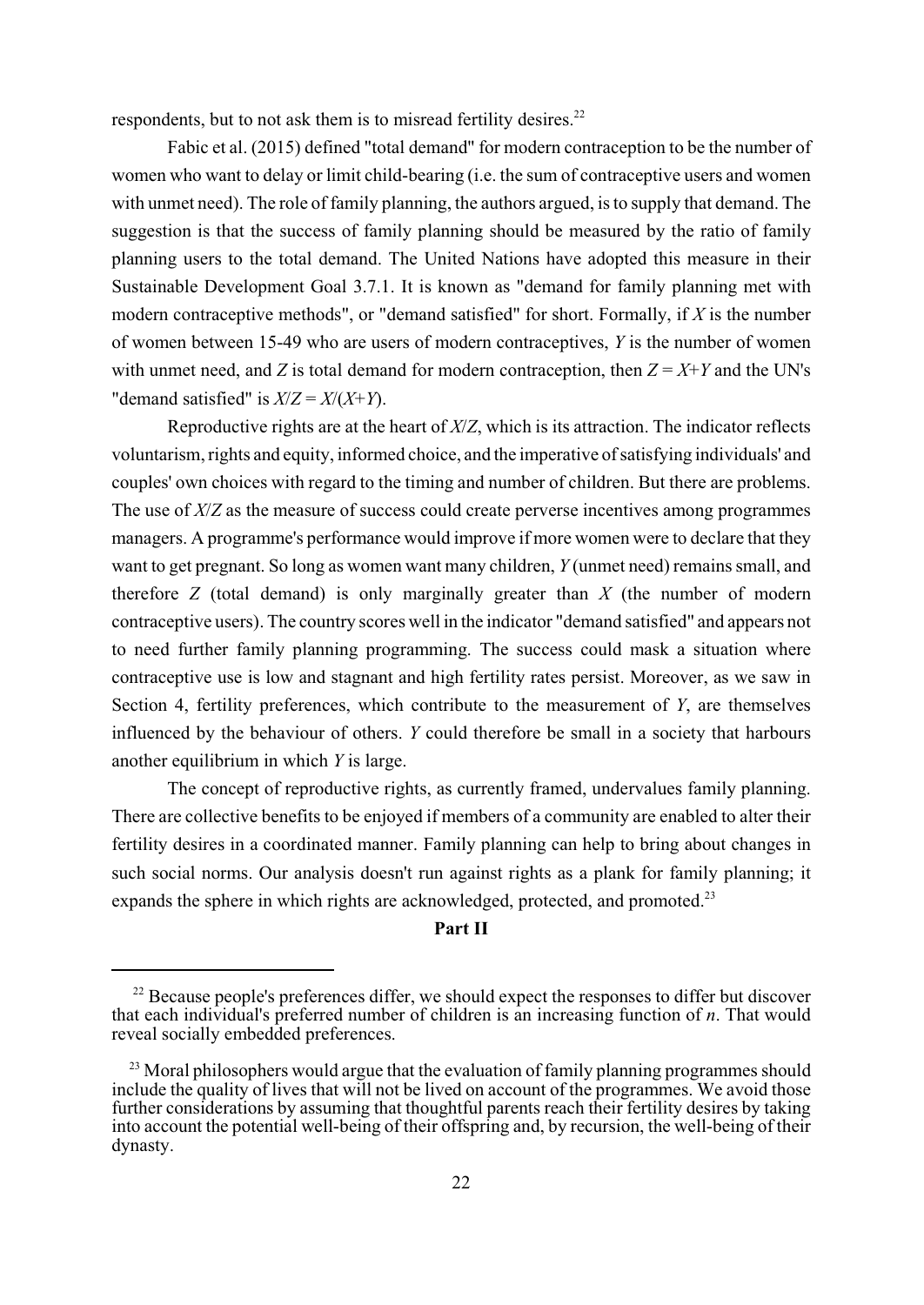#### **6 The Biosphere as an Open Access Resource**

To the best of our knowledge there are no national estimates of the environmental benefits of family planning. So we make a direct approach to estimating the benefits by reviewing humanity's demand for ecological services at the global level. For that it proves useful to regard the biosphere as a single renewable natural resource. The stance involves a heroic aggregation exercise, in which billions of assets are aggregated into a single measure. If that seems an absurd undertaking, we should recall that global fisheries and forest biomes are routinely measured in units of biomass, which also involves giant aggregation exercises. No doubt problems of aggregation are magnified when we study the biosphere as a whole, but they aren't magnified that much in complexity.

One reason the biosphere is hard to aggregate is that the biogeochemical processes that shape natural capital differ widely in both speed and spatial reach. As most global environmental resources have no prices attached to them (there is an absence of property rights to open access resources), indirect methods have to be found if we are to obtain notional prices for them. All that said, there is no escaping the need for imagining the biosphere as a gigantic piece of natural capital if we are to discuss the adverse environmental externalities accompanying births. We denote the aggregate stock of the biosphere by *K*, a real number. *K* may alternatively be called the global stock of natural capital.

A concrete way to imagine the biosphere is to focus on its biomass. In that case *K*, measured in units of biomass, is the state variable of the biosphere. The composition of biomass (grasslands differ from agricultural fields) is reflected in the aggregate measure *K*. Let *K*(*t*) be the biomass at time *t*, and let *F*(*K*(*t*)) be the net output of biomass over a brief interval of time (say, a year), starting at *t*. *F*(*K*) is a flow, or flux (so many units of biomass per year), whereas *K* is a stock (so many units of biomass, period). Ecologists call *F*, "net primary production". When the occasion demands, we will without loss of generality refer to *F* as "ecosystem" services".

To imagine the biosphere as a renewable natural resource requires facing a further problem. Even two thousand years ago, when global population was under 250 million and per capita income a bit over a dollar a day (Maddison, 2001), it would have been a reasonable approximation to treat humanity as a separate entity from the biosphere. Today it is no longer possible to do that. We are much engaged in transforming the biosphere, by both creating biomass and destroying it. So we have to imagine humanity as being at the same time a constituent of the biosphere and an entity that is separate from it. No doubt that's a stretch, but it is possible to do it without running into contradictions. We avoid contradiction by noting that a portion of  $F(K)$ , say  $\alpha$ , is needed for the maintenance of the biosphere. So, if over a period of time *F*(*K*) was to be usurped entirely by humanity, *K* would shrink and biodiversity would be reduced. If during an interval of time humanity was to consume even more than *F*(*K*), *K* would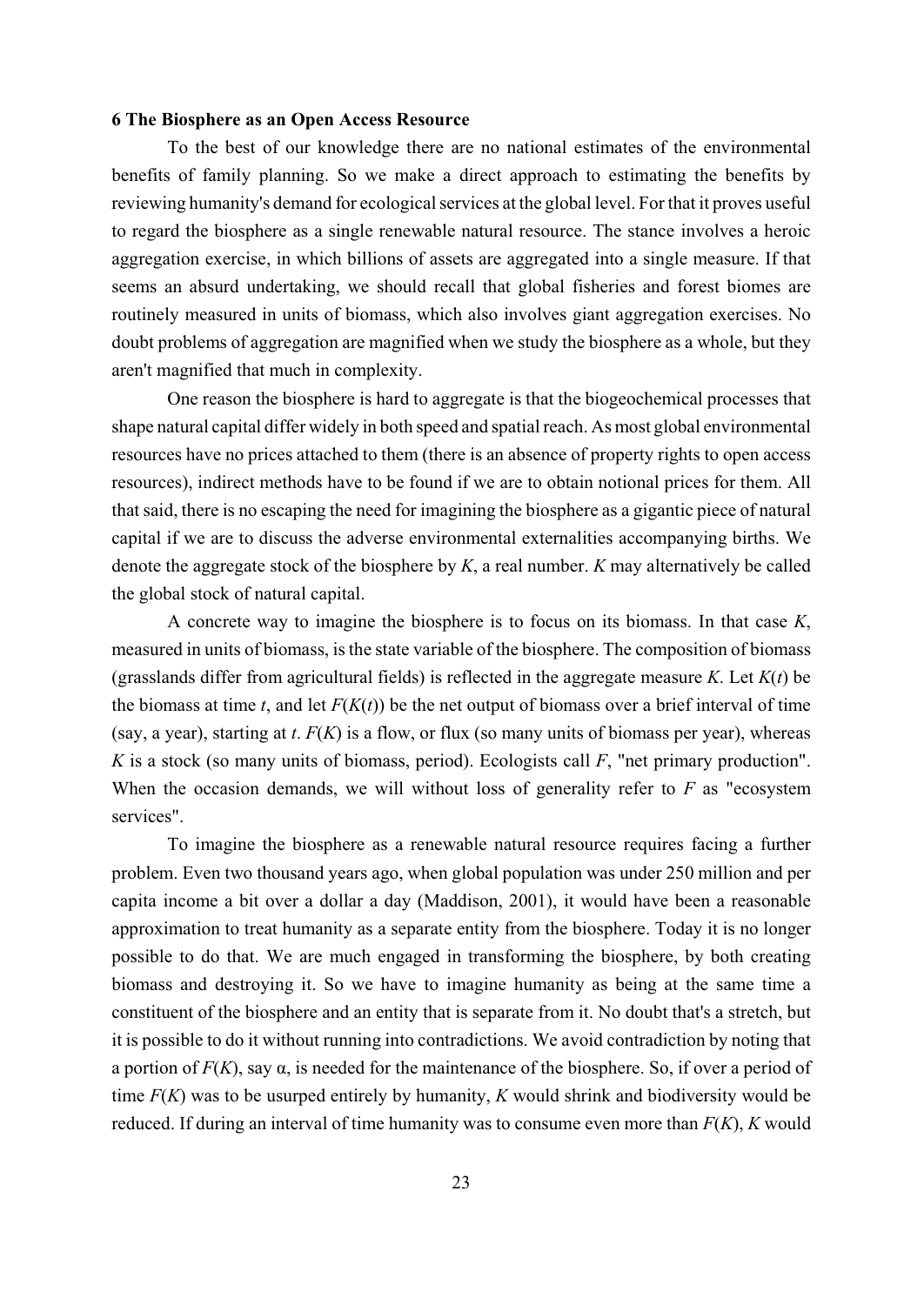shrink even more, further drawing down biodiversity. Humanity is doing that now, which is what has led Wilson (2016) to propose that we should leave half the biosphere alone.  $(1-\alpha)F(K)$  should therefore be interpreted as the *useable* flow of biomass; useable, that is, by humanity.<sup>24</sup>

It could be thought that *F*(*K*) must be an increasing function of *K* for all values of *K*; but that would be to overlook that Earth is finite in extent. *F* should therefore be taken to be an increasing function of *K* for small values of *K*, but a declining function of *K* for large values of *K*. Earth's "carrying capacity" for the prevailing life-forms (a formidable notion in itself, but one that cannot be avoided) is that positive value of *K* at which  $F(K)$  is zero.<sup>25</sup>

## **7 Ecosystem Losses in the Anthropocene**

Humanity's success in raising the standard of living over the past 250 years has involved creating and then utilizing ideas and accumulating reproducible (or manufactured) capital and human capital, while mining and degrading *K*. The socio-economic processes that drive the production, dissemination, and use of ideas and the accumulation of reproducible and human capital are at the heart of modern growth and development economics, but the decumulation of natural capital has remained unrecognized (e.g. Helpman, 2004; Grossman et al., 2017). The decumulation is also unrecorded in official economic statistics.

The bias is not a reflection of an indifference to the natural world, it is more a disconnect between the social and environmental sciences. It is widely known for example that even while industrial output increased by a multiple of 40 during the 20th century, the use of energy increased by a multiple of 16 (contributing to climate change and degrading the oceans), methane-producing cattle population grew in pace with human population (contributing to

<sup>&</sup>lt;sup>24</sup>  $\alpha$  is not a constant and is most likely a decreasing function of *K*.

<sup>&</sup>lt;sup>25</sup> A tractable form of  $F(K)$ , in wide use among ecologists for a wide variety of ecosystems, is quadratic:

 $F(K) = rK(1 - K/K^*)$ , where *r* and  $K^*$  are positive constants.

In this equation  $\vec{r}$  is the "intrinsic growth rate" of *K* (because  $\vec{r}$  at small values of *K* is the percentage rate of growth of *K*) and *K*<sup>\*</sup> is Earth's carrying capacity (because  $F(K^*) = 0$ ).

The view that the biosphere is a renewable natural resource covers pollution as well (e.g. contemporary carbon emissions into the atmosphere). Pollutants are the reverse of natural resources. One way to conceptualize pollution is to view it as the depreciation of capital assets. Acid rains damage forests; carbon emissions into the atmosphere trap heat; industrial seepage and discharge reduce water quality in streams and underground reservoirs; sulfur emissions corrode structures and harm human health; and so on. The damage inflicted on each type of asset (buildings, forests, the atmosphere, fisheries, human health) should be interpreted as depreciation. For natural resources depreciation amounts to the difference between the aggregate rate at which it is harvested and its natural regenerative rate; for pollutants the depreciation they inflict on natural resources is the difference between the rate at which pollutants are discharged into the resource-base and the rate at which the resource-base is able to neutralize it. The task in either case is to estimate those depreciations. It follows that there is no reason to distinguish the analytical structure of resource management problems from pollution management problems. Roughly speaking, "resources" are "goods", while "pollutants" (the degrader of resources) are "bads". Pollution is the reverse of conservation.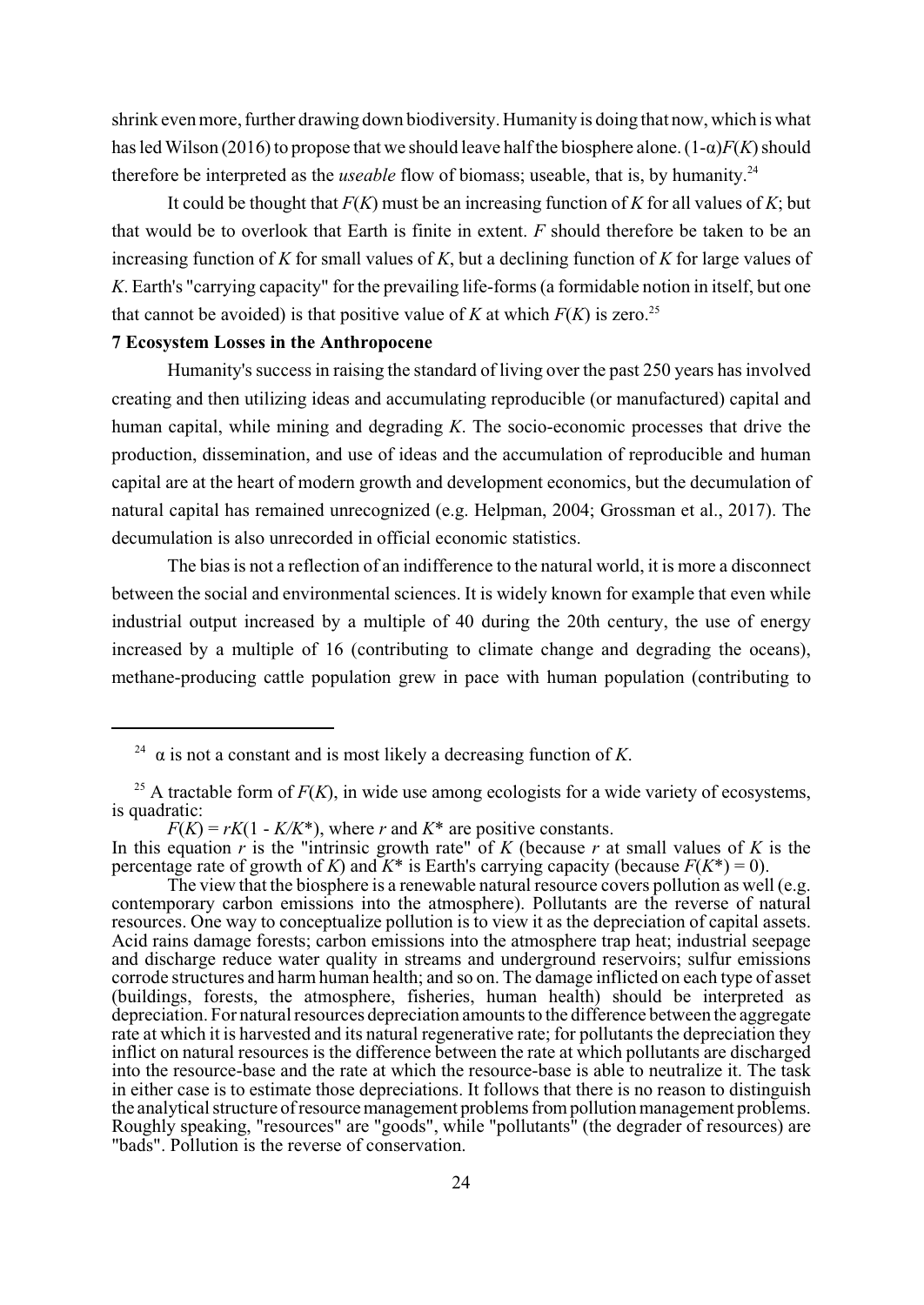climate change and degrading the oceans), and fish catch increased by a multiple of 35 (reducing stocks in the open seas). <sup>26</sup> Environmental scientists have found that the application of nitrogen to the terrestrial environment from the use of fertilizers, fossil fuels, and leguminous crops is now at least as great as that from all natural sources combined. They have also found that soil nitrogen and phosphorus inventories have doubled over the past century (nitrate levels in Greenland ice are today higher than at any time in the previous 100,000 years), and that 25-30 per cent of some 130 billion metric tons of carbon harnessed annually by terrestrial photosynthesis is now appropriated for human use (Vitousek et al., 1986, 1997; Haberl et al., 2007). That signals the stupendous presence of a single species and helps to explain why extinction rates of species since the early modern era have been far above background rates and have increased a lot further since the 19th century (RSPB et al., 2013). These all point to rates of biomass transformation in excess of the useable flux,  $(1-\alpha)F$ . Consequently, they point to reductions in *K*.

The Millennium Ecosystem Assessment (MEA, 2005a-d) reported that 15 of the 24 ecosystems the authors had investigated world-wide are either degraded or are being exploited at unsustainable rates. Population pressure on land and the habitat destruction that accompanies human encroachment are the proximate causes. The figures put the scale of humanity's presence on the planet in perspective and record that we are now Earth's dominant species (Ehrlich and Ehrlich, 2008). The statistics also explain why our epoch has now been named the Anthropocene.<sup>27</sup>

# **8 Net Demand on the Biosphere**

Studying biogeochemical signatures over the past 11,000 years, Waters et al. (2016) have provided a sketch of the human-induced evolution of soil nitrogen and phosphorus inventories (more generally of polyaromatic hydrocarbons, polychlorinated byphenals, and pesticide residues) in sediments and ice. The authors reported a sharp increase in the middle of the 20th century in the inventories. Their work shows that the now-famous figure of the "hockey stick" that characterises time series of mean global temperature also characterises a broad class of geochemical signatures, and signal a sharp increase in the rate of deterioration of Earth's life support system. Waters et al. (2016) proposed that mid-20th Century should be regarded as the time we entered the Anthropocene.<sup>28</sup>

 $26$  Carbon and sulphur dioxide emissions rose by a factor of more than 10.

<sup>&</sup>lt;sup>27</sup> The term "Anthropocene" was popularized by Crutzen and Stoermer (2000) to mark a new epoch that began with the Industrial Revolution some 250 years ago.

 $28$  The "hockey stick" graph refers to time series of mean global temperature over the p;ast 2000 years. The variable remained more or less constant until the 20th century, when it displayed a sharp increase (by approximately 1 Centigrade). The Anthropocene Working Group has recently proposed that the immediate post-war years should be regarded as the start of the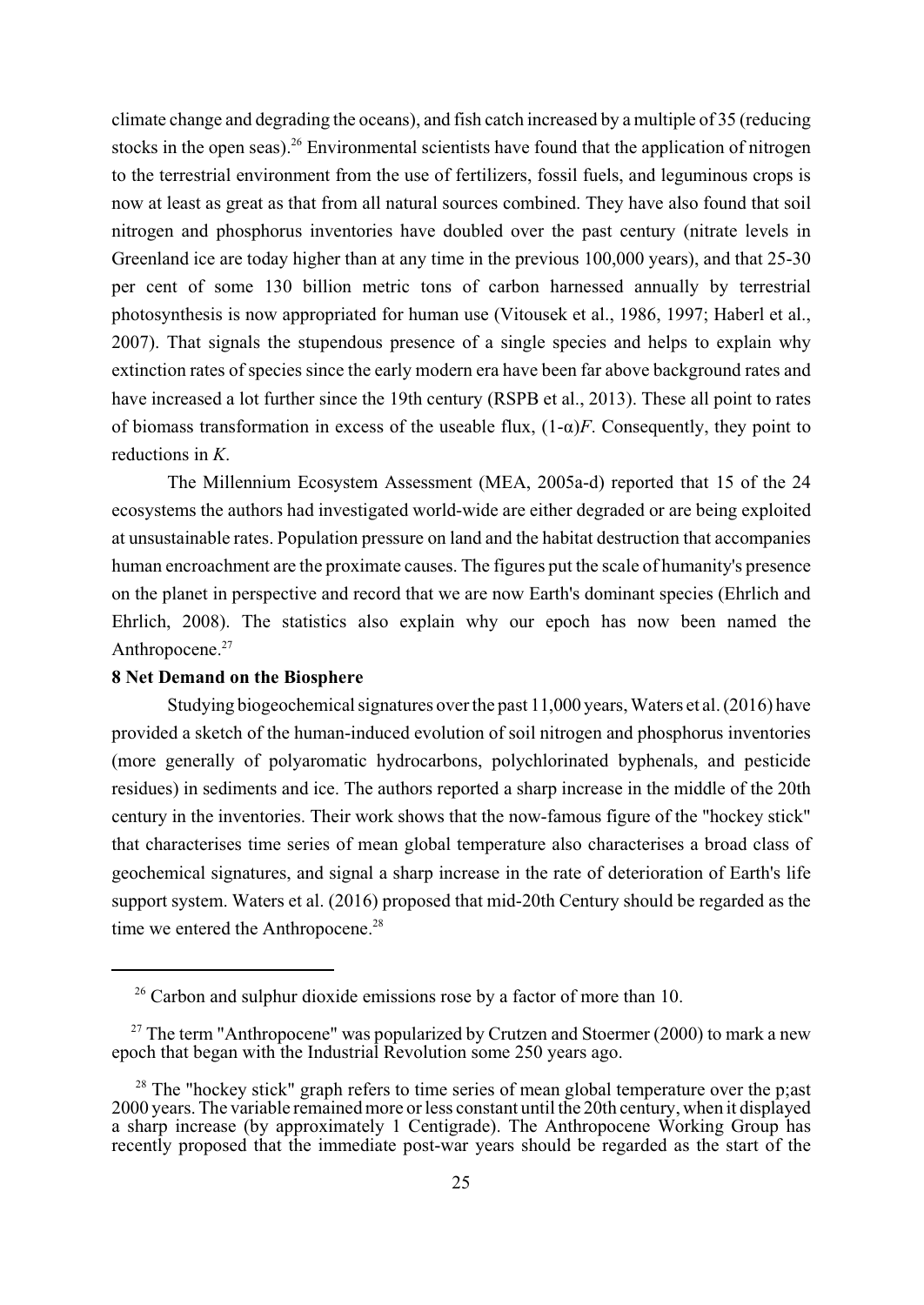Their reading is consistent with macroeconomic statistics. World population in 1950 was 2.5 billion. Global GDP was a bit over 7.5 trillion international dollars (at 2015 prices). The average person in the world was poor, with an annual income of a bit over 3,000 international dollars. Since then the world has prospered materially beyond recognition. Population has increased to 7.4 billion and world output of final goods and services today is about 110 trillion international dollars meaning that world income per capita now is about 15,000 international dollars. A 15-fold increase in global output over a 65-year period helps to explain not only the stresses to the Earth system that we have just reviewed, but also hints at the possibility (one that we confirm below using crude data) that humanity's extraction of biomass has for some time exceeded sustainable levels  $((1-\alpha)F)$ . So, in addition to the direct benefits of family planning programmes, which are currently assessed on the basis of the extent to which reproductive rights are met, we should estimate the decline in reductions in *K* owing to a prevented birth and placing a value on that reduction. If the reduction is estimated to be  $\Delta K$  per prevented birth and the social value of a unit of natural capital is *Q*, then the environmental benefits from a family planning programme would be the product of *Q*Ä*K* and the number of births the programme is expected to prevent.<sup>29</sup>

In the field of family planning nothing is simple. Addressing one problem simply leads to several more. If  $Q$  remains largely un-estimated, determining  $\Delta K$  from a prevented birth poses problems for the demographer. Some family planning on the part of women involves delaying

Bohn and Stuart (2015) offer various estimates of the social cost of carbon emissions owing to a new birth (that's  $Q\Delta K$ , but where K is restricted to carbon concentration and Q is the shadow price of carbon in the atmosphere). In contrast, the literature contains next to nothing on the valuation of changes that humanity is inflicting on the oceans and the biomass they harbour. We do not know *Q* for the biosphere.

Anthropocene. See Vosen (2016).

 $^{29}$  Q is also called "notional price" and more often, "shadow price". The literature on valuing natural capital is now huge (see for example, Freeman, 2003; Haque et al., 2011). There are now a number of studies in which shadow prices of specific types of natural capital at the local level have been estimated (water, air quality, woodlands, mangroves, coral reefs), but economic demographers estimating the value of family planning programmes at the local level have not made use of them.

In recent years costing the consequences of carbon emissions for the global climate has been a major research topic. The basic idea is to estimate the net present value of the impact over the next 100 years (or more) on, for example, agriculture from changes to the global climate that are traceable to carbon emissions. That's *Q*, when restricted to the stock of carbon in the atmosphere. The net present value has been found to be negative (meaning that global climate change is expected to hurt the world economy; that is, the notional price of carbon is negative), and has been estimated using a range of plausible figures for the rates at which future costs and benefits are to be discounted. See Moore and Diaz (2015), who arrive at a figure of 220 US dollars per ton of carbon emitted into the atmosphere. In contrast, the US Government uses a figure of 37 dollars per ton. The wide difference in the estimates reflects differences in assumptions regarding the effect of carbon emissions on the global climate and in turn the effect of changes in the global climate on the fruits of human activities.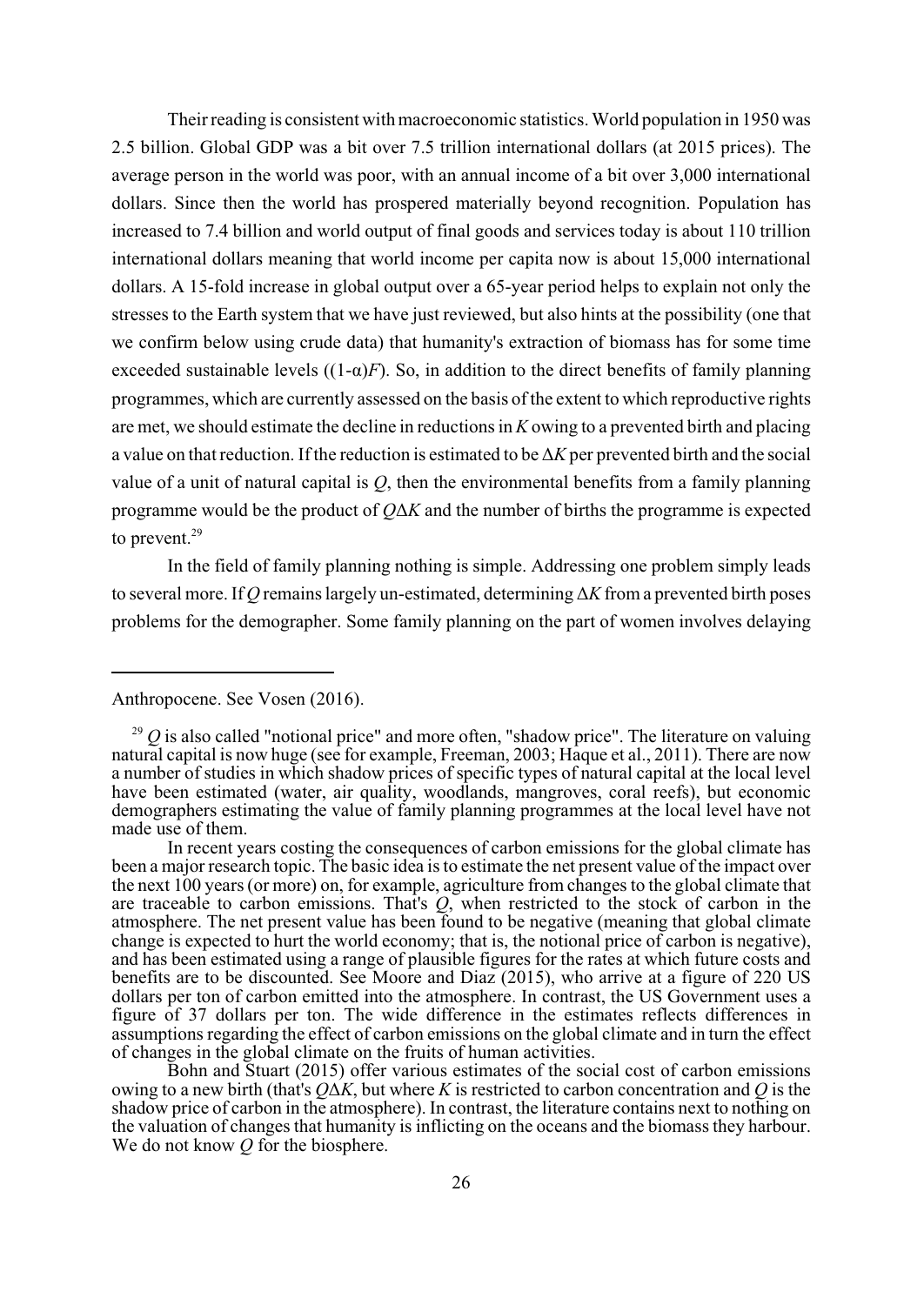births, not limiting numbers. Better spacing is a good in itself, but if numbers aren't affected, the environmental consequences would be slight  $(\Delta K)$  would be negligible).

In a review of the state of the Earth's life support system, WWF (2012) reported that in the early years of this century, humanity's demand for ecological services exceeded by 50 per cent the rate at which the biosphere is able to supply those services to us. The figure is based on the idea of "global ecological footprint", which is the surface area of biologically productive land and sea needed to supply the resources a human population consumes (food, fibres, wood, water) and to assimilate the waste it produces (materials, gases). The Global Footprint Network (GFN) regularly updates their estimates of the global ecological footprint.<sup>30</sup> A footprint in excess of 1 means demand for ecological services exceeds their supply. GFN's most recent estimate is a footprint of a bit over 1.6, which in our terminology means humanity has in recent years been consuming ecological services at the rate  $1.6(1-\alpha)F(K)$ . Humanity's demand for ecological services can exceed supply for a period, but not indefinitely. Our model would interpret a footprint in excess of 1 as a decline in  $K$  (i.e.  $\Delta K < 0$ ). Sustainable development would require that the footprint over time must on average equal 1. To be sure, the entire function  $F(K)$  can be made to increase by measures that reduce the footprint to less than 1. Advances in biotechnology, for example, are designed to increase  $F(K)$ . But the advances would be successful only if they don't have large unintended adverse consequences on the biosphere. Moreover, irreversible losses, arising say from biological extinctions (declines in *K*), would act as constraints on the biosphere's ability to recover. Moves toward consumption and production practices that make smaller demands on the biosphere would be a more direct approach to reducing our impact on the Earth system. We return to those possibilities in Section 11.

The greatest contributors to the ecological-footprint overshoot are the OECD countries (a club of rich nations). Estimating national footprints poses enormous conceptual and practical difficulties. And without notional prices to guide us, it isn't possible to estimate the value of environmental externalities associated with an average new birth. But for the global economy the matter is less opaque because errors in measuring national footprints that arise on account of trade in goods and services would cancel in the aggregate.

Assuming that the global ecological footprint is 1.6, we may conclude that to maintain the current global average living standard at the prevailing distribution of income, we would need 1.6 Earths. It is against this background that we offer a quantitative account of the adverse environmental externalities humanity is inflicting on itself by allowing a substantial portion of Nature's goods and services to be free. No doubt estimates of global ecological footprint are very, very crude. Moreover, in contrast to estimates of such development indicators as GDP,

<sup>&</sup>lt;sup>30</sup> For pioneering work on the idea of ecological footprints, see Rees and Wackernagel (1994) and Rees (2001, 2006). See also Kitzes et al. (2008). Wakernagel, who founded the Global Footprint Network (www.footprintnetwork.org/public), was a lead author of WWF (2008).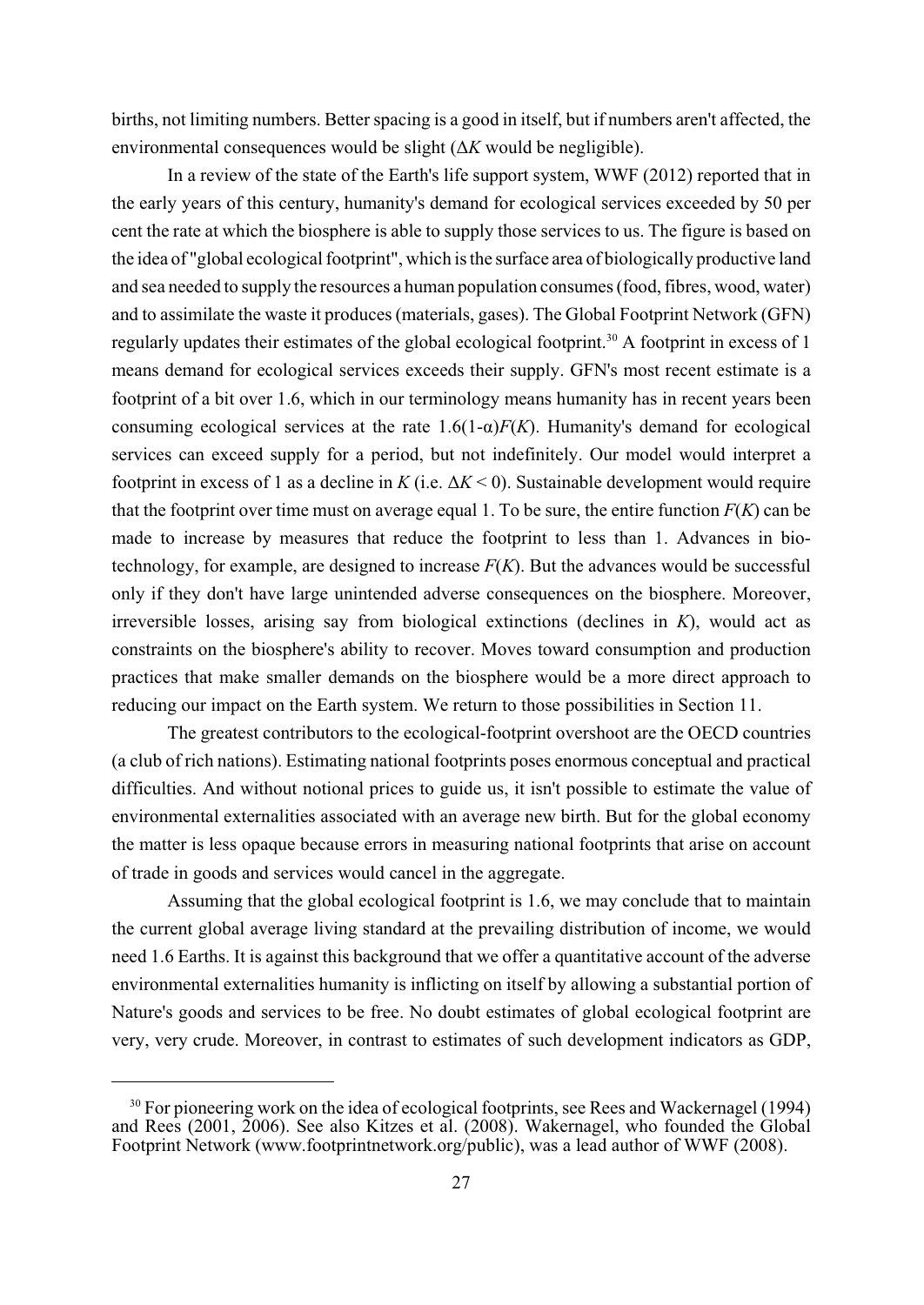population size, life expectancy, and literacy, which are made by a multitude of national and global institutions, we are obliged here to rely on the estimates of a solitary research group (albeit aided by a wide network of ecologists and environmental scientists). Nevertheless, that there is an overshoot (ecological footprint in excess of 1) is entirely consistent with a wide range of evidence on the state of the biosphere, some of which we have reviewed here. As the figures are the only ones on offer, we make use of them.

#### **9 How Many People Can Earth Support in Comfort?**

Ecologists estimating sustainable world populations have sought to calculate the human numbers Earth can support at a reasonable standard of living. In an important and interesting paper Daily, Ehrlich, and Ehrlich (1994) studied the problem by quantifying the stresses to the biosphere that are being caused by humanity's use of energy. The authors considered a rate of energy consumption that would offer the average person options to pursue a wide variety of life's projects and choices. In the early 1990s world population was 5.5 billion and global energy consumption was an annual 13 terawatts (13 trillion watts). The authors took it as given that an annual consumption of 13 terawatts of energy is unsustainable (it would play havoc with *K*). As we now know from the on-going work of climate scientists, their presumption was right. The authors noted the vast differences in energy use between the world's rich and poor, but on assuming an equitable distribution of energy-use, they estimated that a population of 2 billion (world population in the early 1930s) could enjoy a very comfortable life based on an annual 3 terawatts of energy consumption; and that a population of 1.5 billion (world population at the start of the 20th century) could enjoy an even more comfortable life based on an annual 4.5 terawatts of energy consumption.<sup>31</sup>

The Daily-Ehrlich-Ehrlich estimates were a first cut on a neglected problem. An alternative procedure is to identify a standard of living that can be justified on grounds that it supports a high quality of life - we will identify one from surveys on "reported happiness" - and ask how many people can be supported at that quality of life. We pursue that line of enquiry here.<sup>32</sup>

An analysis of one set of global surveys on happiness and their relationship with household incomes has revealed that in countries where per capita income is in excess of 20,000

 $31$  The Daily-Ehrlich-Ehrlich study was based on the assumption that the sources of energy will continue to be fossil fuels. Today there is hope that energy will in due course altogether be obtained from renewable resources. But that's still some ways ahead. Meanwhile *K* will have been further depleted. And climate change is not the only source of stress to the Earth system.

Cohen (1995) collated a wide range of estimates that had been published in the past century of Earth's capacity to support human numbers and their demands.

 $32$  The literature on reported happiness is huge. See Helliwell, Layard, and Sachs (2013) for a fine review of the large scale surveys that ask people to report their feelings and emotions and collate their responses.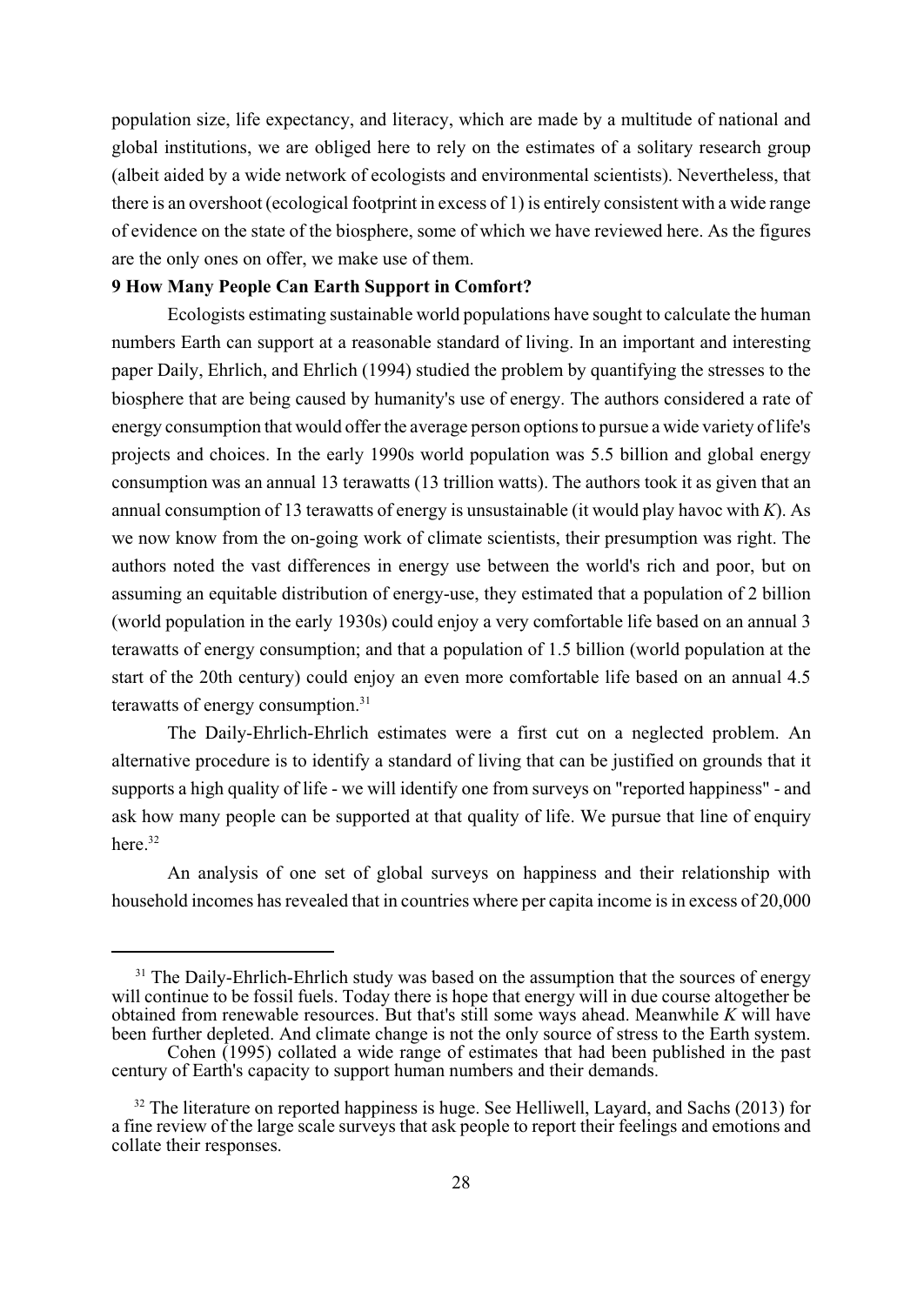international dollars, additional income is not statistically related to greater reported happiness. We work with that figure, even though we are not at all sanguine we understand the finding. 20,000 international dollars is the per capita income in Panama, Mauritius, and Uruguay today, and it is hard to imagine that happiness hits a roadblock at 20,000 dollars. On the other hand, 20,000 international dollars (at 2015 prices) was the per capita income in the early 1980s in today's high-income countries. Were people there on average less happy then than they are now (even when adjusting for increases in inequality since then)? So, for want of price estimates of natural capital  $(Q)$ , we follow the lead of studies on reported happiness.<sup>33</sup>

World income (or global GDP) today is about 110 trillion international dollars. Using 1.6 as the figure for the global ecological footprint today and assuming that the demand on ecological products and services is proportional to GDP, we conclude that sustainable world GDP is an annual 110 trillion/1.6 international dollars, that is, 70 trillion international dollars. That level of global economic activity would be sustainable because *K* would not decline. If we now regard 20,000 international dollars as the desired standard of living for the average person, maximum sustainable population comes to 3.5 billion.

Notice how close this estimate is to the ones obtained by Daily, Ehrlich, and Ehrlich. Each arrives at a global population under half of what it is today. That suggests, at least tentatively, that the Earth system offers tight bounds on global population if a decent living standard is to be sustained. World population was about 3 billion in the 1960s, so we are not talking of unfamiliar figures. But suppose our goal was less demanding; suppose humanity would be content with an average income of 10,000 international dollars, which is below the global per capita income today.<sup>34</sup> Sustainable global population would then be 7 billion. As noted earlier, we are now 7.4 billion in numbers, moving toward a possible figure of 11 billion in year 2100. And we haven't built into the analysis deep inequalities in living standards and the human migration that are often a response to the distress that they give rise to. We turn to that now.

<sup>&</sup>lt;sup>33</sup> Layard (2011: 32-35) reports the finding and commends it. A number of explanations can be given for the finding, one being that what matters most to a household beyond a certain level of income is its income relative to the average income in its peer group. Veblen (1899,[1925]) based his theory of the leisure class on this particular psychology of consumption. Veblen's observation on human psychology found a telling expression in a remark attributed to a Garry Feldman of Stamford, Connecticut, one of the wealthiest towns in the USA: "I might be in the top one per cent, but I feel that I am in the bottom third of the people I know." (*The Guardian*, Saturday 16 February 2013)

Another explanation for happiness saturation bases itself on the idea that people are conformists even on styles of living. The problem isn't that either explanation is implausible (they are both all too believable), but that either dominates all other factors affecting the demand for goods and services beyond 20,000 international dollars. We use the figure only for illustration.

<sup>&</sup>lt;sup>34</sup> To convey an idea of 10,000 international dollars per person, it is the per capita income in contemporary Albania and Indonesia.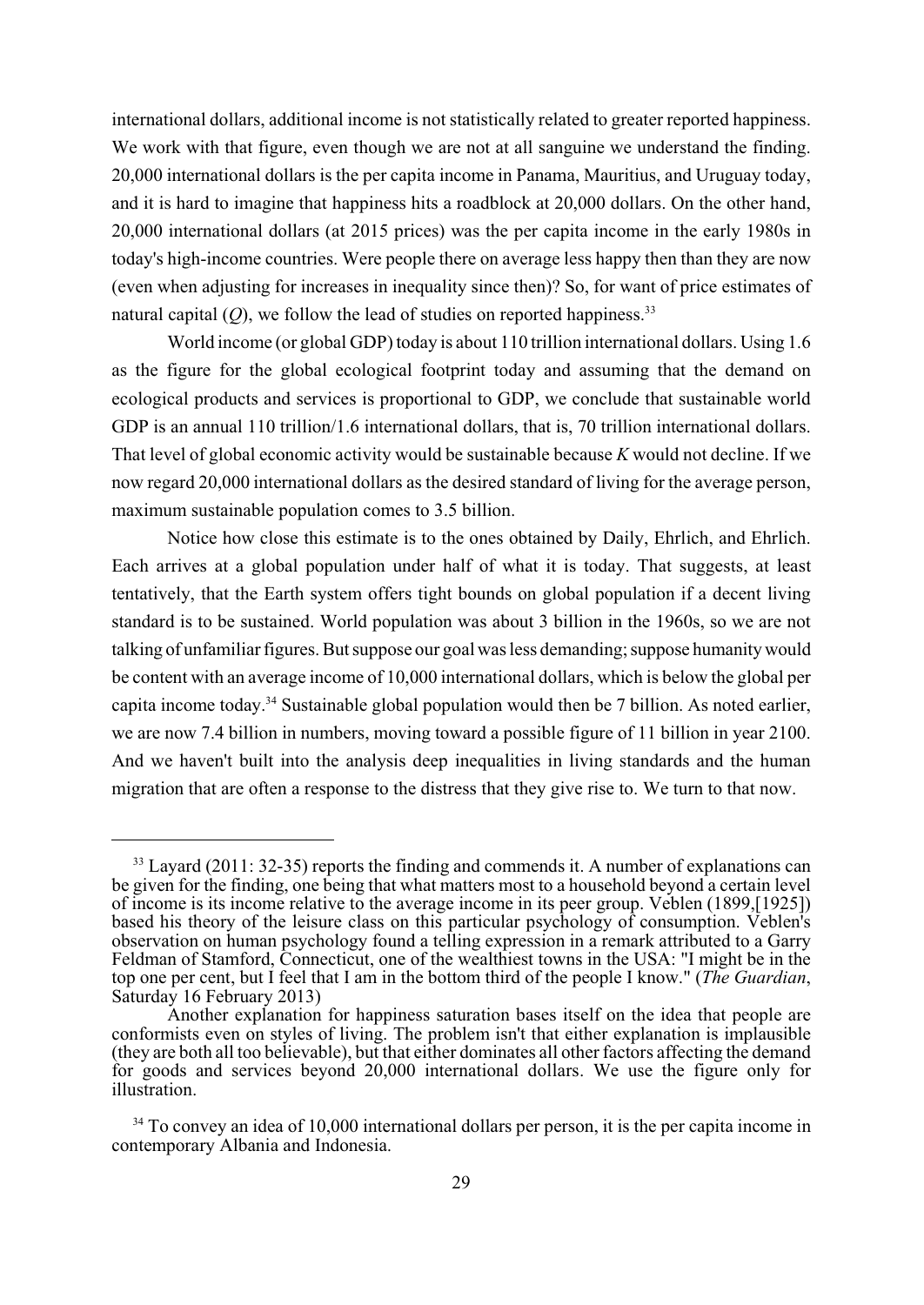## **10 Poverty and the Distribution of Global Income**

By the Global Footprint Network's reckoning the world's ecological footprint in 1960 was about 0.6. The figure suggests that humanity's reliance on the biosphere in 1960 was sustainable and that the biosphere's composition was a lot different at that time from what it is now. World population in 1960 was about 3 billion and per capita income approximately 4,500 international dollars. These statistics are consistent with the finding that the Anthropocene is only a couple of generations old (Waters et al., 2016).

Central to the UN's Sustainable Development Goals is the elimination of deep poverty and reductions in global wealth inequality. How does the balance of rights change when we cease talking exclusively in terms of global averages?

Most economists believe that success in reducing the proportion of the world's population in absolute poverty from 37 per cent in 1990 to just over 10 per cent today can be traced to strong growth in GDP that prominent developing countries have enjoyed since then (China and India in particular) and the investment in health and education that was made possible by that growth.<sup>35</sup> In international discourses it is today almost universally taken as given (e.g. Jamison et al., 2013) that eliminating absolute poverty and narrowing health disparities require robust growth in GDP.

Related to poverty and the distribution of living standards is the question whether global ecological footprint is proportional to world GDP. In our previous calculation we assumed the answer is "yes" without comment. The assumption requires that household footprint is proportional to household income; that is, the composition of household expenditure doesn't matter to the biosphere. That is in all probability incorrect (Liu et al., 2003). So then consider by way of example the case where ecological footprint increases less than proportionately with income. If the distribution of income remains the same, growth in global GDP by *g* per cent would be accompanied by a less than *g* per cent growth in the demand for ecological services. And that's a good thing.<sup>36</sup>

But what if absolute poverty was to be eliminated by a redistribution of incomes toward

<sup>&</sup>lt;sup>35</sup> See for example the regular commentaries in *The Economist*. The absolute poverty line is currently taken by the World Bank to be 1.90 international dollars a day. It is an adjustment to the dollar-a-day figure that was introduced by the organization in the 1980s.

<sup>&</sup>lt;sup>36</sup> To confirm this suppose population size is *N*; people are indexed by  $i$  (= 1,2,...,*N*); and *y*<sub>*i*</sub> is person *i*'s income. Let *e*<sub>*i*</sub> be *i*'s demand for ecological services. A simple way to formulate the assumed relationship between income and biomass consumption is  $e_i = Av_i^{\pi}$ , where  $0 \le \pi \le 1$  and  $A > 0$  are constants.

 $e_i = Ay_i^{\pi}$ , where  $0 \le \pi \le 1$  and  $A > 0$  are constants.

Global demand for ecological services is then

 $E = \sum_{i} e_i = A[\sum y_i]$ ,

where  $\sum_{i}$  denotes summation over *i*.

Suppose there is an increase in all incomes by *g*, expressed in percentages. Then the global demand for ecological services (*E*\*) would be

 $E^* = (1+g)^{\pi}E < (\bar{1}+g)E$ .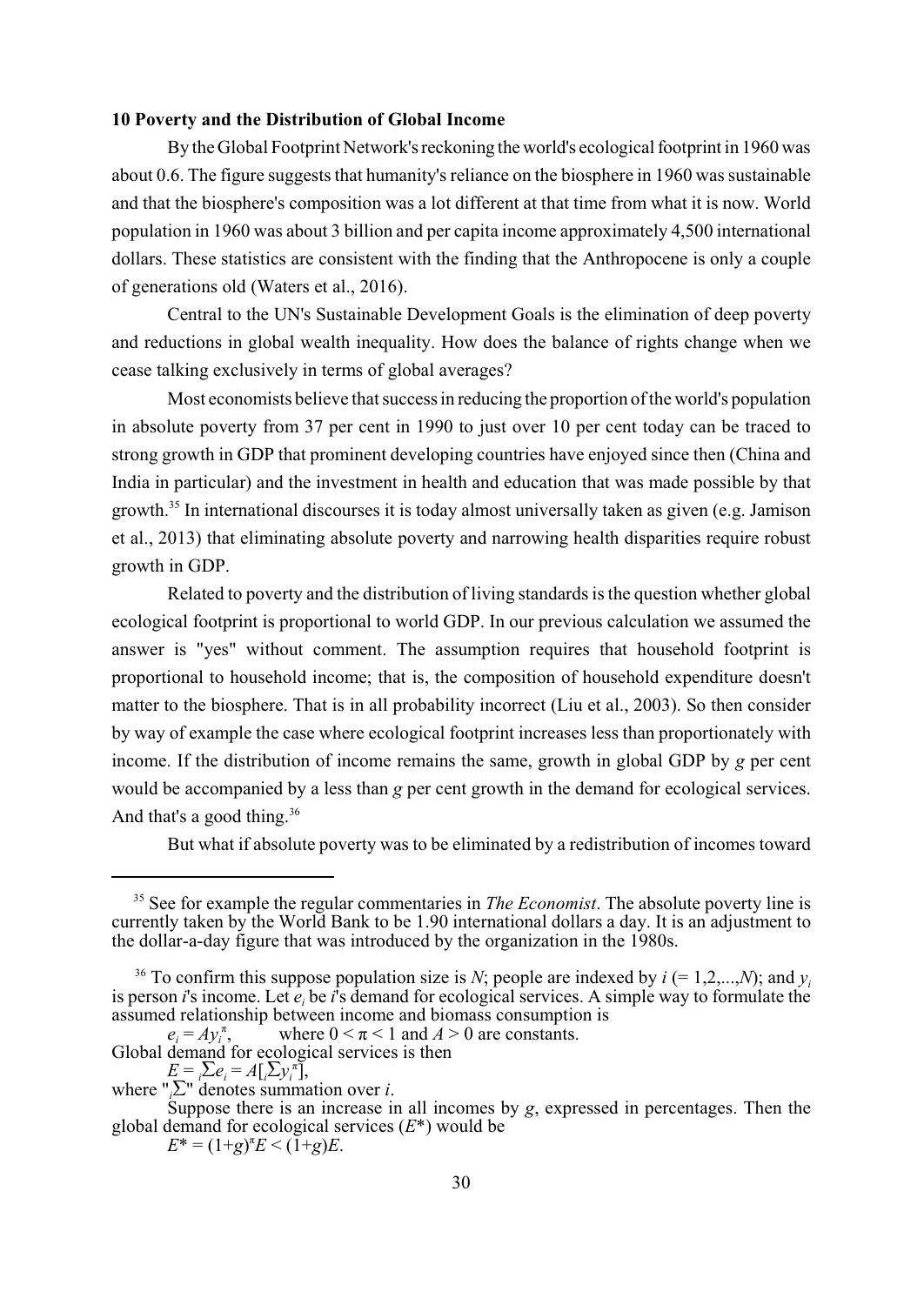greater equality? Such a policy has a strong appeal to egalitarian convictions. But policy makers would be faced with a cruel dilemma: Even if average income was to remain the same, the demand for ecological services would increase. That means improving the distribution of income among today's contemporaries, a good thing in itself, would worsen the economic prospects of future generations. There is a clash here between present and future rights. $37$ 

If ecological footprint increases more than proportionately with income, our conclusions are reversed: Equalizing incomes among contemporaries would improve the economic prospects of future generations, but a  $g\%$  growth in global GDP would be accompanied by a more than  $g\%$ growth in the demand for ecological services.<sup>38</sup> Either way, the environmental consequences of growth and distribution point in opposite directions. That's another problem for the hapless policy maker.

#### **11 Dilemmas**

The particular clash of rights we have identified in this paper arises from the fact that much of the biosphere is treated as a free good. Imagine it were possible to establish international agreements to charge people for the use of Nature's goods and services at rates that reflect something like their social scarcity values. If that were to come about, environmental externalities associated with consumption and reproduction would be eliminated, and policies that speak to socially embedded preferences could be used to reduce further the demands we make on Nature, perhaps even to the point where our demands are sustainable.

A further route to sustainable dependence on the biosphere is technological progress. Economic historians of the Industrial Revolution point to the role institutions have played in providing incentives to create the technological innovations that have been responsible for reducing natural resource constraints.<sup>39</sup> But we can be sanguine about the character of technological advances only if natural capital is priced appropriately. Understandably, entrepreneurs economize on the expensive factors of production, not the cheap ones. So long as Nature's goods and services remain under-priced, technological advances can be expected to be rapacious in their use. Moreover, technological advances that are patently good can have sideeffects that are not benign. The ability to use fossil-based energy at large scales has transformed lives for the better, but it has created the unintended consequence of global climate change. Bull-

 $37$  To see why, we use the notation introduced in the previous footnote and consider the extreme case where there is complete equality of incomes following the redistribution. For vividness, label people so that  $y_1 < ... < y_i < ... < y_N$ . Write the mean global income as  $y^*$ . Then  $y^* = i \sum y_i / N$ . Suppose  $g = 0$  (global GDP does not change). By assumption  $0 \le \pi \le 1$ . That means  $NA(y^*)^{\pi} > A[\frac{1}{2} \sum y_i^{\pi}]$ . But  $NA(y^*)^{\pi}$  is the global demand for ecological services under complete equality.

<sup>&</sup>lt;sup>38</sup> To confirm, one could use the model in foonote 37, but assume  $\pi$  > 1.

 $39$  Landes (1998) is a classic on the subject.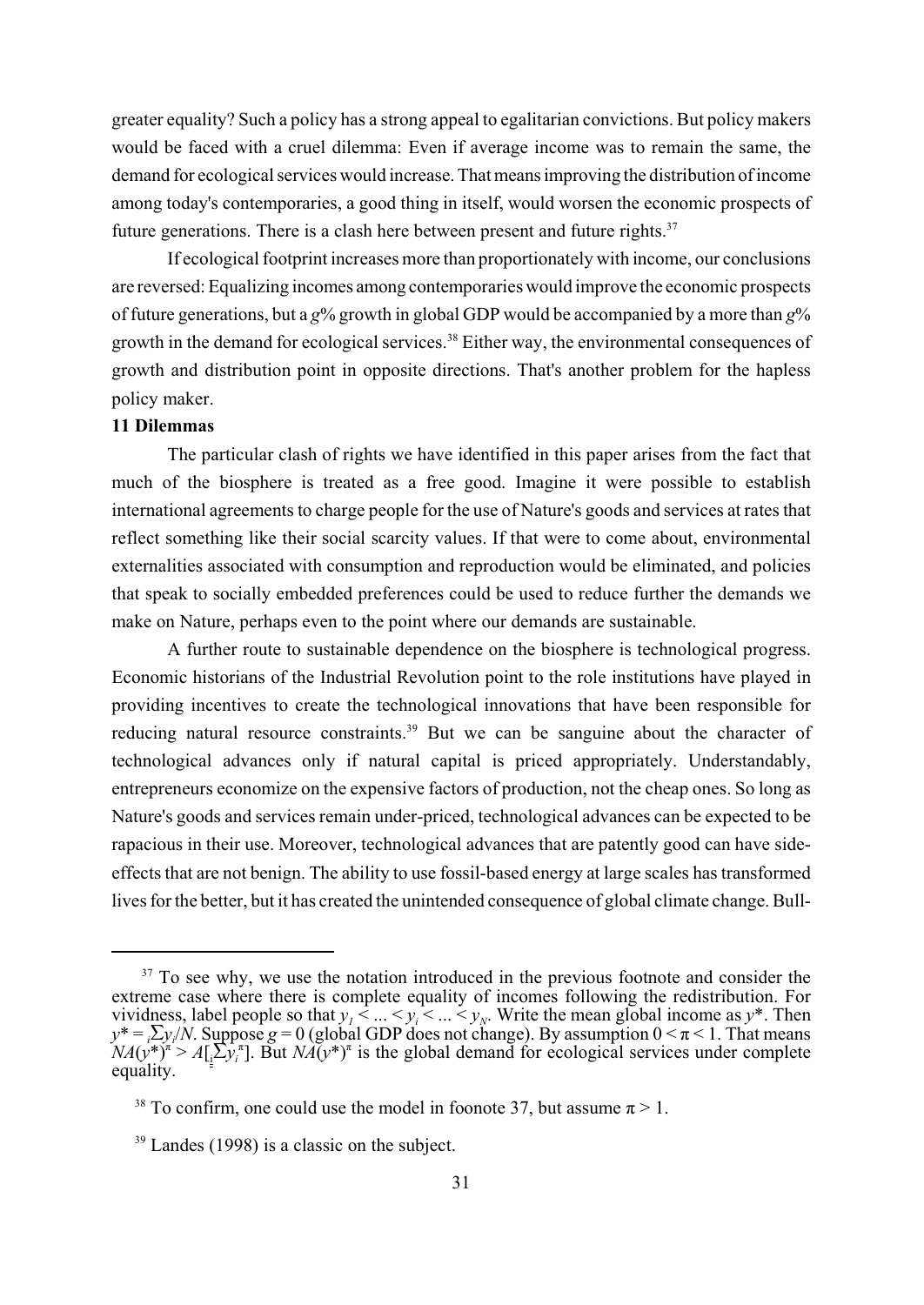dozers and chain-saws enable people to deforest land at rates that would have been unimaginable 250 years ago, and modern fishing technology devastate large swathes of sea beds in a manner unthinkable in the past. If technological progress is our hope, it has to come allied with elimination of environmental externalities.

The World Bank in its World Development Indicators 2016 reports that the 1.4 billion people living in its list of high-income countries enjoy a per capita income of 40,700 international dollars. Thus, the richest 19 per cent of the world's population consume over 51 percent of world income (57 trillion/110 trillion). Assuming humanity's impact on the biosphere is proportional to income, 51 per cent of that impact can be attributed to 19 per cent of world population. If the UN's Sustainable Development Goals (SDGs) are to be met, consumption patterns in these countries have to alter substantially. Our calculations in the previous section suggest that, otherwise, efforts to shrink global income inequalities will prove to be unsustainable. Consumption behaviour is influenced both by our urge to compete with others (Veblen's "conspicuous consumption") and by our innate desire to conform. Each is a reflection of socially embedded consumption preferences. As both drivers give rise to consumption externalities, the psychological cost to a person of a collective reduction in consumption is likely to be far less than what it would be if she were to reduce consumption unilaterally. The aggregate cost could even be negative, especially if the working poor were less poor relative to the working rich; as the former are far greater in number.

To see the numbers involved, recall that in Section 9 it was noted that an analysis of one set of global surveys of "stated happiness" and their relationship with household incomes has revealed that in countries where per capita income is in excess of 20,000 international dollars, additional income is not statistically related to greater reported happiness. Imagine the 1.4 billion people in today's high-income countries were to reduce their average consumption (or income) to 20,000 international dollars. The drop of 20,700 (viz. 40,700-20,000) international dollars per person in a population of 1.4 billion adds up to a total of 31 trillion international dollars. Other things equal, world income would then be 79 (viz. 110-31) trillion international dollars, a figure for global economic activity that is not far above the 70 trillion dollars we obtained (Section 9) as a crude estimate for sustainable global income under present technologies and contemporary social institutions.

But problems abound. According to the projections in UNPD (2015), world population will increase from the current 7.4 billion to 11.2 billion in 2100. More than three-quarters of that increase is projected to be in sub-Saharan Africa, from today's approximately 1 billion to 4 billion (Fig. 2). Per capita income in sub-Saharan Africa is currently 3,500 international dollars. Comprising a little over 13 per cent of the world's population, the region represents a bit in excess of 3 per cent of the world economy. So, sub-Saharan Africa cannot remotely be held responsible for the global environmental problems we face today. But to raise incomes there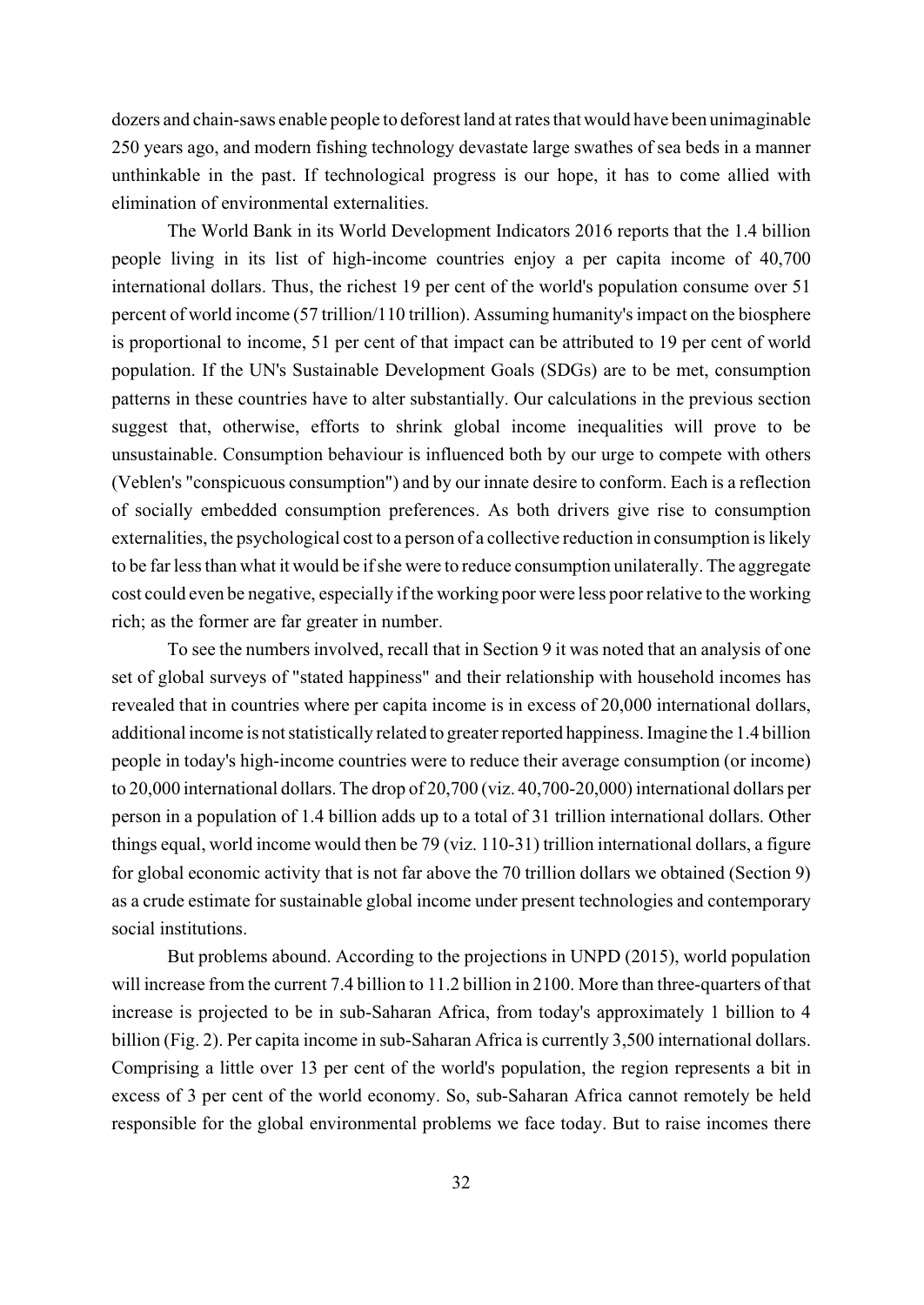even to the current global average income (15,000 international dollars) in the face of a 3-billion rise in numbers would require an increase in the region's annual output from 3.5 trillion dollars to 60 trillion dollars. That rise, assuming it is possible, will have severe consequences for the region's ecology, contributing to further societal conflicts there and to greater attempts by people to move both within the region and out of it. It is not difficult to imagine the international tensions that scale of attempted movements would give rise to. The SDGs are largely silent on population, and yet it is inconceivable that they can be met without addressing the subject.<sup>40</sup> Goal 13, for example, recognizes that restricting the increase in mean global temperature to  $2^{\circ}$ C will require urgent collective action; but there is no acknowledgement that the target is unlikely to be met unless population growth is reduced substantially (O'Neill, et al., 2010). The recent Paris Agreement on climate change also made no mention of population.

If family planning programmes were intensified to meet unmet need everywhere in Africa, population there would be some 1 billion smaller in 2100 than is currently projected by UNPD  $(2015)$ .<sup>41</sup> That itself would be a substantial gain for people in that region. But it would not be nearly enough. We have argued though that want based family planning, which is the current norm, undervalues family planning. Greater investment in the service, bringing it into alliance with other social programmes, could be expected to redce the projections further.

That fertility preference structures are socially embedded (be it conformist (Sect. 4) or be it competitive as in the "wealth-in-people" thesis has it) offers hope to people of sub-Saharan Africa that population growth there can be stemmed without much personal cost to people there. That consumption preference structures are also socially embedded (and that includes the social embeddedness that encourages competitive consumption, as in Veblen's theory of the demand for status) offers hope to people everywhere that the environmental demands of the 1.4 billion people in high income countries can be reduced without too much personal cost to people there. For if relative consumption matters, a uniform reduction in consumption among all should be expected to prove not too costly to people. The population-consumption-environment nexus is one area of the human experience where the cost of necessary social change is probably a lot less than is feared by social scientists.

 $40$  Starbird, Norton, and Marcus (2016) contains a good discussion of this.

<sup>&</sup>lt;sup>41</sup> We are grateful to John Bongaarts for correspondence on this.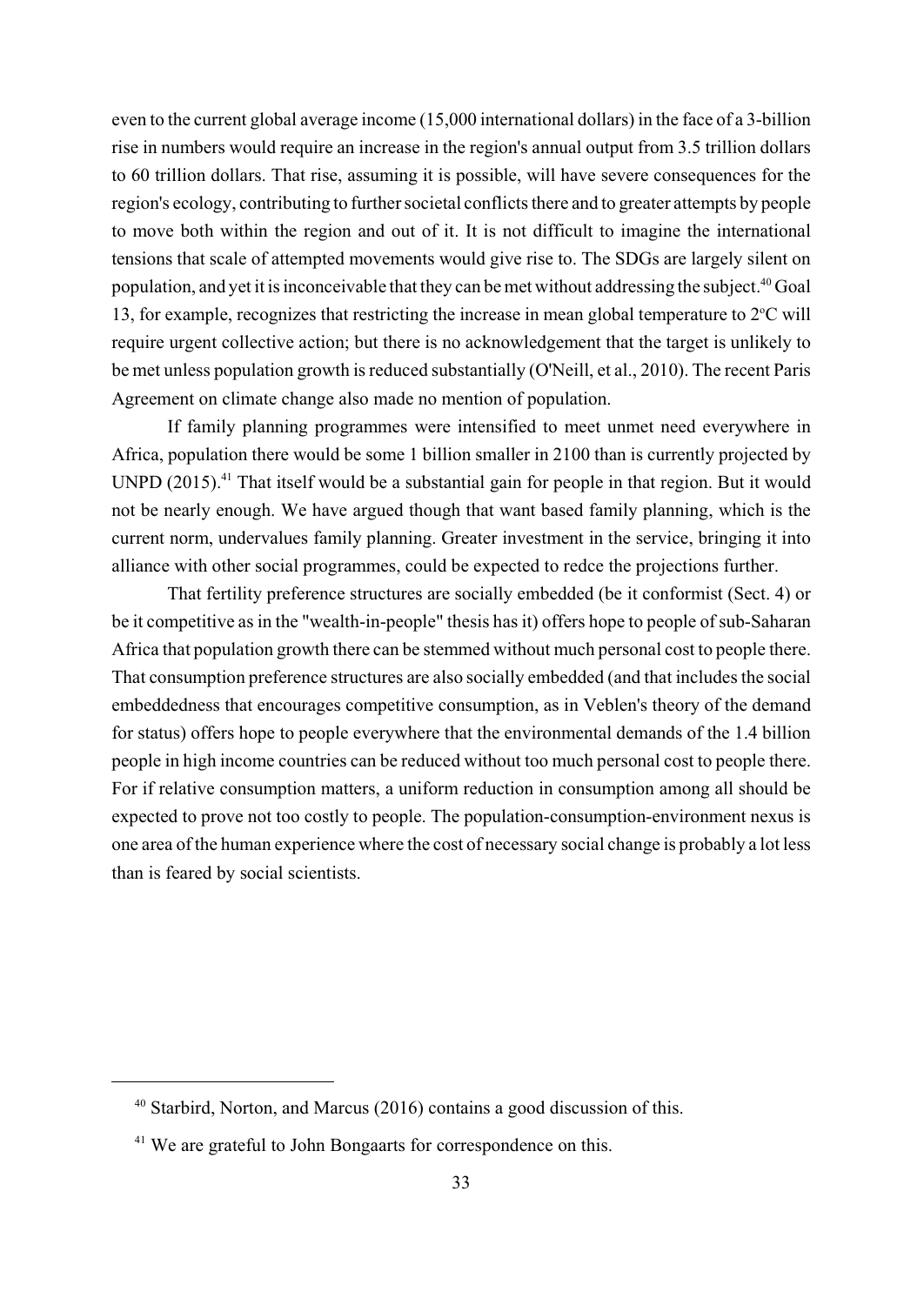#### **References**

Alkema, L., V. Kantorava, C. Menozzi, and A. Biddlecom (2013), "National, Regional, and Global Rates and Trends in Contraceptive Prevalence and Unmet Need for Family Planning Between 1990 and 2015: A Systematic and Comprehensive Analysis," *Lancet*, 381, 1642-1652.

Arrow, K.J., P. Dasgupta, L.H. Goulder, K.J. Mumford, and K. Oleson (2012), "Sustainability and the Measurement of Wealth," *Environment and Development Economics*, 17(3), 317-355.

Babalola, S., L/ Folda, and H. Babayaro (2008), "The Effects of a Communication Programme on Congtraceptive Ideation and Use Among Young Women in Northern Nigeria," *Studies in Family Planning*, 39(3), 211-220.

Balford, A. and N. Knowlton (2017), "Why Earth Optimism?", *Science*, 356(6335), 225 (Editorial).

Basu, A.M. and S. Amin (2000), "Conditioning Factors of Fertility Decline in Bengal: History, Language, Identity, and Openness to Innovations," *Population and Development Review*, 26(4), 761-794.

Bauer, P.T. (1981), *Equality, the Third World and Economic Delusion* (London: Weidenfeld and Nicolson).

Baumol, W.M. and W.E. Oates (1975), *The Theory of Environmental Policy* (Englewood Cliffs, NJ: Prentice Hall).

Berlin, I. (1959), *Two Concepts of Liberty* (Oxford: Oxford University Press).

Birdsall, N. (1988), "Economic Approaches to Population Growth," in H. Chenery and T.N. Srinivasan, eds., *Handbook of Development Economics, Vol. 1* (Amsterdam: North Holland).

Birdsall, N., A.C. Kelley, and S. Sinding, eds. (2001), *Population Matters: Demographic Change, Economic Growth, and Povety in the Developing World* (Oxford: Oxford University Press<sub>)</sub>.

Bledsoe, C. (1990), "The Politics of Children: Fosterage and the Social Management of Fertility Among the Mende of Sierra Leone," in W. Penn Handwerker, ed., *Births and Power: Social Change and the Politics of Reproduction* (London: Westview Press).

Bledsoe, C. (1994), "'Children are Like Young Bamboo Trees': Potentiality and Reproduction in sub-Saharan Africa," in K. Lindahl-Kiessling and H. Landberg, eds., *Population, Economic Development and the Environment* (Oxford: Oxford University Press).

Bledsoe, C. and G. Pison, ed. (1994), *Nupitality in Sub-Saharan Africa: Contemporary Anthropological and Demographic Perspectives* (Oxford: Clarendon Press).

Bohn, H. and C. Stuart (2015), "Calculation of a Population Externality," *American Economic Journal: Economic Policy*, 7(2), 61-87.

Bongaarts, J. (2011), "Can Family Planning Programs Reduce High Desired Family Size in sub-Saharan Africa?" *International Perspectives in Sexual and Reproductive Health*, 37(4), 209-216.

Bongaarts, J. (2016), "Slow Down Population Growth," *Nature*, 530, 409-412.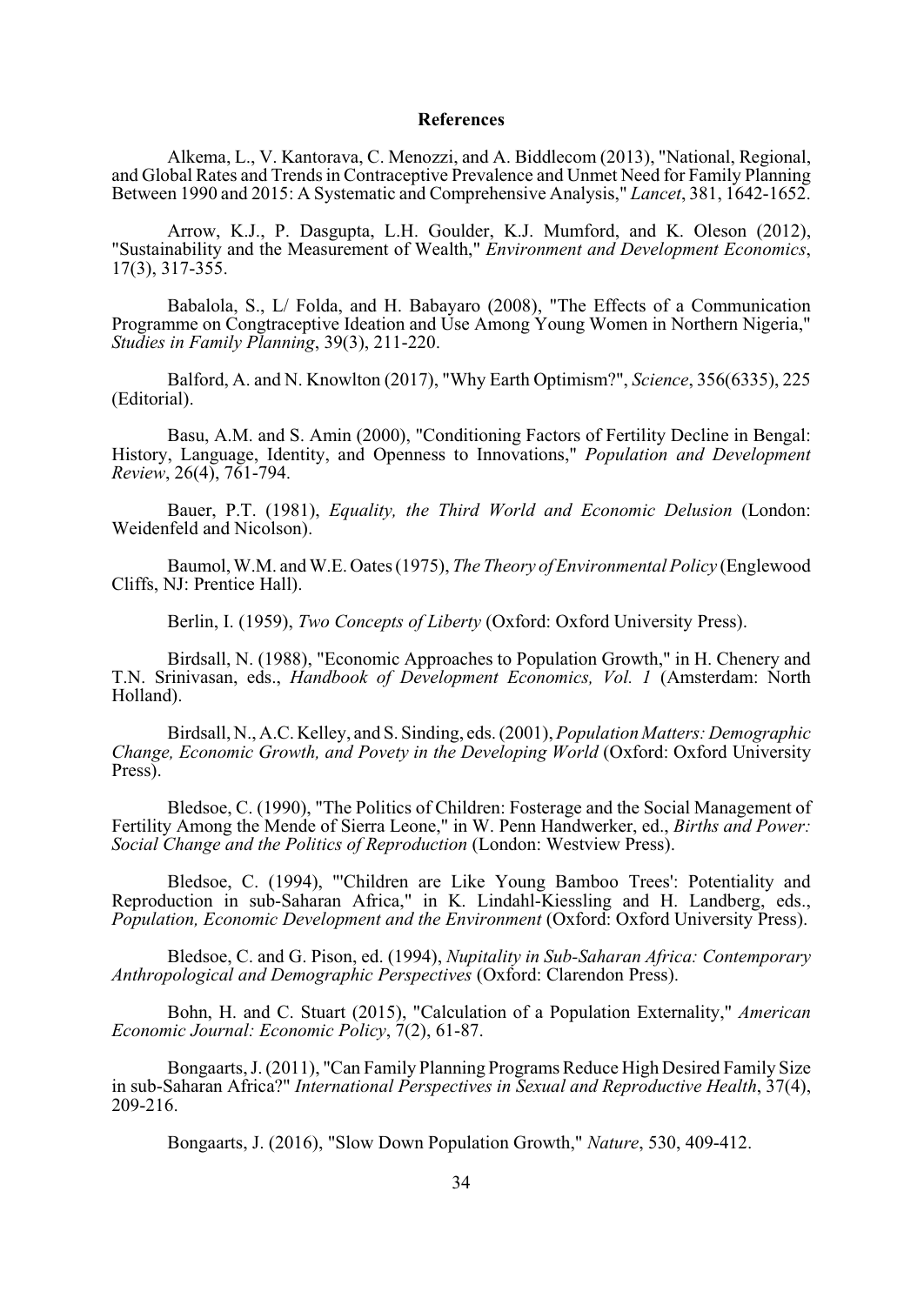Bongaarts, J. and J.B. Casterline (2013), "Fertility Transition: Is sub-Saharan Africa Different?" *Population and Development Review*, 38(1), 153-168.

Bongaarts, J. and S.C. Watkins (1996), "Social Interactions and Contemporary Transitions," *Population and Development Review*, 22(4), 639-682.

Bradley, S.E.K., T.N. Croft, J.D. Fishel, and C.F. Westoff (2012), "Revising Unmet Need for Family Planning," *DHS Analytical Studies No. 25* (Calverton. MD: ICE International).

Brander, J.A. and M.S. Taylor (1998), "The Simple Economics of Easter Island: A Ricardo-Malthus Model of Renewable Resource Use," *American Economic Review*, 88(1), 119- 138.

Brock, D. (2010), "Shaping Future Children: Parental Rights and Societal Interests," in J. Fishkin and R. Goodin, eds., *Population and Political Theory* - *Philosophy, Politics and Society 8* (Chichester: Wiley-Blackwell).

Bryant, L., L. Carver, C.D. Butler, and A. Anage (2009), "Climate Change and Family Planning: Least Developed Countries Define the Agenda," *Bulleton of the World Health Organization*, 87, 852-857.

Caldwell, J.C. (1981), "The Mechanisms of Demographic Change in Historical Perspective," *Population Studies*, 35(1), 5-27.

Caldwell, J.C. (1982), *The Theory of Fertility Decline* (New York: Academic Press).

Caldwell, J.C. (1991), "The Soft Underbelly of Development: Demographic Transition in Conditions of Limited Economic Change," *Proceedings of the Annual Bank Conference on Development Economics 1990* (Supplement to the World Bank Economic Review), 207-54.

Caldwell, J.C. and P. Caldwell (1990), "High Fertility in sub-Saharan Africa," *Scientific American*, 262(5), 82-89.

Canning, D. and T. Paul Schultz (2012), "The Economic Consequences of Reproductive Health and Family Planning," *Lancet*, 380, 165-171.

Casterline, J.B. and S.W. Sinding (2000), "Unmet Need for Family Planning in Developing Countries: Implications for Population Policy," *Population and Development Review*, 26(1), 691-723.

Cleland, J., S. Bernstein, A. Ezeh, A. Faundes, A. Glasier, and J. Innis (2006), "Family Planning: The Unfinished Agenda," *Lancet*, 368(9549), 1810-1827.

Cleland, J., A. Conde-Agudelo, H. Peterson, J. Ross, and A. Tsui (2012), "Contraception and Health," *Lancet*, 380(9837), 149-156.

Cleland, J. and C. Wilson (1987), "Demand Theories of the Fertility Transition: An Iconoclastic View," *Population Studies*, 44(1), 5-30.

Cochrane, S. and S. Farid (1989), "Fertility in sub-Saharan Africa: analysis and explanation," World Bank Discussion Paper No. 43 (Washington DC: World Bank).

Cohen, J. (1995), *How Many People Can the Earth Support?* (New York: W.W. Norton).

Cottingham, J., A. Germaine, and P. Hunt (2012), "Use of Human Rights to Meet th Unmet Need for Family Planning," *Lancet*, 380, 172-180.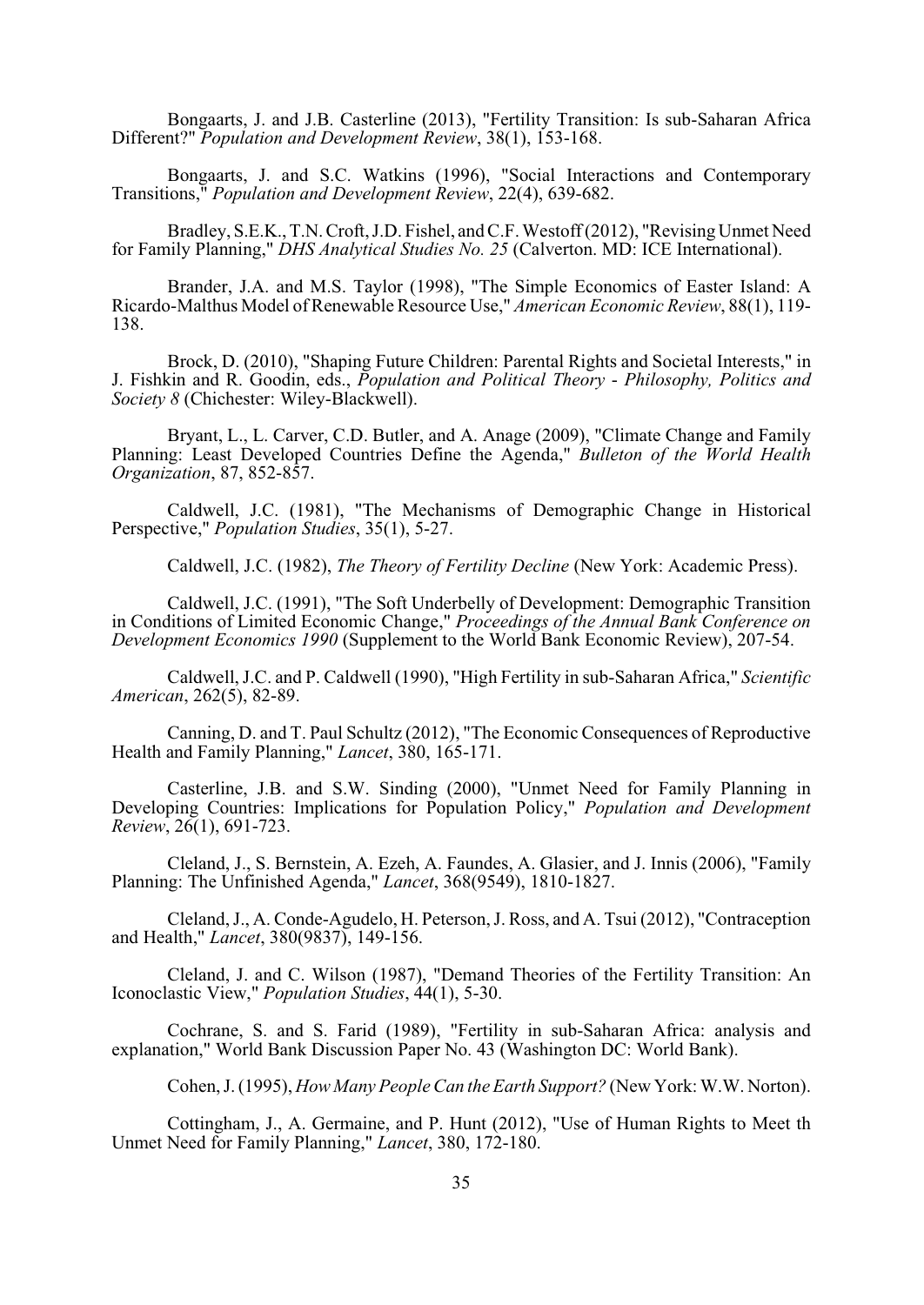Crutzen, P.J. and E.F. Stoermer (2000), "The Anthropocene," *Global Change Newsletter*, 41, 17-18.

Daily, G.C., A.H. Ehrlich, and P.R. Ehrlich (1994), "Optimum Population Size," *Population and Environment*, 15(6), 469-475.

Dasgupta, P. (1993), *An Inquiry into Well-Being and Destitution* (Oxford: Clarendon Press).

Dasgupta, P. (2000), "Reproductive Externalities and Fertility Behaviour," *European Economic Review*, 44(2000), 619-644. (Presidential Address to the European Economic Association Annual Conference 1999.)

Dasgupta, P. (2002), "A Model of Fertility Transition," in B. Kristrom, P. Dasgupta, and K.-G. Lofgren, eds., *Economic Theory for the Environment: Essays in Honour of Karl-Goran Maler* (Cheltenham: Edward Elgar).

Dasgupta, P. (2007), *Economics: A Very Short Introduction* (Oxford: Oxflord University Press).

Dasgupta, P. (2010), "The Place of Nature in Economic Development," in D. Rodrick and M. Rosenzweig, eds., *Handbook of Development Economics, Vol. 5* (Amsterdam: North Holland).

Dasgupta, P. and P. Ehrlich (2013), "Pervasive Externalities at the Population, Consumption, and Environment Nexus," *Science*, 19 April, Vol. 340, 324-328. (DoI:10.1126/science.1224664)

Deaton, A. (2013), *The Great Escape: health, wealth, and the origins of inequality* (Princeton, NJ: Princeton University Press).

Debpuur, C., J.F. Phillips, E.F. Jackson, A. Nazzar, P. Nigom, and F.N. Binka (2002), "The Impact of the Navrongo Project on Contraceptive Knowledge and Use, Reproductive Preferences, and Fertility," *Studies in Family Planning*, 33(2), 141-164.

Douglas, M. and S. Ney (1998), *Missing Persons: A Critique of Personhood in the Social Sciences* (Berkeley: University of California Press).

Ehrlich, P.R. and A.H. Ehrlich (2008), *The Dominant Animal: Human Evolution and the Environment* (Washington DC: Island Press).

Ehrlich, P.R. and J.P. Holdren (1971), "Impact of Population Growth," *Science*, 171 (3977), 1212-1217.

Fabic, M.I., Y. Choi, J. Bongaarts, J.E. Darroch, J.A. Ross, J. Stover, A.O. Tsui, J. Upadhyay, and E. Starbird (2015), "Meeting Demand for Family Planning Within a Generation," *Lancet*, 385(9981), 1928-1931.

Farooq, G., I. Ekanem, and S. Ojelade (1987), "Family Size Preferences and Fertility in South-Western Nigeria," in C. Oppong, ed., *Sex Roles, Population and Development in West Africa* (London: James Currey).

Fortes, M. (1978), "Parenthood, Marriage and Fertility in West Africa," *Journal of Development Studies*, 14 (Special Issue on Population and Development), 121-49.

Freedman, R. (1995), "Asia's Recent Fertility Decline and Prospects for Future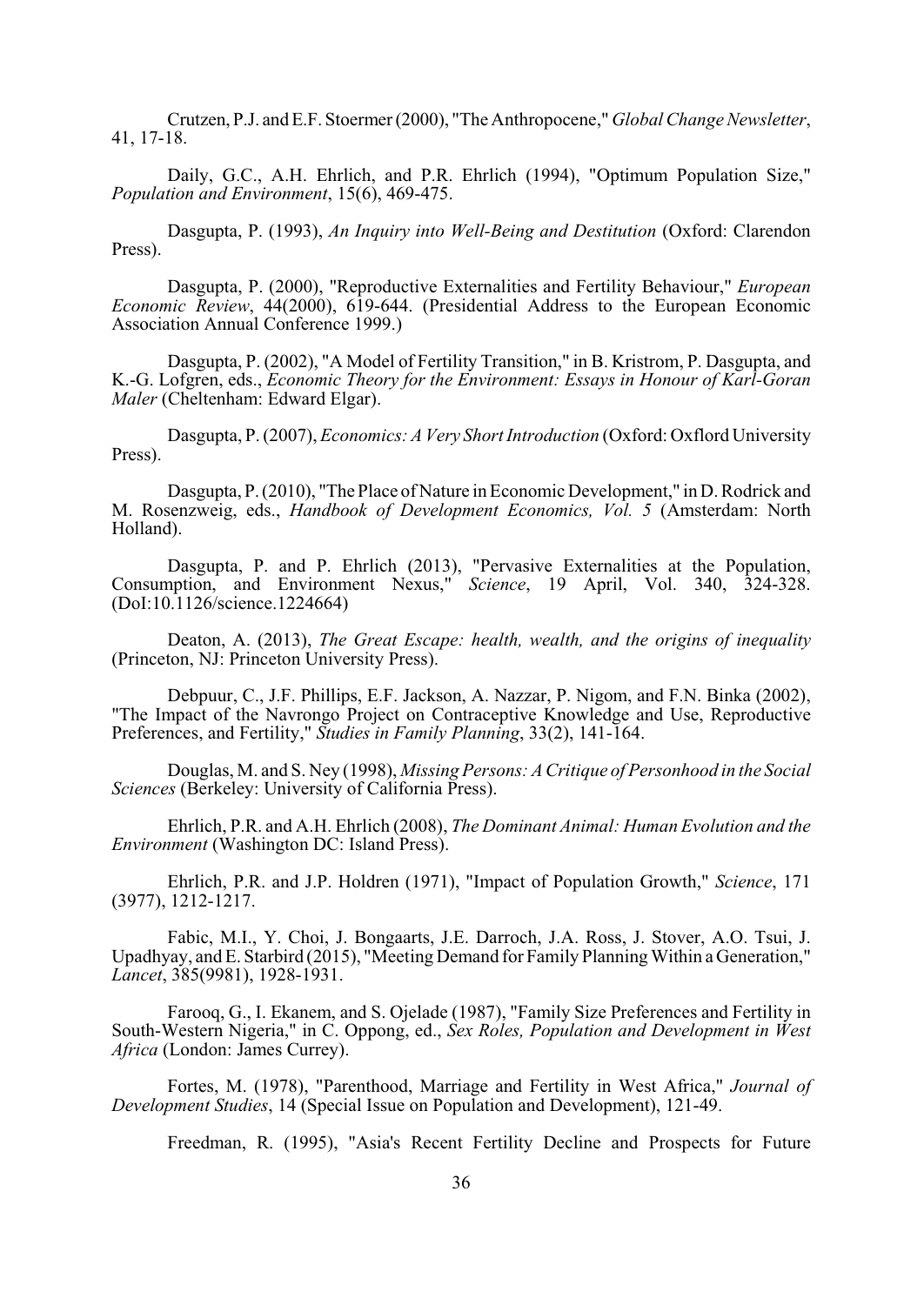Demographic Change," Asia-Pacific Population Research Report No. 1, East-West Center, Honolulu.

Freeman III, A.M. (2003), *The Measurement of Environmental and Resource Values: Theory and Methods* (Washington, DC: Resources for the Future).

Fried, C. (1978), *Right and Wrong* (Cambridge, MA: Harvard University Press).

Goody, J. (1976), *Production and Reproduction* (Cambridge: Cambridge University Press).

Griliches, Z. (1957), "Hybrid Corn: Explorations in the Economics of Technological Change," *Econometrica*, 25(4), 501-522.

Grossman, G.M., E. Helpman, E. Oberfield, and T Sampson (2017), "Balanced Growth Despite Uzawa," *American Economic Review*, 107(4), 1293-1312.

Guyer, J.L. (1994), "Lineal Identities and Lateral Networks: the Logic of Polyandrous Motherhood," in C. Bledsoe and G. Pison, eds., *Nupitality in Sub-Saharan Africa: Contemporary Anthropological and Demographic Perspectives* (Oxford: Clarendon Press).

Guyer, J.L. and S.M. Eno Belinga (1995), "Wealth in People as Wealth in Knowledge: Accumulation and Comosition in Equatorial Africa," *Journal of African History*, 36(1), 91-110.

Haberl, H., K.-H. Erb, F. Krasmann, V. Gaube, A. Bondeau, C. Plutzer, S. Gingrich, W. Lucht, and M. Fisher-Kowalski (2007), "Quantifying and Mapping the Human Appropriation of Net primary Production in Earth's Terrestrial Ecosystems," *Proceedings of the National Academy of Science*, 104(31), 12942-12947.

Haque, A.K.E., M.N. Murty, and P. Shyamsundar, eds. (2011), *Environmental Valuation in South Asia* (New York: Cambridge University Press).

Hardee, K. (2014), "Climate Change: What Does Population and Reproductive Health Have to do with it?" in A. Kulczcki, ed., *Critical Issues in Reproductive Health* (Amsterdam: Springer).

Hardee, K., J. Kumar, K. Newman, L. Bakamjian, S. Harris, M. Rodriguez, and W. Brown (2014), "Voluntary. Human Rights-Based Family Planning: A Conceptual Framework," *Studies in Family Planning*, 45(1), 1-18.

Harford, J.D. (1998), "The Ultimate Externality," *American Economic Review*, 88(1), 260-265.

Haveman, R. and B. Wolf (1995), "The Determinants of Children's Attainments: A Review of Methods and Findings," *Journal of Economic Literature*, 33(4), 1829-1878.

Helliwell, J.F., R. Layard, and J.D. Sachs, eds. (2013), *World Happiness Report 2013* (New York: Earth Institute).

Helpman, E. (2004), *The Mystery of Economic Growth* (Cambridge, MA: Belknap Press).

Jamison, D.T., L.H. Summers, G. Alleyne, K.J. Arrow, S. Berkley, A. Bhinagwaho, F. Bustreo, D. Evans, R.G.A. Feacham, J. Frank, G. Ghosh, S.J. Goldie, Y. Guo, S. Gupta, R. Horton, M.E. Kruk, A. Mahmond, L.K. Mohohla, M. Neube, A. Pablos-Mendez, K. Sreenath Reddy, H. Saxenian, A. Soucat, K.H. Ultveit-Moe, and G. Yamey (2013), "Global Health 2035: a world converging within a generation," *Lancet*, 382 (December 7), 1898-1955.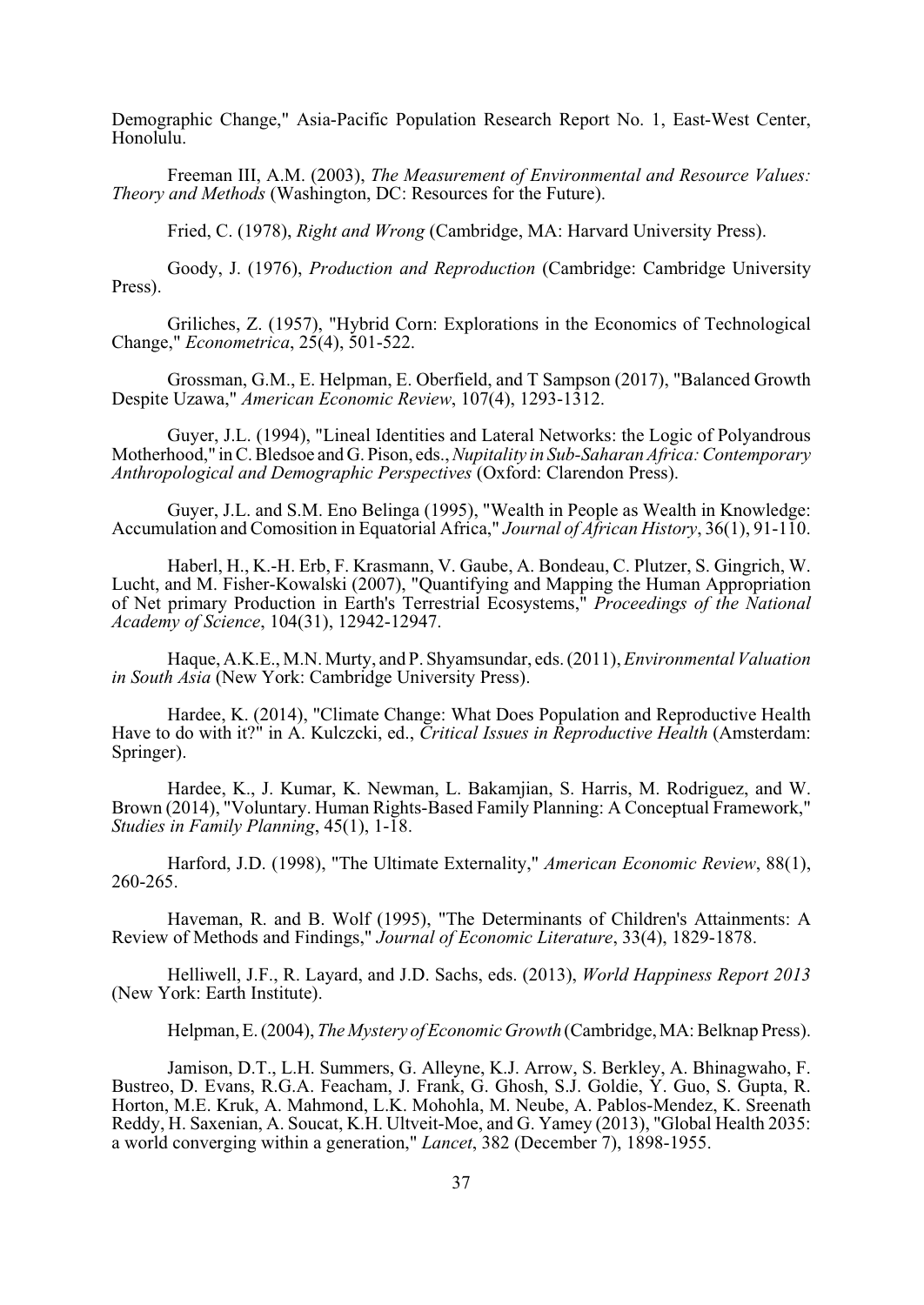Jensen, R. and E. Oster (2009), "The Power of TV: Cable Television and Women's Status in India," *Quarterly Journal of Economics*, 124(3), 1057-1094.

Jiang, L. and L. Hardee (2011), "How Do Recent Population Trends Matter to Climate Change?", *Population Research and Policy Review*, 30(2), 287-312.

Kelley, A.C. (1988), "Economic Consequences of Population Change in the Third World," *Journal of Economic Literature*, 26(4), 1685-1728.

Kitzes, J., M. Wakernagel, J. Loh, A Peller, S. Goldfinger, D. Cheung, and K. Tea (2008), "Shrink and Share: Humanity's Present and Future Ecological Footprint," *Philosophical Transactions of the Royal Society, B*, 363(25 July), 467-475.

Koenig, M.A., U. Rob, M.A. Khan, J. Chakraborty, and V. Fauveau (1992), "Contraceptive Use in Matlab, Bangladesh in 1990: Levels, Trends and Explanataions," *Studies in Family Planning*, 23(6), 352-364.

Kohler, H.P. (2000), "Fertility Decline as a Coordination Problem," *Journal of Development Economics*, 63, 231-263.

Krenn, S., L. Cobb, S. Bababola, M. Odeku, and B. Kusemeju (2014), "Using Behaviour Change Communication to Lead a Comprehensive Family Planning Program: the Nigerian Urban Reproductive Health Intitative," *Global Health Science and Practice*, 2(4), 427-443.

Kumar, J. and K. Hardee (2015), "Rights-Based Family Planning: 10 Resources to Guide Programming," *Resource Guide: the Evidence Project* (Washington DC: Population Council).

Landes, D. (1998), *The Wealth and Poverty of Nations* (New York: W.W. Norton).

Layard, R. (2011), *Happiness: Lessons From a New Science* (London: Penguin).

Liu, J., G.C. Daily, P.R. Ehrlich, and G.W. Luck (2003), "Effects of Household Dynamics on Resource Consumption and Biodiversity," *Nature*, 421, 530-533.

Lomborg, B. ed. (2014). *How Much Have Global Problems Cost the World? A Scoreboard from 1900 to 2050* (Cambridge: Cambridge University Press).

Lutz, W., W.P. Butz, and K.C. Samir, eds. (2014), *World Population and Human Capital in the Twenty-First Century* (Oxford: Oxford University Press).

Maddison, A. (2001), *The World Economy: A Millennial Perspective* (Paris: OECD).

MEA - Millennium Ecosystem Assessment - eds., R. Hassan, R. Scholes, and N. Ash - (2005a), *Ecosystems and Human Well-Being, I: Current State and Trends* (Washington, DC: Island Press).

MEA - Millennium Ecosystem Assessment - eds., S.R. Carpenter, P.L. Pingali, E.M. Bennet, and M.B. Zurek (2005b), *Ecosystems and Human Well-Being, II: Scenarios* (Washington, DC: Island Press).

MEA - Millennium Ecosystem Assessment - eds., K. Chopra, R. Leemans, P. Kumar, and H. Simmons - (2005c), *Ecosystems and Human Well-Being, III: Policy Responses* (Washington, DC: Island Press).

MEA - Millennium Ecosystem Assessment - eds., D. Capistrano, C. Samper K., M.J. Lee, and C. Randsepp-Hearne - (2005d), *Ecosystems and Human Well-Being, IV: Multiscale*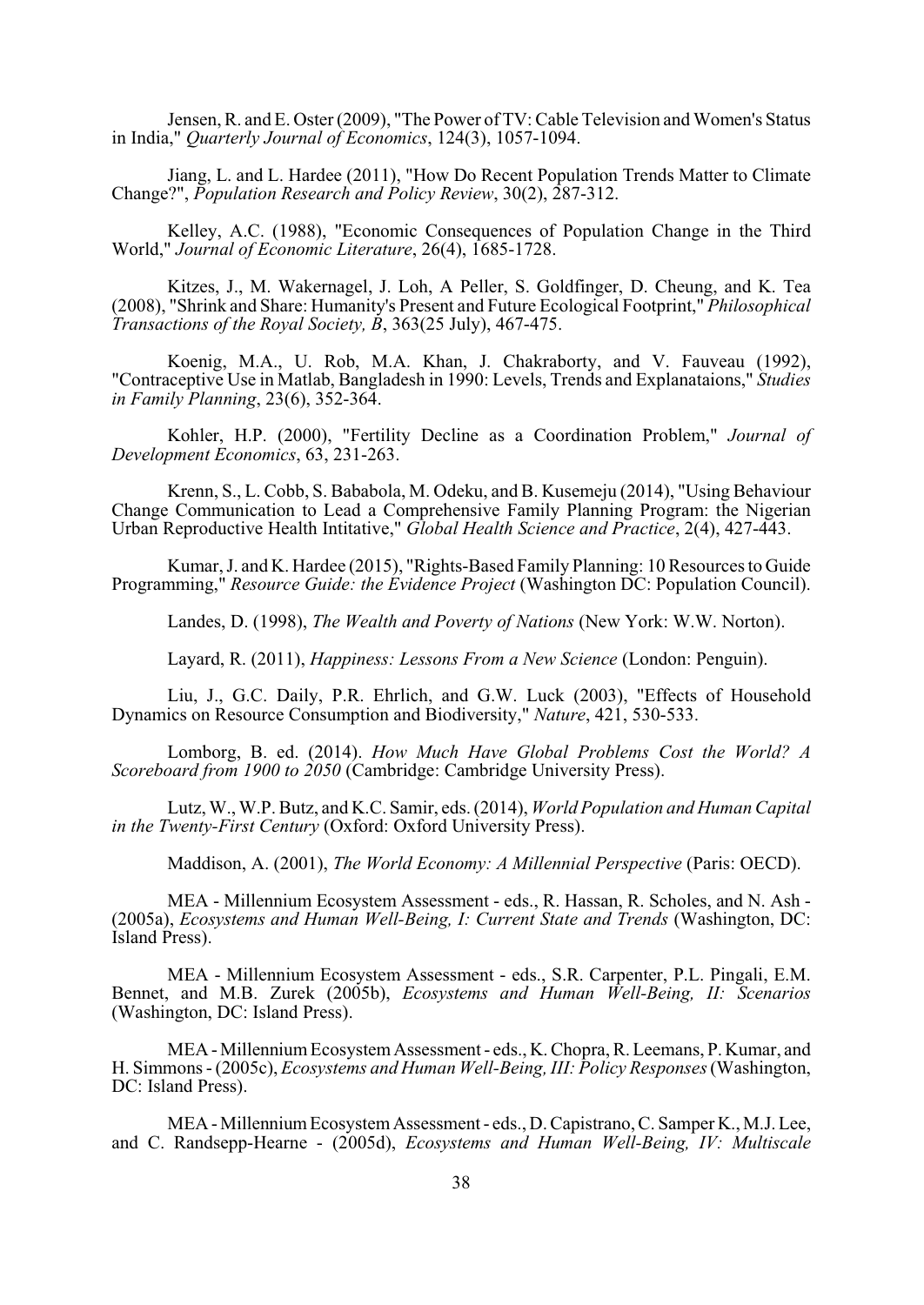*Assessments* (Washington, DC: Island Press).

Micklethwait, J. and A. Wooldridge (2000), *A Future Perfect: The Challenge and Promise of Globalization* (New York: Random House).

Miller, G. and K.S. Babiarz (2016), "Family Planning Program Effects: Evidence from Microdata," *Population and Development Review*, 42(1), 7-26.

Montgomery, M.R. and J.B. Casterline (1998), "Social Networks and the Diffusion of Fertility Control," Policy Research Division Working Paper No. 119 (New York: Population Council).

Moore, F.C. and D.B. Diaz (2015), "Temperature Impacts on Economic Growth Warrant Stringent Mitigation Policy," *Nature Climate Change*, 5, 127-131.

Norberg, J. (2016), *Progress: Ten Reasons to Look Forward to the Future* (London: One World).

NRC (1986), *Population GRowth and Economic Development: Policy Questions* (Washington DC: National Research Council).

Newman, K., S. Fisher, S. Mayhew, and J. Stephenson (2014), "Population, Sexual, and Reproductive Health, Rights, and Sustainable Development," *Reproductive Health Matters*,  $22(43)$ , 53-64.

O'Neill, B.C. et al. (2010), "Global Demographic Trends and Future Carbon Emissions," *Proceedings of the National Academy of Science*, 107(41), 17521-17526.

Pritchett, L.H. (1994), "Desired Fertility and the Impact of Population Policies," *Population and Development Review*, 20(1), 1-56.

Rees, W.E. (2001), "Ecological Footprint, Concept of," in S.A. Levin, ed., *Encyclopedia of Biodiversity, Vol. 2* (New York: Academic Press).

Rees, W.E. (2006), "Ecological Footprints and Biocapacity: Essential Elements in Sustainability Assessment," in J. Dewulf and H.V. Langenhove, eds., *Renewable-Based Technology: Sustainability Assessment* (Chchester, UK: John Wiley & Sons).

Rees, W.E. and M. Wackernagel (1994), "Ecological Footprints and Appropriated Carrying Capacity: Measuring the Natural Capital Requirements of the Human Economy," in A.M. Jansson et al., *Investing in Natural Capital: The Ecological Economics Appropriate for Sustainability* (Washington, DC: Island Press).

Ridley, M. (2010), *The Rational Optimist: How Prosperity Evolves* (London: 4th Estate).

RSPB et al. (2013), *State of Nature 2013* - Report issued jointly by the Royal Society for the Protection of Birds and 19 other UK conservation and research associations - (London: RSPB).

Sen, A. (1982), "Approaches to the Choice of Discount Rates in Social Benefit-Cost Analysis," in R.C. Lind, ed., *Discounting for Time and Risk in Energy Policy* (Baltiomore, MD: The Johns Hopkins University Press).

Sonfield, A., K. Hasstedt, M.L. Kavanaugh, and R. Anderson (2013), *The Social and Economic Benefits of Women's Ability to Determine Whether and When to Have Children* (New York: Guttmacher Institute).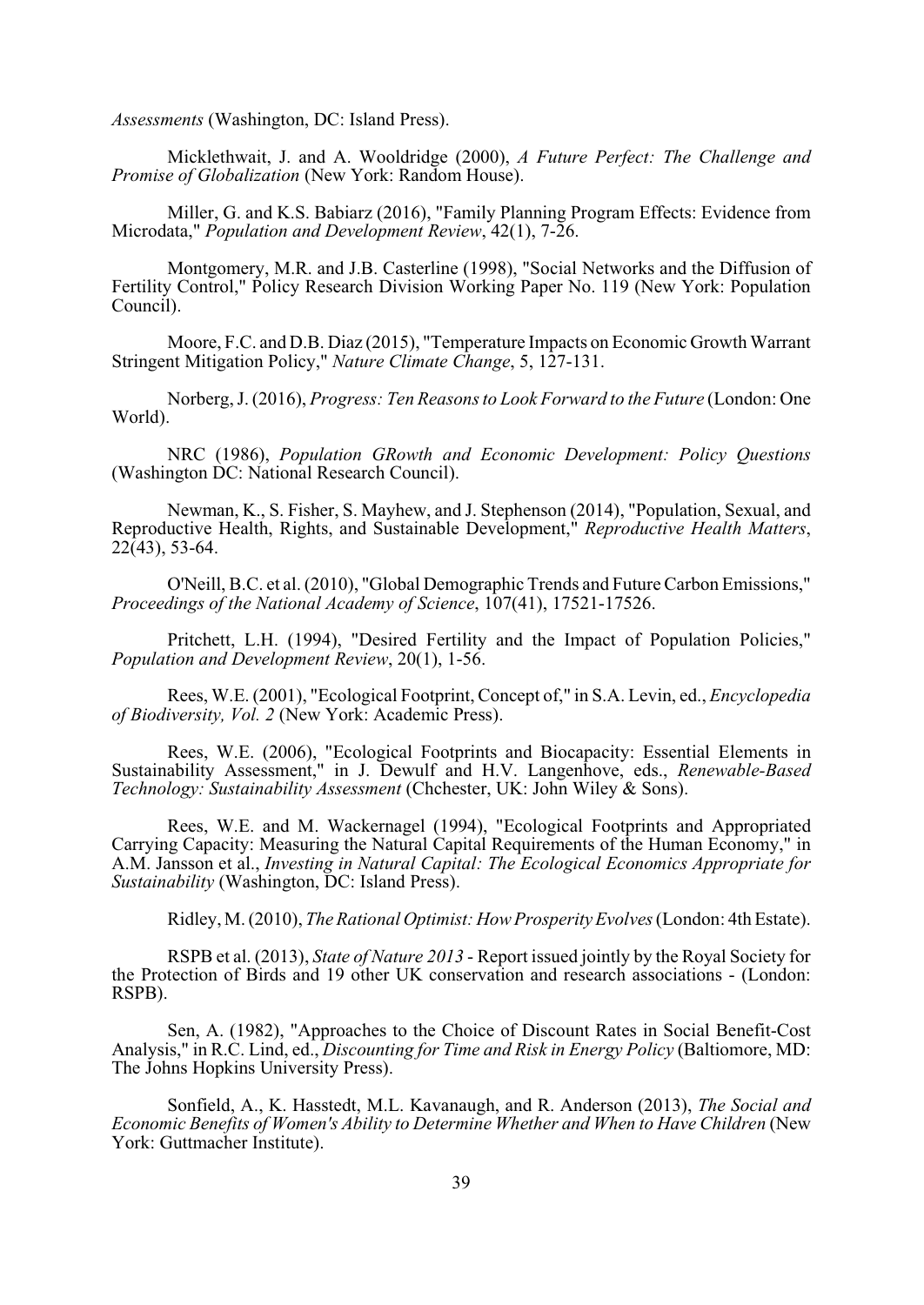Starbird, E., M. Norton, and R. Marcus (2016), "Investing in Family Planning: Key to Achieving the Sustainable Development Goals," *Global Health Science and Practice*, 4(2), 191- 210.

Temple, J. (1999), "The New Growth Evidence," *Journal of Economic Literature*, 37(1), 112-156.

Thaler, R. and C. Sunstein (2008), *Nudge* (New York: Penguin).

Tsui, A.O., R. McDonald-Mosley, and A.E. Burke (2010), "Family Planning and the Burden of Unintended Pregnancies," *Epidemiological Reviews*, 32(1), 152-174.

UNDP (1990), *Human Development Report* (New York: United Nations Development Programme).

UNFPA (1995), *Programme of Action of the International Conference on Population and Development* (New York: United Nations Population Fund).

UNPD (2015), *World Population Prospects* (New York: United Nations Population Division).

UNPD (2016), *Model Based Estimates and Projections of Family Planning Indicators* (New York: United Nations Population Division).

Veblen, T. (1899, [1925]). *The Theory of the Leisure Class: An Economic Study of Institutions*. Originally published in 1899. Reprinted (London: George Allen & Unwin), 1925.

Vitousek, P.M., P.R. Ehrlich, A.H. Ehrlich, and P. Matson (1986), "Human Appropriation of the Product of Photosynthensis," *BioScience*, 36, 368-373.

Vitousek, P.M., H.A. Mooney, J. Lubchenco, and J.M. Melillo (1997), "Human Domination of Earth's Ecosystem," *Science*, 277, 494-499.

Vosen, P. (2016), "Anthropocene Pinned Down to Post War Period," *Science*, 353(6302), 852-853.

Waters, C.N., J. Zalasiewicz, C. Summerhayes, A.D. Barnosky, C. Poirier, A. Galuszka, A. Cerreta, M. Edgeworth, E.C. Ellis, C. Jeandel, R. Leinfelder, J.R. McNeill, W. Steffen, J. Syritski, D. Vidas, M. Wagreich, M. Williams, A. Zhisheng, J. Grineveld, E. Odada, N. Oreskes, and A.P. Wolfe (2016), "The Anthropocene is Functionally and Stratigraphically Distinct from the Holocene," *Science*, 351(6269), aad2622-(1-10).

Watkins, S. Cotts (1990), "From Local to National Communities: The Transformation of Demographic Regions in Western Europe 1870-1960," *Population and Development Review*,  $16(2)$ ,  $24\overline{1}$ - $272$ .

Wilson, E.O. (2016), *Half-Earth: Our Planet's Fight for Life* (New York: Liveright Publishing Corporation).

World Bank (2012), *World Development Indicators* (Washington DC: World Bank).

World Bank (2016), *Development Goals in an Era of Demographic Change* (Washington DC: World Bank)

WWF - World Wildlife Fund - (2008), *Living Planet Report 2008* (Gland: WWF International).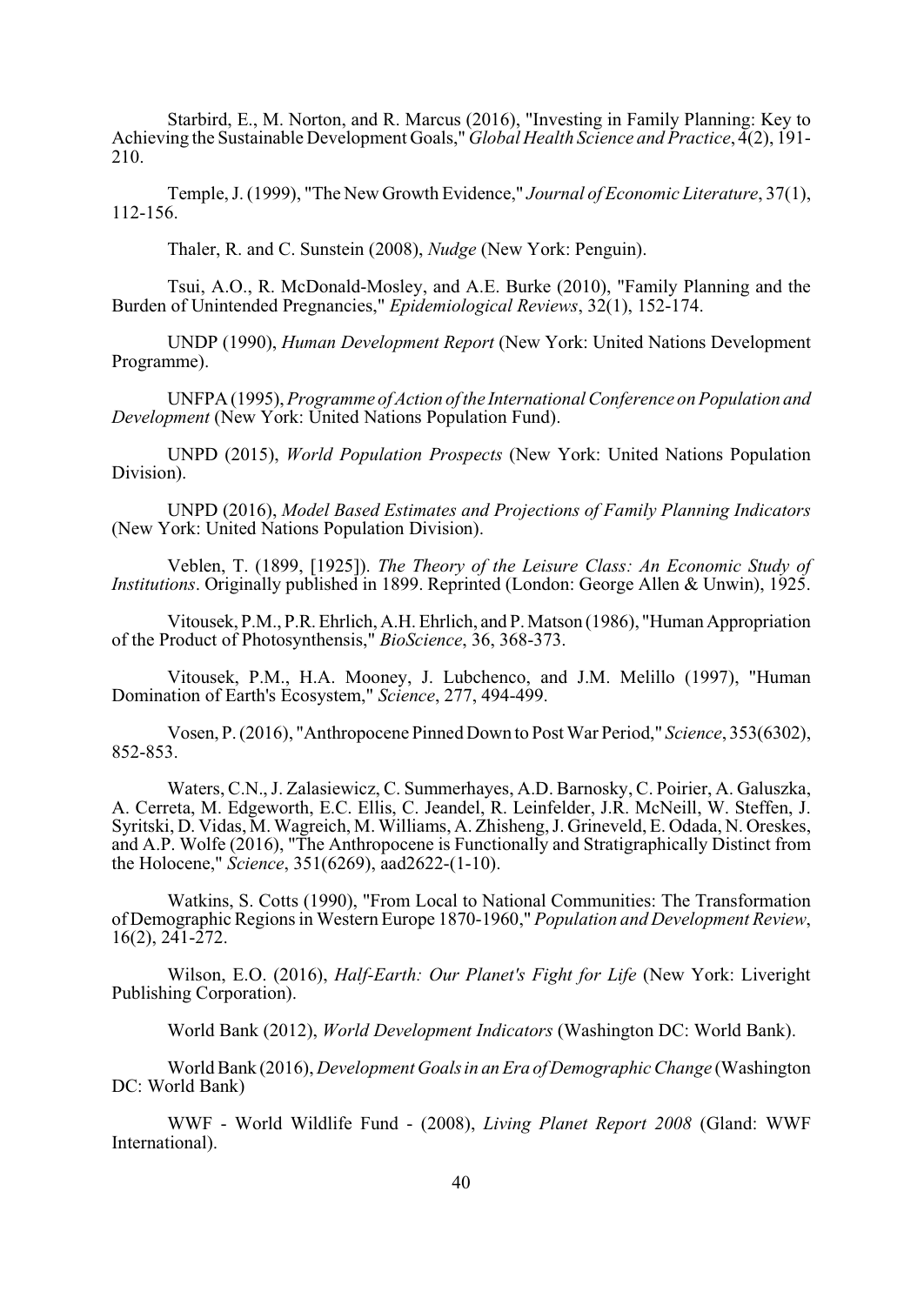WWF - World Wildlife Fund - (2012), *Living Planet Report 2008* (Gland: WWF International).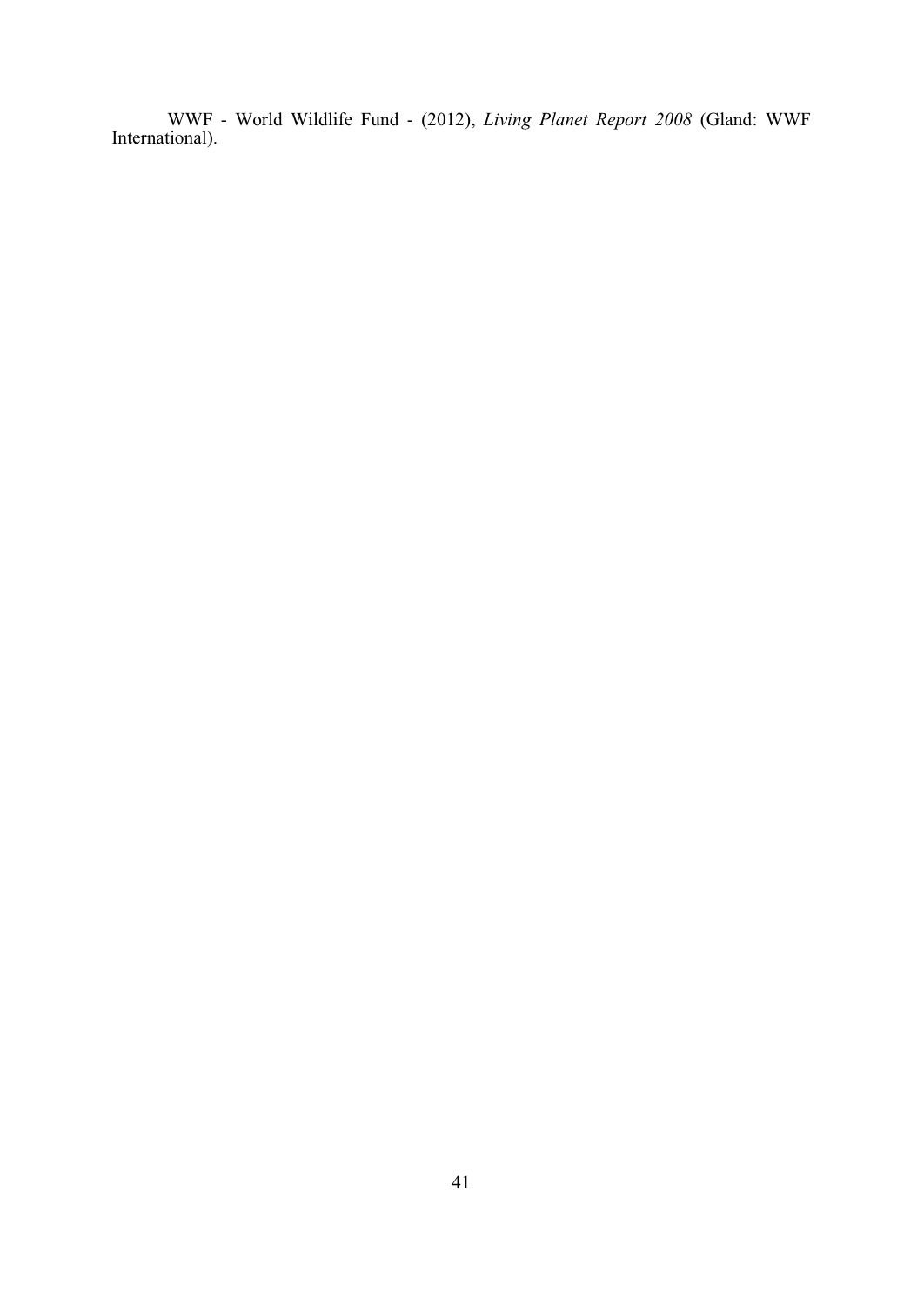